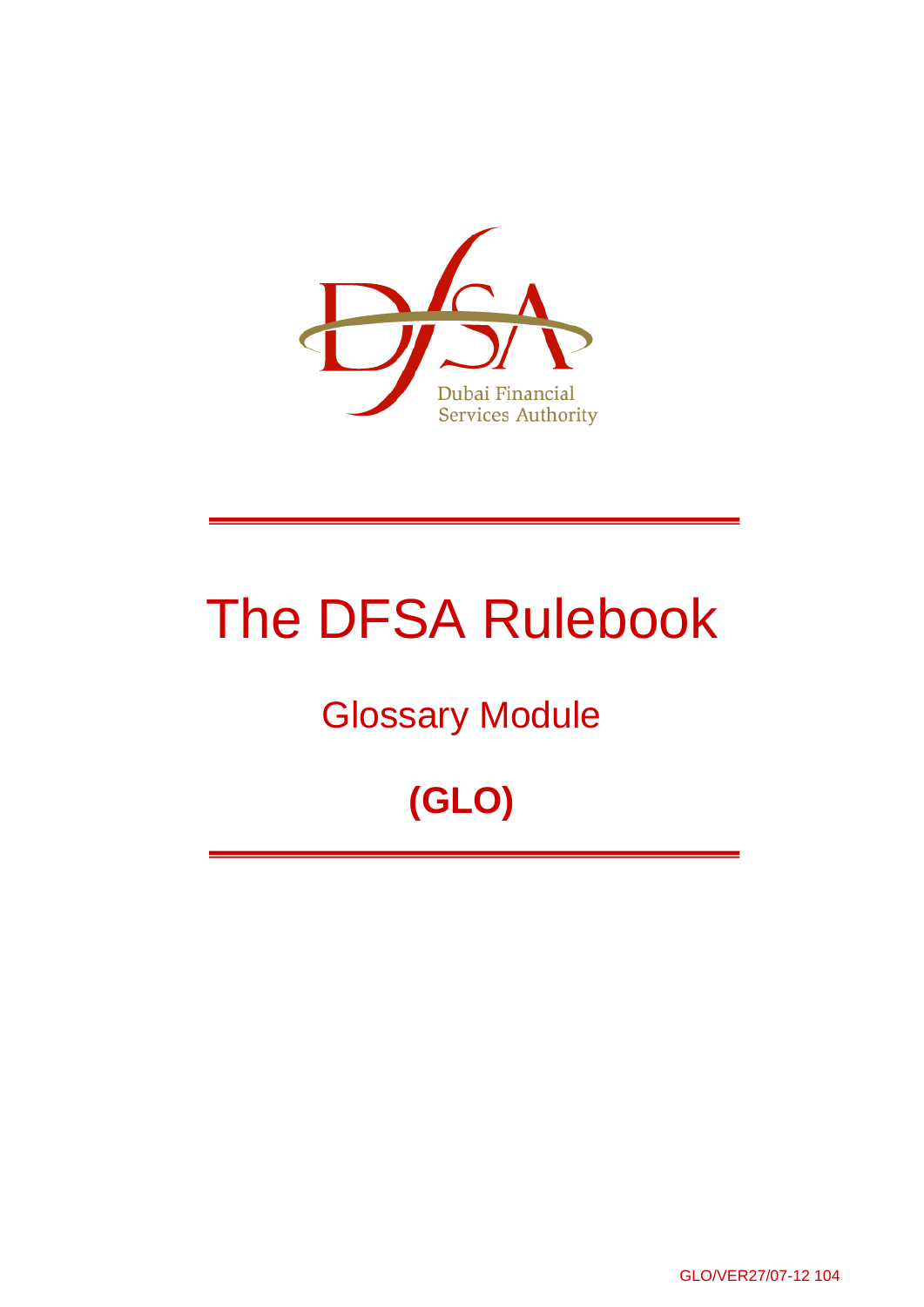

#### **A B C D E F G H I J K L M N O P Q R S T U V W X Y Z**

#### **1 INTRODUCTION**

#### **1.1 Application**

**1.1.1** This module (GLO) applies to every Person to whom any module of the Rulebook applies.

#### **1.2 Defined Terms**

- **1.2.1** In the Rulebook:
	- (a) a word or phrase which has been capitalised and which is defined in this module is a defined term and has the meaning given in this module; and
	- (b) a capitalised word or phrase which relates to a defined term must be interpreted accordingly.

#### **Guidance**

- 1. Defined terms are identified throughout the Rulebook by the capitalisation of the initial letter of a word or of each word in a phrase. Unless the context otherwise requires, where capitalisation of the initial letter or letters is not used, an expression has its natural meaning.
- 2. A word or phrase which appears with capitalisation of the initial letter, but is not itself defined in the Glossary (GLO), should be read in the same sense as the expression to which it relates, for example 'Advice on Financial Products or Credit' is related to 'Advising on Financial Products or Credit', so the reader should refer to the definition of 'Advising on Financial Products or Credit' for its meaning.
- 3. Many of the defined expressions in GLO are used or defined in the relevant DIFC law or in legislation made under it. In these cases, GLO may refer to the statutory provision which is the source of the Rulebook definition. Where there is a short statutory definition, GLO sets out the definition in full. Where the statutory definition is long, GLO gives a summary of it, and states that it is a summary.
- 4. Each module of the Rulebook has a reference code of three letters, usually a contraction or abbreviation of its title (for example, COB stands for the Conduct of Business module). The meaning of each of these codes is given in GLO.
- 5. GEN section 6.2 provides further important guidance on interpreting words and phrases.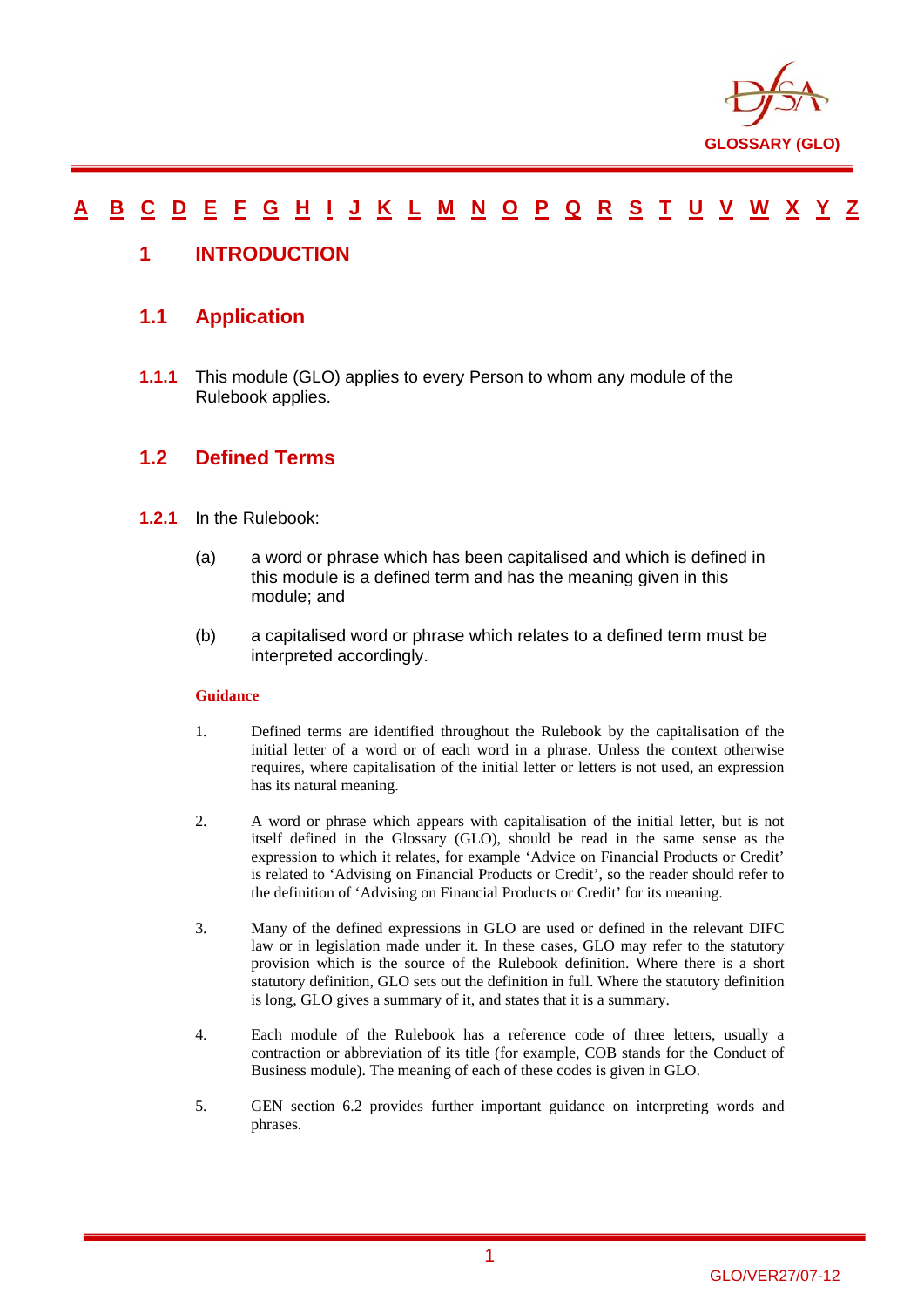

#### **2 GLOSSARY**

### **A**

**Back to top** 

| <b>Defined Term</b>                                      | <b>Definition</b>                                                                                                                                                                                                                 |
|----------------------------------------------------------|-----------------------------------------------------------------------------------------------------------------------------------------------------------------------------------------------------------------------------------|
| <b>Acceptable Collateral</b>                             | Those types of collateral set out in PIB Rule A4.8.32.                                                                                                                                                                            |
| <b>Accepting Deposits</b>                                | Has the meaning given in GEN section 2.4.                                                                                                                                                                                         |
| Acting as the Trustee of a<br>Fund                       | Has the meaning given in GEN section 2.25.                                                                                                                                                                                        |
| Actuary                                                  | An individual who is a 'Fellow', or the holder of an<br>equivalent qualification or rank, of a professional<br>actuarial body that is a full member of the International<br>Actuarial Association.                                |
| <b>Adjusted Capital Resources</b>                        | Capital resources calculated in accordance with PIN<br>Rule A3.2.1.                                                                                                                                                               |
| <b>Adjusted Cellular Capital</b><br><b>Resources</b>     | Cellular capital resources calculated in accordance with<br><b>PIN Rule A5.6.1.</b>                                                                                                                                               |
| <b>Adjusted Fund Capital</b><br><b>Resources</b>         | Fund capital resources calculated in accordance with<br><b>PIN Rule A7.2.1.</b>                                                                                                                                                   |
| <b>Adjusted Non-Cellular</b><br><b>Capital Resources</b> | Non-cellular capital resources calculated in accordance<br>with PIN Rule A5.2.1.                                                                                                                                                  |
| Advice                                                   | Advice of the type specified in GEN section 2.11                                                                                                                                                                                  |
| Advising                                                 | Advising on Financial Products or Credit.                                                                                                                                                                                         |
| Advising on Financial<br><b>Products or Credit</b>       | Has the meaning given in GEN section 2.11.                                                                                                                                                                                        |
| Advisor                                                  | In relation to a Fund, a Person who is retained by the<br>its Eligible Custodian, a Person providing<br>Fund,<br>oversight or its Fund Manager under a commercial<br>arrangement which is not a contract of service:              |
|                                                          | to supply any of them with the advice in relation to<br>(a)<br>the Fund as to the merits of investment<br>opportunities or information relevant to the making<br>of judgments about the merits of investment<br>opportunities; or |
|                                                          | to exercise for any of the functions concerning the<br>(b)<br>management of the Fund Property.                                                                                                                                    |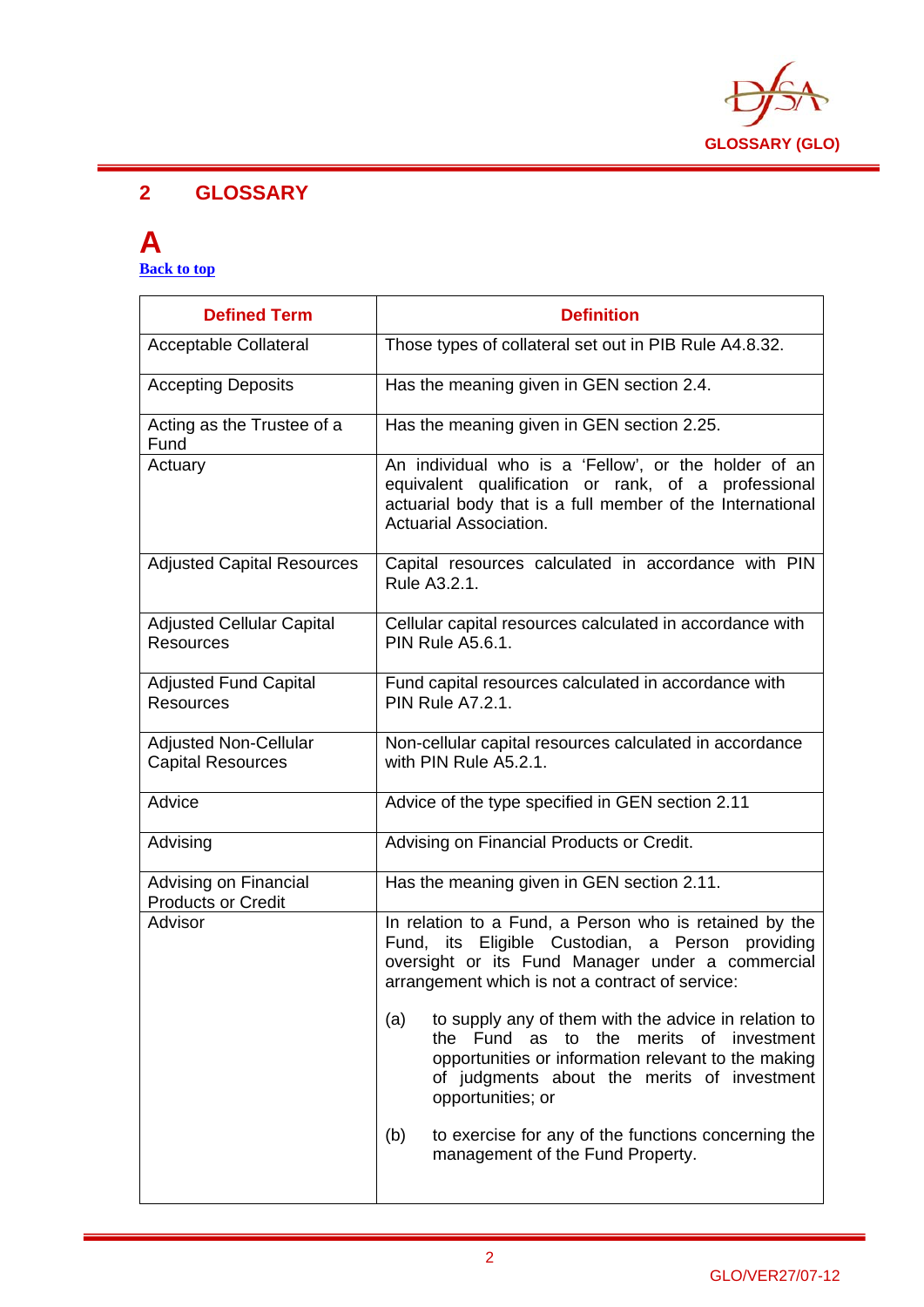

| <b>Defined Term</b>                                               | <b>Definition</b>                                                                                                                                                                     |
|-------------------------------------------------------------------|---------------------------------------------------------------------------------------------------------------------------------------------------------------------------------------|
| <b>Affected Person</b>                                            | In relation to a Fund:                                                                                                                                                                |
|                                                                   | its Fund Manager;<br>(a)                                                                                                                                                              |
|                                                                   | its Governing Body;<br>(b)                                                                                                                                                            |
|                                                                   | its Custodian;<br>(c)                                                                                                                                                                 |
|                                                                   | (d)<br>its Trustee or other Persons providing oversight;                                                                                                                              |
|                                                                   | any Advisor;<br>(e)                                                                                                                                                                   |
|                                                                   | (f)<br>a holder of 5% or more of the Units of the Fund;<br>Or                                                                                                                         |
|                                                                   | any Associate of any Person in (a) to (f).<br>(g)                                                                                                                                     |
| <b>Alternative Trading System</b>                                 | A trading system or facility of a type specified under<br>GEN 2.22.1.                                                                                                                 |
| AMI                                                               | The Authorised Market Institutions module of the<br>Rulebook.                                                                                                                         |
| <b>AML</b>                                                        | The Anti Money Laundering module of the Rulebook.                                                                                                                                     |
| <b>Ancillary Service</b>                                          | Has the meaning given in ASP section 2.1.                                                                                                                                             |
| <b>Ancillary Service Provider</b>                                 | A Person who is registered by the DFSA in relation to<br>the carrying on of one or more Ancillary Services.                                                                           |
| <b>Annual Audited Expenditure</b>                                 | The expenditure calculated in accordance with PIB Rule<br>2.5.2.                                                                                                                      |
| <b>Annual Regulatory Return</b>                                   | An annual regulatory return of the type specified in PIN<br>Rule A10.3.1.                                                                                                             |
| Anti Money Laundering<br><b>Suspicious Cases Unit</b><br>(AMLSCU) | The Financial Intelligence Unit of the U.A.E.                                                                                                                                         |
| Anti Money Laundering<br>Officer                                  | An individual designated under ASP Rule 6.2.2, who is<br>directly responsible for an Ancillary Service Provider's<br>compliance with applicable anti money laundering<br>legislation. |
| <b>Approved Asset</b>                                             | (1)<br>A certificate of deposit with a maximum term to<br>maturity of six months issued by and held with an<br>Eligible Bank;                                                         |
|                                                                   | (2)<br>a term deposit with an Eligible Bank with a<br>remaining term to maturity of one year or less;                                                                                 |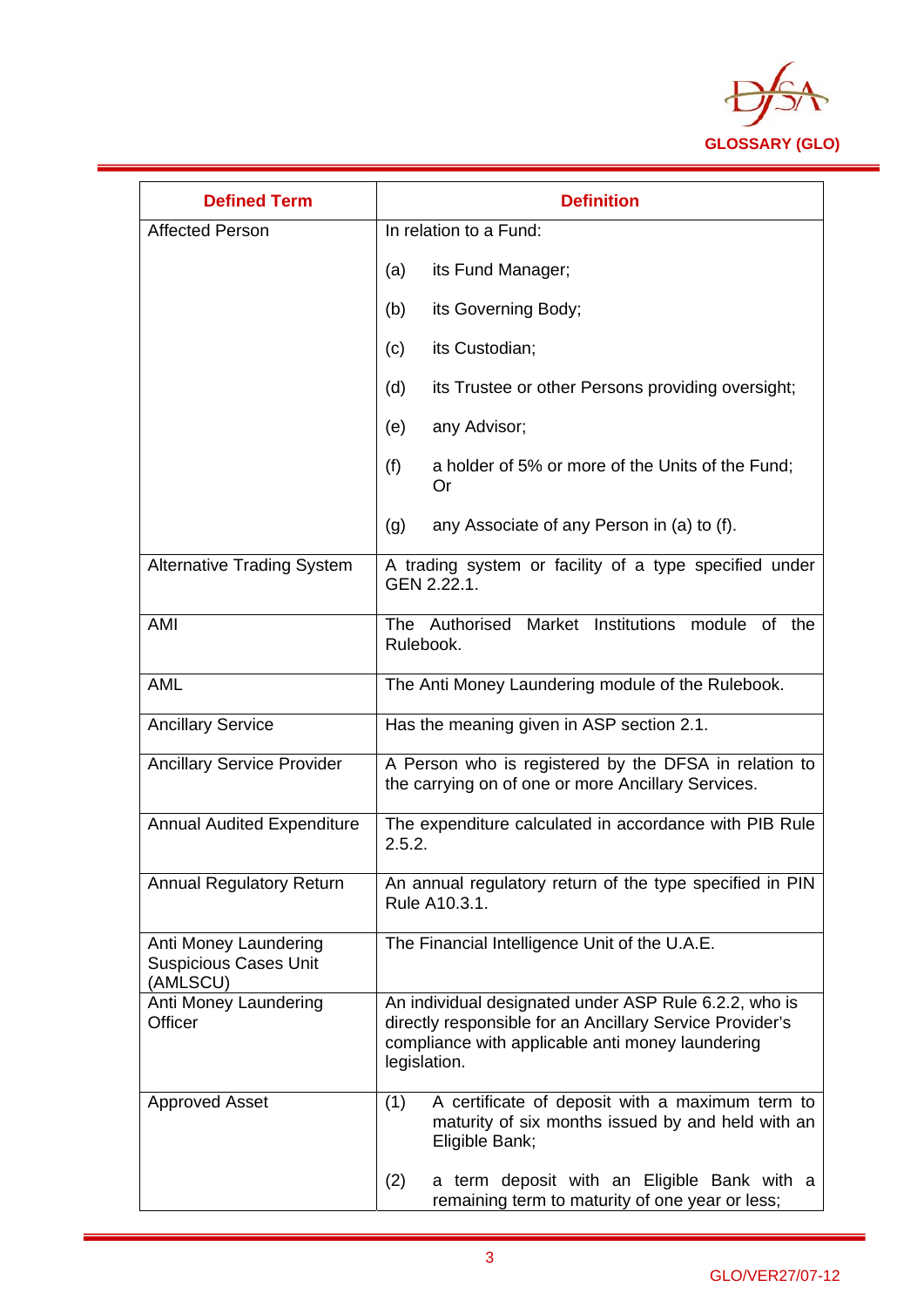

| <b>Defined Term</b>                         | <b>Definition</b>                                                                                                                                                                                                                              |
|---------------------------------------------|------------------------------------------------------------------------------------------------------------------------------------------------------------------------------------------------------------------------------------------------|
|                                             | (3)<br>a negotiable debt instrument, with a remaining<br>term to maturity of five years or less, where the<br>instrument, or issuer thereof, is Rated at least AA-<br>by Standard & Poor's, or the equivalent by another<br>Rating Agency;     |
|                                             | (4)<br>repurchase<br>agreement which<br>fully<br>is<br>a<br>collateralised with negotiable debt instruments<br>meeting the rating criterion in (3), and where the<br>credit rating of the counterparty also meets the<br>criteria; or          |
|                                             | a bond fund meeting the rating criterion in (3) and where<br>the designated bank account for redeemed investment is<br>the an Insurance Bank Account held by the Authorised<br>Firm in accordance with the requirement of COB section<br>14.3. |
| <b>Approved Prospectus</b>                  | Has the meaning given in MKT Rule 2.6.2(2), 2.7.1(4)<br>and 6.3.2(2).                                                                                                                                                                          |
| Approved Stock Exchange                     | A stock exchange designated as approved by a written<br>notice from the DFSA, subject to any conditions that the<br>DFSA may specify in that notice.                                                                                           |
| <b>Arranging Custody</b>                    | Has the meaning given in GEN section 2.14.                                                                                                                                                                                                     |
| Arranging Credit or Deals in<br>Investments | Has the meaning given in GEN section 2.9.                                                                                                                                                                                                      |
| <b>ASP</b>                                  | The Ancillary Service Providers module of the Rulebook.                                                                                                                                                                                        |
| <b>ASP Code</b>                             | The principles for Ancillary Service Providers prescribed<br>in ASP section 4.2.                                                                                                                                                               |
| Associate                                   | (1) In ASP and Chapter 7 of GEN, means, in respect of<br>a Person 'A' holding Shares or entitled to exercise,<br>or control the exercise of voting power, in an<br>Authorised Firm or a Holding Company of an<br><b>Authorised Firm means:</b> |
|                                             | the spouse of A;<br>(a)                                                                                                                                                                                                                        |
|                                             | a child or stepchild of A;<br>(b)                                                                                                                                                                                                              |
|                                             | the trustee of any settlement, including any<br>(c)<br>disposition<br>or arrangement under which<br>property is held on trust or subject to a<br>comparable obligation, under which A has a<br>life interest in possession;                    |
|                                             | an Undertaking of which A is a Director;<br>(d)                                                                                                                                                                                                |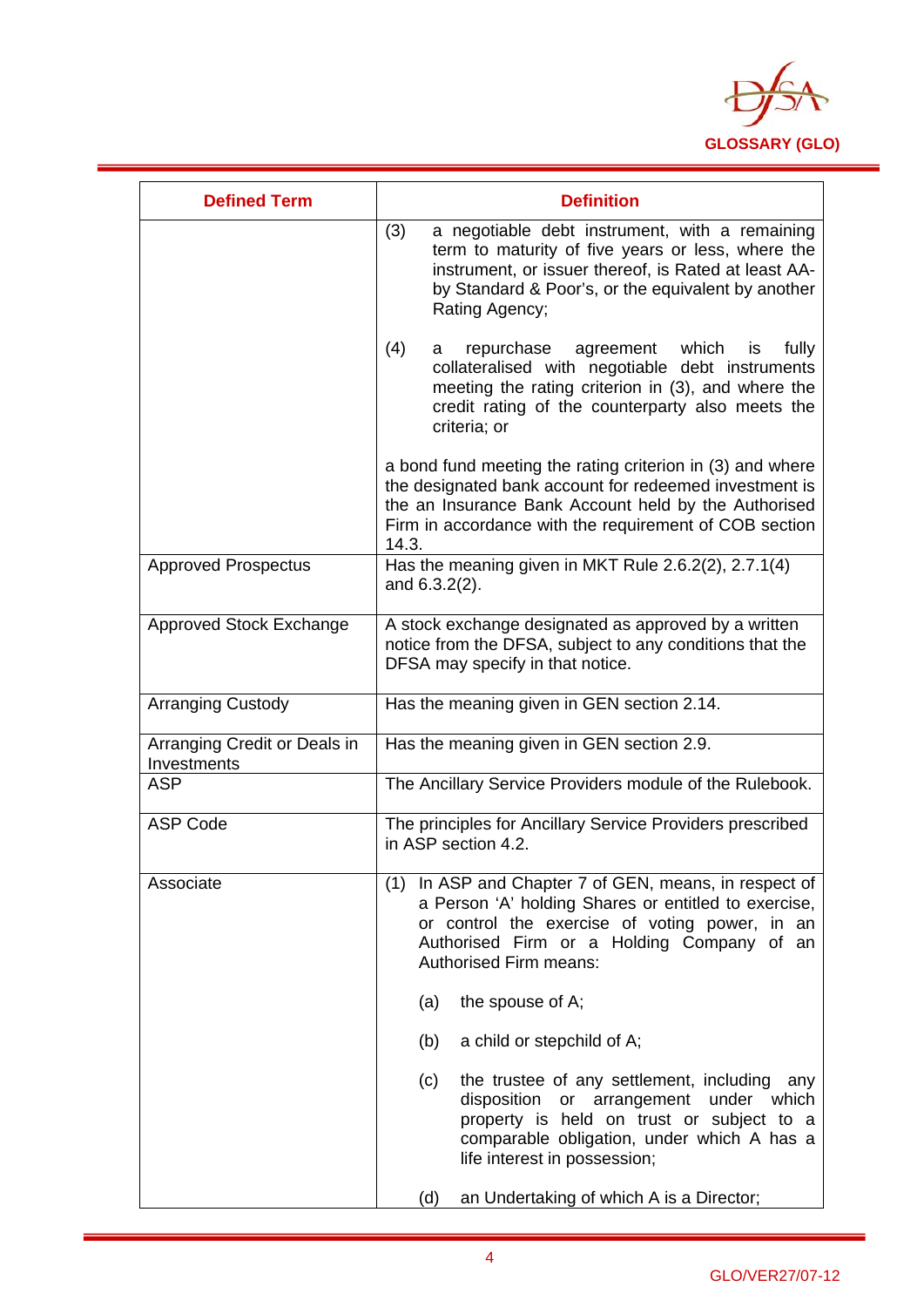

| <b>Defined Term</b> | <b>Definition</b>                                                                                                                                                                                                                                                                                                                                                                                                                         |
|---------------------|-------------------------------------------------------------------------------------------------------------------------------------------------------------------------------------------------------------------------------------------------------------------------------------------------------------------------------------------------------------------------------------------------------------------------------------------|
|                     | a Person who is an Employee or partner of A;<br>(e)                                                                                                                                                                                                                                                                                                                                                                                       |
|                     | (f)<br>where A is an Undertaking:<br>a director of A;<br>(i)                                                                                                                                                                                                                                                                                                                                                                              |
|                     | a subsidiary or wholly owned subsidiary<br>(ii)<br>of A; or                                                                                                                                                                                                                                                                                                                                                                               |
|                     | (iii)<br>a Director or Employee of such a<br>subsidiary or wholly owned subsidiary; or                                                                                                                                                                                                                                                                                                                                                    |
|                     | Person<br>who has<br>(g)<br>agreement<br>a<br>an<br>-or<br>arrangement with A with respect to the<br>acquisition, holding or disposal of Shares or<br>other interests in the Authorised Firm or the<br>Holding Company of an Authorised Firm or<br>under which they undertake to act together in<br>exercising their voting power in relation to an<br>Authorised Firm or the Holding Company of an<br>Authorised Firm that other Person. |
|                     | (2)<br>Except in ASP and Chapter 7 of GEN, means in<br>respect of a Person 'A', any Person, including an<br>affiliated company which is:                                                                                                                                                                                                                                                                                                  |
|                     | (a)<br>an undertaking in the same Group as A; or                                                                                                                                                                                                                                                                                                                                                                                          |
|                     | any other person whose business or domestic<br>(b)<br>relationship with A or his Associate might<br>reasonably be expected to give rise to a<br>community of interest between them which<br>may involve a conflict of interest in dealings<br>with third parties.                                                                                                                                                                         |
| <b>ATS</b>          | An Alternative Trading System.                                                                                                                                                                                                                                                                                                                                                                                                            |
| <b>ATS Operator</b> | An Authorised Firm carrying on the Financial Service of<br>Operating an Alternative Trading System for which it has<br>authorisation under its Licence.                                                                                                                                                                                                                                                                                   |
| Auditor             | A partnership or company that is registered by the DFSA<br>to provide audit services to:                                                                                                                                                                                                                                                                                                                                                  |
|                     | an Authorised Person that is a Domestic Firms<br>(a)<br>or to;                                                                                                                                                                                                                                                                                                                                                                            |
|                     | a Domestic Fund; or<br>(b)                                                                                                                                                                                                                                                                                                                                                                                                                |
|                     | a Public Listed Company.<br>(c)                                                                                                                                                                                                                                                                                                                                                                                                           |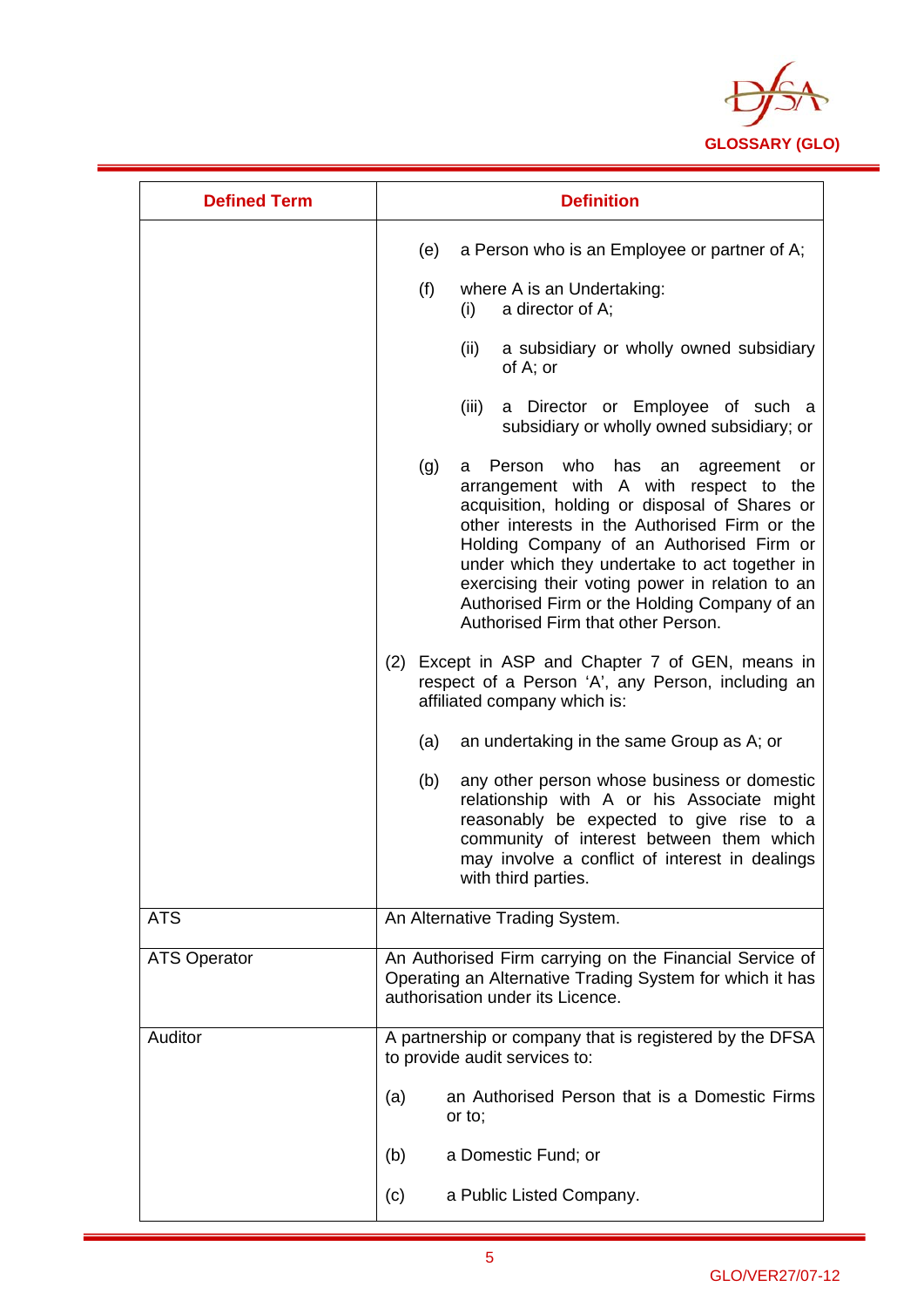

| <b>Defined Term</b>                  | <b>Definition</b>                                                                                                                                            |
|--------------------------------------|--------------------------------------------------------------------------------------------------------------------------------------------------------------|
| <b>Audit Principal</b>               | A natural person who is appointed by an Auditor in<br>compliance with the requirements in GEN Rule 8.9.1 or<br><b>MKT Rule 5.2.17.</b>                       |
| <b>Authorised Firm</b>               | A Person, other than an Authorised Market Institution,<br>who holds a Licence.                                                                               |
| Authorised Individual                | An individual who has been authorised by the DFSA to<br>carry out one or more Licensed Functions.                                                            |
| Authorised ISPV                      | An ISPV which holds a Licence to carry on either or both<br>of the following Financial Services:                                                             |
|                                      | (a)<br><b>Effect Contracts of Insurance; or</b>                                                                                                              |
|                                      | (b)<br>Carry Out Contracts of Insurance                                                                                                                      |
| <b>Authorised Market Institution</b> | A Person who is Licensed by the DFSA in relation to the<br>carrying on either or both of the Financial Services<br>prescribed in GEN Rule 2.17.1 and 2.18.1. |
| <b>Authorised Person</b>             | An Authorised Firm or an Authorised Market Institution.                                                                                                      |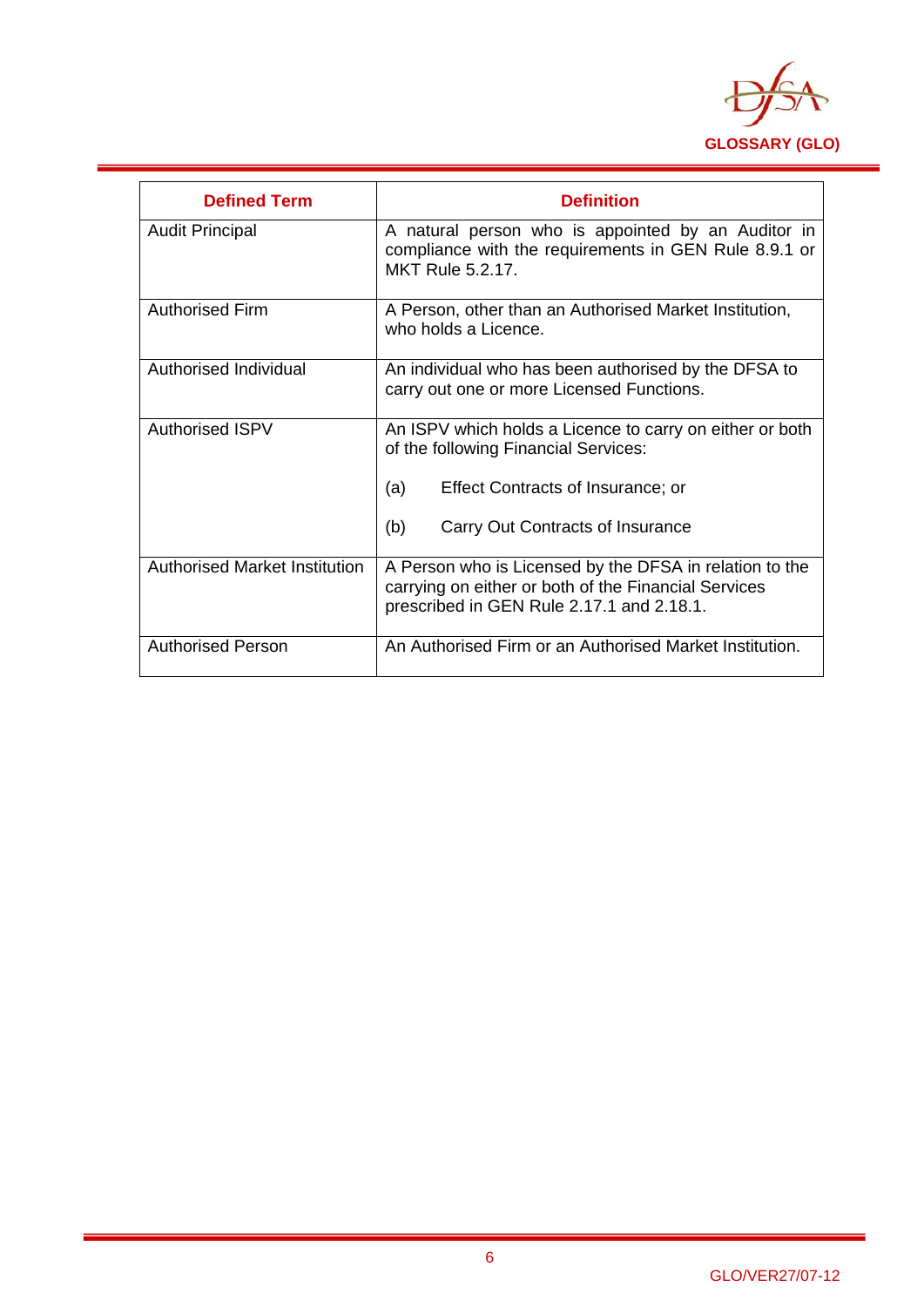

### **B**

**Back to top** 

| <b>Defined Term</b>             | <b>Definition</b>                                                                                                                                                                                                                                                                                                                                                                                                                                                                                                                                                         |
|---------------------------------|---------------------------------------------------------------------------------------------------------------------------------------------------------------------------------------------------------------------------------------------------------------------------------------------------------------------------------------------------------------------------------------------------------------------------------------------------------------------------------------------------------------------------------------------------------------------------|
| <b>Bank</b>                     | An Authorised Firm which holds a Licence authorising it<br>to carry on the Financial Services of Accepting Deposits.                                                                                                                                                                                                                                                                                                                                                                                                                                                      |
| <b>Base Capital Requirement</b> | Has the meaning given in PIB section 2.4.                                                                                                                                                                                                                                                                                                                                                                                                                                                                                                                                 |
| <b>Bearer Share</b>             | A Share that cannot be registered in the name of the<br>holder and proof of ownership is possession of the<br>Share certificate.                                                                                                                                                                                                                                                                                                                                                                                                                                          |
| <b>Beneficial Owner</b>         | (1) An individual who ultimately owns customers' assets<br>or controls a customer account;                                                                                                                                                                                                                                                                                                                                                                                                                                                                                |
|                                 | (2) a Person on whose behalf a Transaction is being<br>conducted;                                                                                                                                                                                                                                                                                                                                                                                                                                                                                                         |
|                                 | (3) a Person who exercises ultimate effective control<br>over a legal Person or arrangement; or                                                                                                                                                                                                                                                                                                                                                                                                                                                                           |
|                                 | (4) a Person on whose instructions the signatories of an<br>account, or any intermediaries instructing such<br>signatories, are for the time being accustomed to<br>act; or                                                                                                                                                                                                                                                                                                                                                                                               |
|                                 | (5)<br>in relation to a trust means a beneficiary as defined<br>in the Trust Law 2005.                                                                                                                                                                                                                                                                                                                                                                                                                                                                                    |
| <b>Bid</b>                      | Includes a Takeover transaction however effected,<br>including a reverse Takeover, partial bid, and also a bid<br>by a parent entity for Shares in its subsidiary.                                                                                                                                                                                                                                                                                                                                                                                                        |
| <b>Bid Document</b>             | Means a document issued by a Bidder containing<br>information as<br>stipulated<br>under TKO (particularly<br>Chapter 8) and posted in accordance with those Rules<br>(particularly Chapter 11).                                                                                                                                                                                                                                                                                                                                                                           |
| <b>Bid Period</b>               | Means the period from the time when an announcement<br>is made of a proposed or possible Bid (with or without<br>terms) until the first closing date or, if this is later, the<br>date when the Bid becomes or is declared unconditional<br>as to acceptances or lapses. An announcement that a<br>holding, or aggregate holdings, of Shares carrying 30%<br>or more of the voting rights of a Reporting Entity is for<br>sale or that the Governing Body of a Reporting Entity is<br>seeking potential Bidders will be treated as the<br>announcement of a possible Bid. |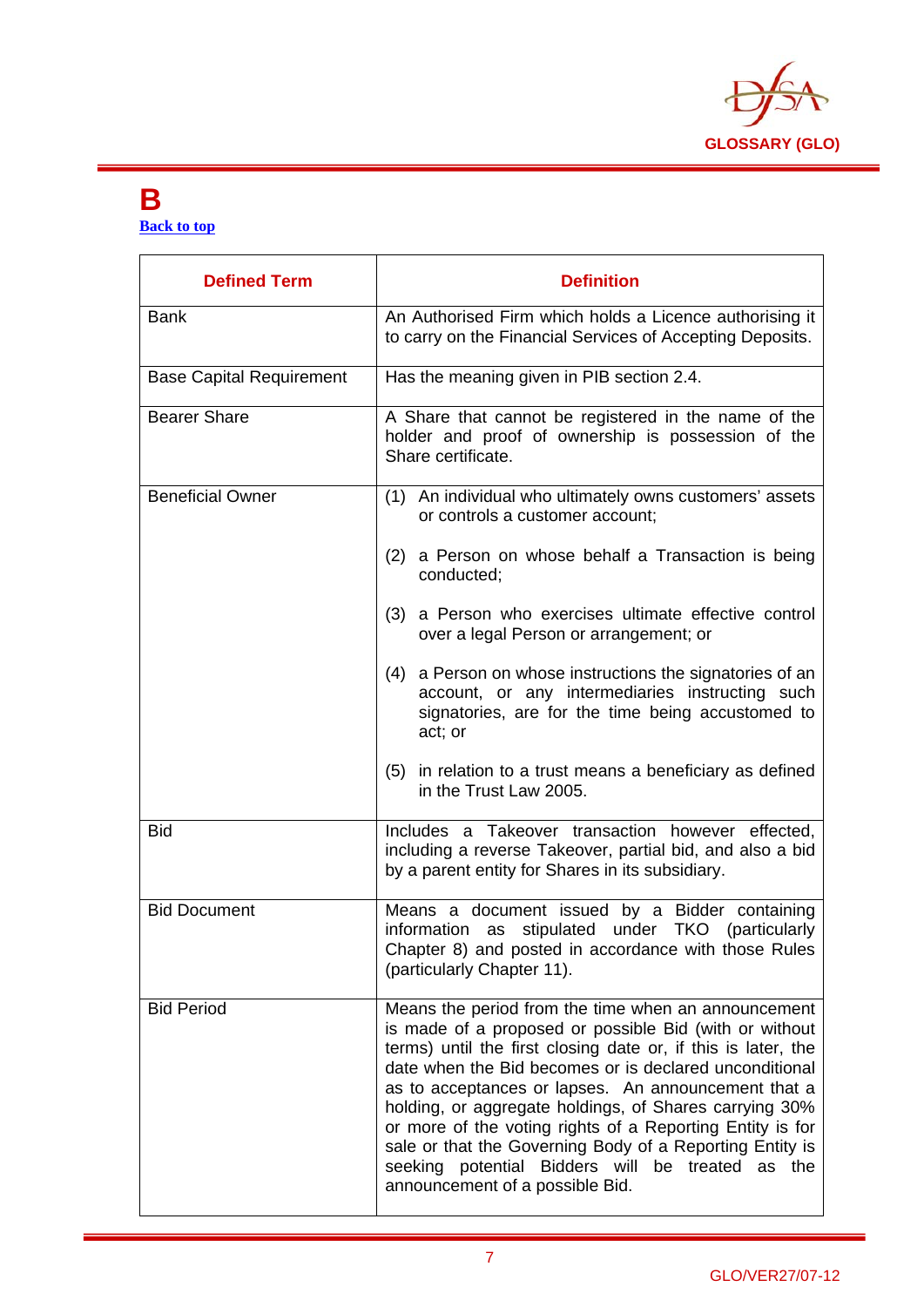

| <b>Defined Term</b>   | <b>Definition</b>                                                                                                                                                 |
|-----------------------|-------------------------------------------------------------------------------------------------------------------------------------------------------------------|
| <b>Board</b>          | In reference to the DFSA, the Governing Body of the<br>DFSA, established under Chapter 2 of Part 2 of the<br>Regulatory Law 2004.                                 |
|                       | In reference to a corporation, the Board of Directors of<br>the corporation.                                                                                      |
| <b>Body Corporate</b> | Any body corporate, including limited liability partnership<br>and a body corporate constituted under the law of a<br>country or territory outside of the DIFC.   |
| <b>Branch</b>         | A place of business within the DIFC:                                                                                                                              |
|                       | (a)<br>which has no separate legal personality;                                                                                                                   |
|                       | (b)<br>forms a legally dependant part of an Authorised<br>Firm whose principal place of business and head<br>office is in a jurisdiction other than the DIFC; and |
|                       | through which the Authorised Firm carries on<br>(c)<br>Financial Services in or from the DIFC.                                                                    |
| <b>Business Rules</b> | The written rules of an Authorised Market Institution<br>which govern its activities as an Authorised Market<br>Institution.                                      |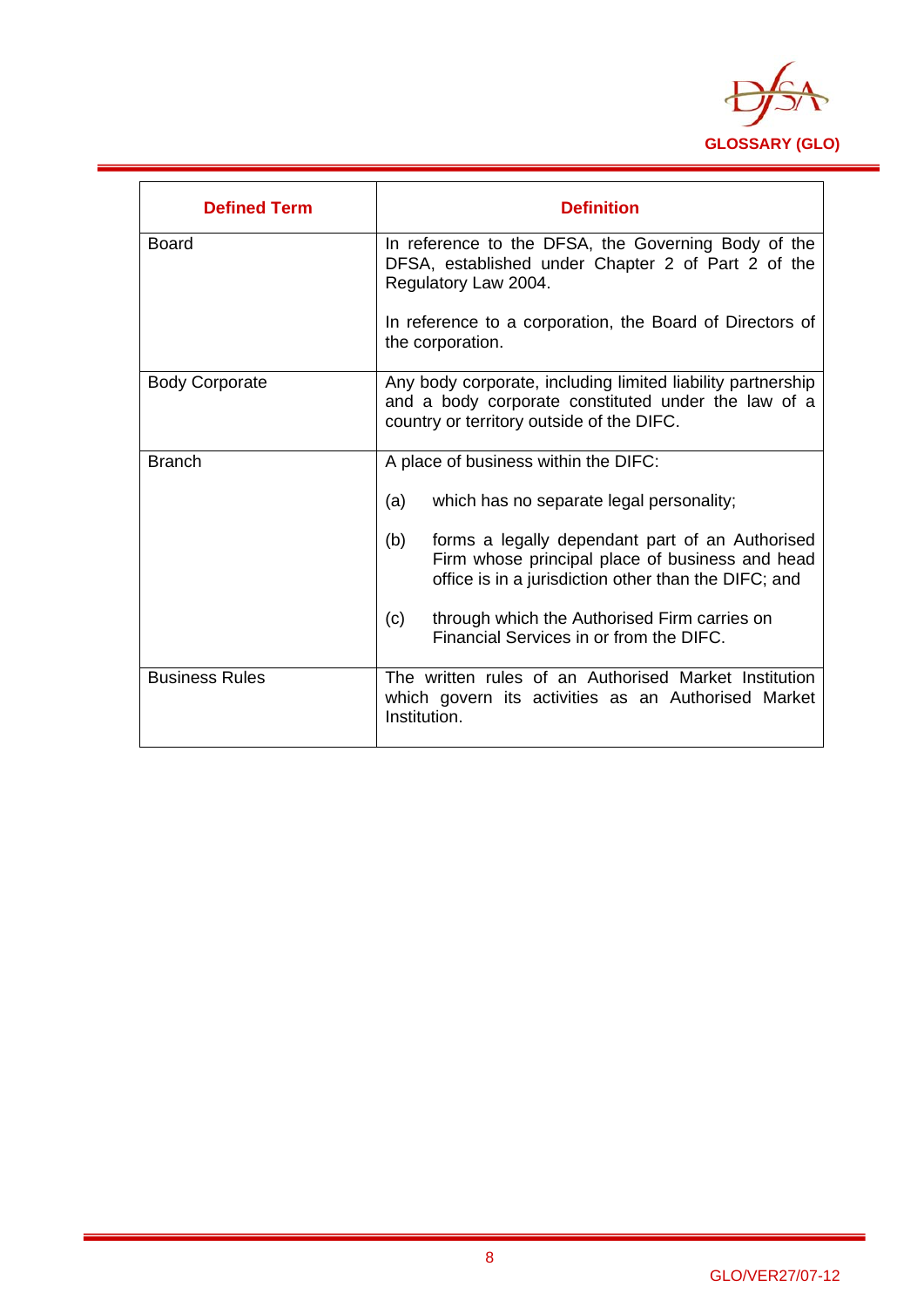

### **C**

| <b>Back to top</b>                     |                                                                                                                                                                                   |
|----------------------------------------|-----------------------------------------------------------------------------------------------------------------------------------------------------------------------------------|
| <b>Defined Term</b>                    | <b>Definition</b>                                                                                                                                                                 |
| <b>Capital Requirement</b>             | The amount of capital an Authorised Firm must hold,<br>calculated in accordance with PIB Rule 2.3.1.                                                                              |
| <b>Capital Resources</b>               | The total capital resources of an Authorised Firm<br>calculated in accordance with PIB section 2.6.                                                                               |
| Captive Insurer                        | A Captive Insurer means a:                                                                                                                                                        |
|                                        | Class 1 Captive Insurer;<br>(a)                                                                                                                                                   |
|                                        | Class 2 Captive Insurer; or<br>(b)                                                                                                                                                |
|                                        | Class 3 Captive Insurer.<br>(c)                                                                                                                                                   |
| Carrying Out Contracts of<br>Insurance | Has the meaning given in GEN section 2.16.                                                                                                                                        |
| Category                               | A prudential grouping of Authorised Firms<br>which<br>determines the application of the Rules in PIB.                                                                             |
| Cell                                   | A cell created by a Protected Cell Company for the<br>purpose of segregating and protecting cellular assets in<br>manner provided by the DIFC Companies<br>the<br>Regulations.    |
| <b>Cell Return</b>                     | The return described in PIN Rule A10.2.4.                                                                                                                                         |
| <b>Cell Share Capital</b>              | Capital comprising of the proceeds of the issue of Cell<br>Shares.                                                                                                                |
| <b>Cell Shares</b>                     | Shares created and issued by a Protected Cell Company<br>in respect of one of its cells.                                                                                          |
| <b>Cellular Asset</b>                  | The assets of the Protected Cell Company attributable to<br>the Company's Cells.                                                                                                  |
| <b>Cellular Liabilities</b>            | Liabilities that may be settled by disposition of cellular<br>assets.                                                                                                             |
| <b>Central Bank</b>                    | The Central Bank of the U.A.E. or its equivalent in<br>another country or territory.                                                                                              |
| Certificate                            | Has the meaning given in GEN Rule A2.2.1(d).                                                                                                                                      |
| Charge                                 | Any Fee or charge made to a Client in connection with<br>Investment Business, whether levied by the Authorised<br>Firm or any other Person, including a Mark-up or Mark-<br>down. |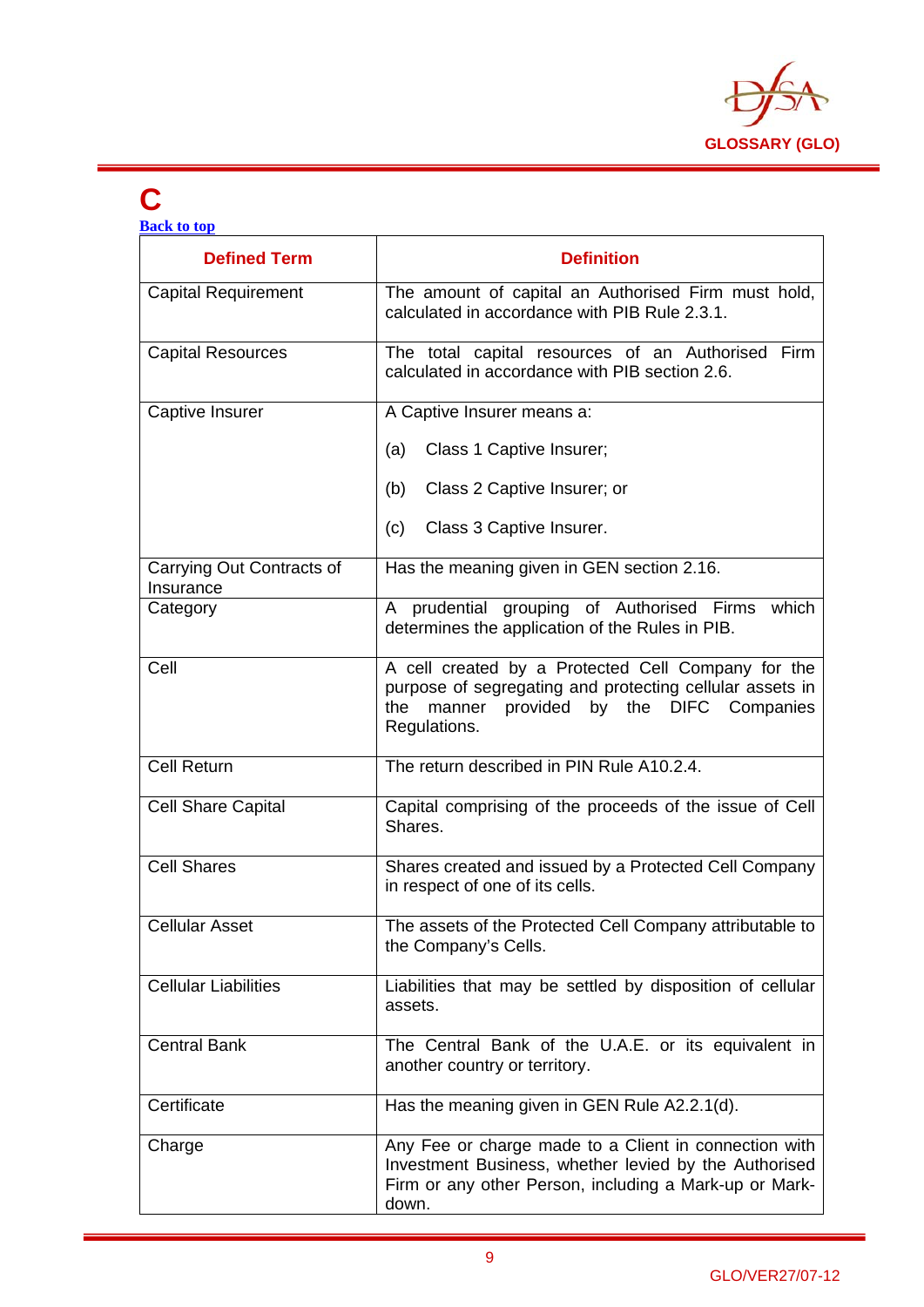

| <b>Defined Term</b>          | <b>Definition</b>                                                                                                                                                                                                                                                                                                                                                                                                                                                                                                                  |
|------------------------------|------------------------------------------------------------------------------------------------------------------------------------------------------------------------------------------------------------------------------------------------------------------------------------------------------------------------------------------------------------------------------------------------------------------------------------------------------------------------------------------------------------------------------------|
| <b>Chief Executive (CEO)</b> | The individual appointed to the office of Chief Executive<br>of the DFSA by the Board.                                                                                                                                                                                                                                                                                                                                                                                                                                             |
| <b>Chinese Wall</b>          | An arrangement described in Article 63 of the Markets<br>Law 2012.                                                                                                                                                                                                                                                                                                                                                                                                                                                                 |
| <b>Class</b>                 | In relation to a Contract of Insurance, the allocated<br>insurance class as specified in GEN App4.                                                                                                                                                                                                                                                                                                                                                                                                                                 |
| <b>Class 1 Captive Cell</b>  | A Cell established by a Protected Cell Company to<br>which are attributable assets and liabilities arising out of<br>Insurance Business only in respect of risks related to<br>arising out of the business or operations of members of<br>a Group which together hold a majority of Cell Shares,<br>including for this purpose only contracts of reinsurance<br>in respect of such risks insured by the cedant.                                                                                                                    |
| <b>Class 2 Captive Cell</b>  | A Cell established by a Protected Cell Company to<br>which are attributable assets and liabilities arising out of<br>Insurance Business, 80% of the Gross Written Premium<br>in any year being attributable to risks related to or arising<br>out of the business or operations of members of a Group<br>which together hold a majority of the Cell Shares,<br>including for this purpose only contracts of reinsurance<br>in respect of such risks insured by the cedant.                                                         |
| Class 3 Captive Cell         | A Cell established by a Protected Cell Company:<br>to which are attributable assets and liabilities<br>(a)<br>arising out of Insurance Business only in respect<br>of risks related to or arising out of the business or<br>operations of persons who engage in similar,<br>related or common:<br>(i)<br>businesses;<br>(ii)<br>activities;<br>(iii)<br>trade;<br>(iv)<br>services; or<br>(v)<br>operations;<br>including for this purpose only contracts of<br>reinsurance in respect of such risks insured by<br>the cedant; and |
|                              | (b)<br>owned by such Persons or by a Body Corporate of<br>which all such Persons are members.                                                                                                                                                                                                                                                                                                                                                                                                                                      |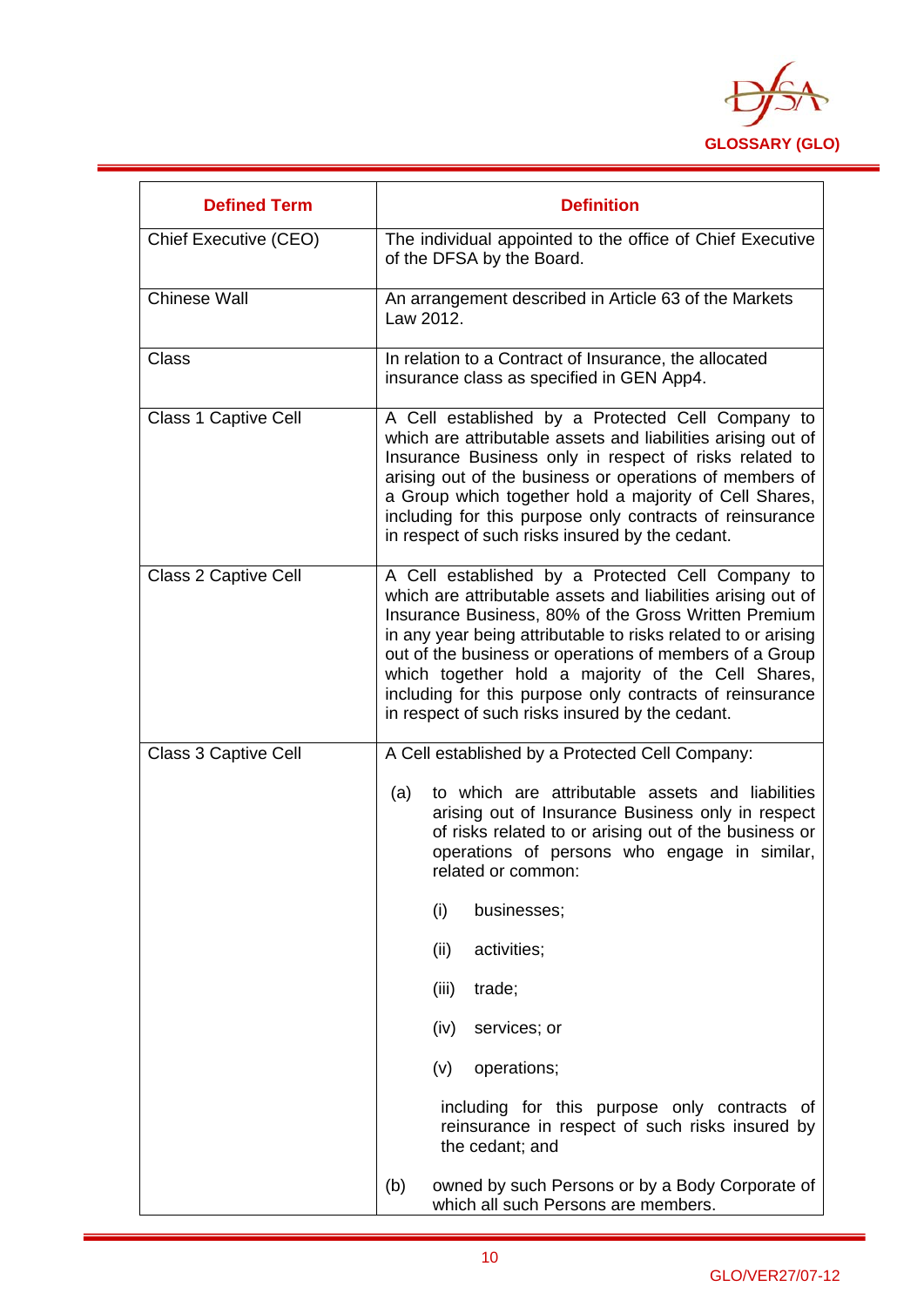

| <b>Defined Term</b>      | <b>Definition</b>                                                                                                                                                                                                                                                                                                                                                                                 |
|--------------------------|---------------------------------------------------------------------------------------------------------------------------------------------------------------------------------------------------------------------------------------------------------------------------------------------------------------------------------------------------------------------------------------------------|
| Class 1 Captive Insurer  | DIFC<br>Incorporated Insurer permitted under the<br>A<br>conditions of its licence to effect or carry out Contracts of<br>Insurance only in respect of risks related to or arising out<br>of the business or operations of the Group, including for<br>this purpose only contracts of reinsurance in respect of<br>such risks insured by the cedant.                                              |
| Class 2 Captive Insurer  | A DIFC Incorporated Insurer required under the<br>conditions of its licence to obtain at least 80 per cent of<br>its Gross Written Premium in any year from Contracts of<br>Insurance in respect of risks related to or arising out of<br>the business or operations of the Group, including for<br>this purpose only contracts of reinsurance in respect of<br>such risks insured by the cedant. |
| Class 3 Captive Insurer  | A DIFC Incorporated Insurer which is:                                                                                                                                                                                                                                                                                                                                                             |
|                          | (a)<br>permitted under the conditions of its licence to<br>effect or carry out Contracts of Insurance only in<br>respect of risks related to or arising out of the<br>business or operations of persons who engage in<br>similar, related or common:                                                                                                                                              |
|                          | (i)<br>businesses;                                                                                                                                                                                                                                                                                                                                                                                |
|                          | activities;<br>(ii)                                                                                                                                                                                                                                                                                                                                                                               |
|                          | (iii)<br>trade;                                                                                                                                                                                                                                                                                                                                                                                   |
|                          | (iv)<br>services; or                                                                                                                                                                                                                                                                                                                                                                              |
|                          | (v)<br>operations;                                                                                                                                                                                                                                                                                                                                                                                |
|                          | including for this purpose only contracts of<br>reinsurance in respect of such risks insured by<br>the cedant, and                                                                                                                                                                                                                                                                                |
|                          | owned by such Persons or by a Body Corporate<br>(b)<br>of which all such Persons are members.                                                                                                                                                                                                                                                                                                     |
| <b>Class of Business</b> | A classification of insurance contracts having similar<br>characteristics, specified in GEN App4.                                                                                                                                                                                                                                                                                                 |
| <b>Clearing House</b>    | An Authorised Market Institution which is authorised<br>under its Licence to carry on the Financial Service of<br>Operating a Clearing House.                                                                                                                                                                                                                                                     |
| Client                   | A Retail Client, Professional Client or Market<br>Counterparty as defined in COB chapter 2.                                                                                                                                                                                                                                                                                                       |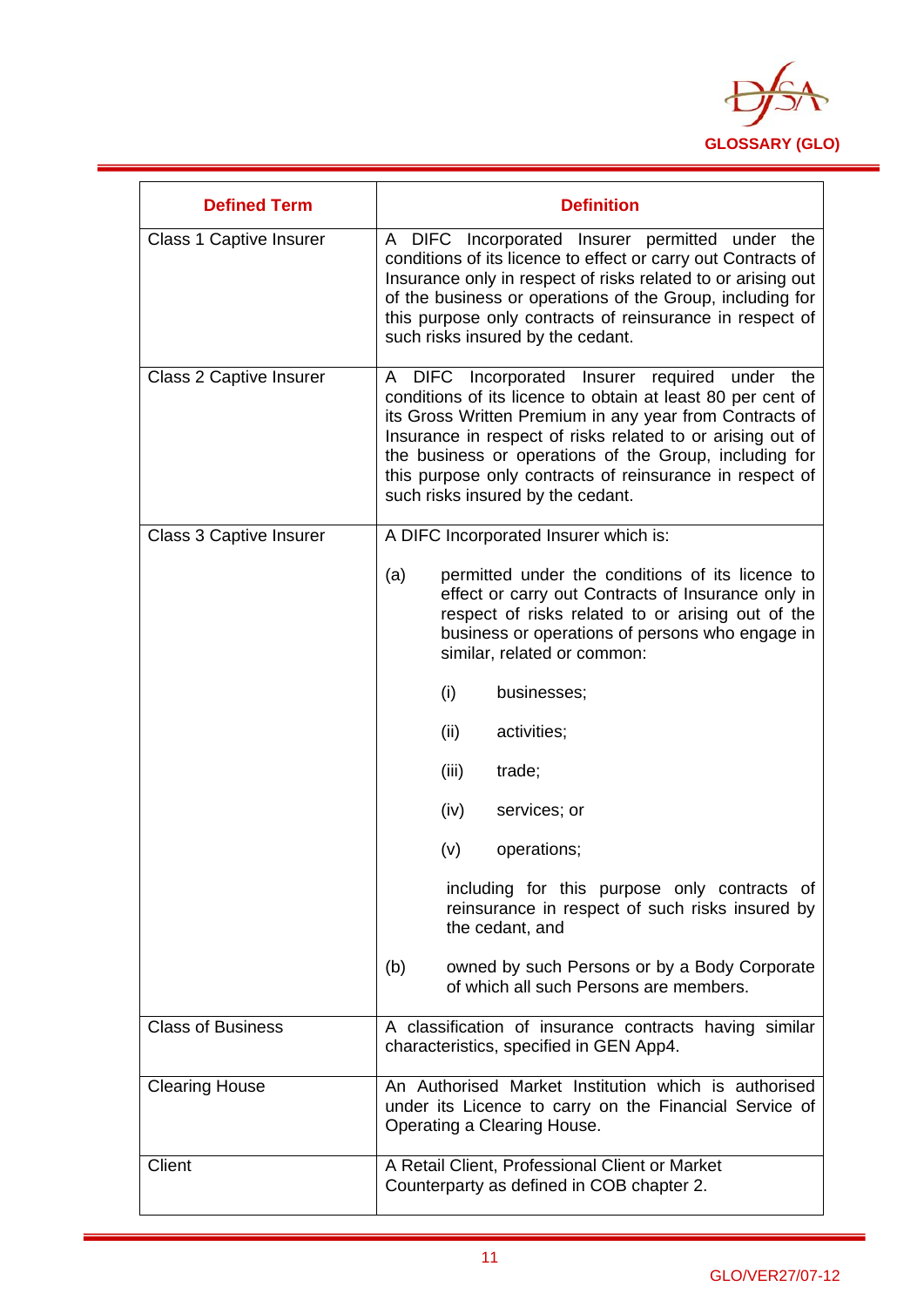

| <b>Defined Term</b>                              | <b>Definition</b>                                                                                                                                                                                                                                                   |
|--------------------------------------------------|---------------------------------------------------------------------------------------------------------------------------------------------------------------------------------------------------------------------------------------------------------------------|
| <b>Client Account</b>                            | In relation to Client Money, an account specified in<br>(1)<br>COB Rule A5.4.1; and                                                                                                                                                                                 |
|                                                  | (2) in relation to a Safe Custody Investment an account<br>specified in COB Rule A6.4.2.                                                                                                                                                                            |
| <b>Client Agreement</b>                          | An agreement between an Authorised Firm and a Client<br>that is in accordance with the requirements of COB<br>section 3.3                                                                                                                                           |
| <b>Client Assets</b>                             | Client Money and Client Investments.                                                                                                                                                                                                                                |
| <b>Client Investments</b>                        | Has the meaning given in COB section 6.13.                                                                                                                                                                                                                          |
| <b>Client Money</b>                              | Has the meaning given in COB section 6.12.                                                                                                                                                                                                                          |
| <b>Client Money Auditor's</b><br>Report          | A report containing the content specified in GEN Rule<br>$8.6.1(d)$ .                                                                                                                                                                                               |
| <b>Client Money Distribution</b><br><b>Rules</b> | The Rules under COB section A5.13.                                                                                                                                                                                                                                  |
| <b>Client Money Provisions</b>                   | The provisions under COB App5.                                                                                                                                                                                                                                      |
| <b>Close Links</b>                               | A Person (Person A) has close links with a Person<br>(Person B) if:                                                                                                                                                                                                 |
|                                                  | Person B:<br>(a)                                                                                                                                                                                                                                                    |
|                                                  | (i) is a Holding company of Person A;                                                                                                                                                                                                                               |
|                                                  | (ii) is a Subsidiary of Person A;                                                                                                                                                                                                                                   |
|                                                  | (iii) is a Holding Company of the Subsidiary of<br>Person A;                                                                                                                                                                                                        |
|                                                  | (iv) is a Subsidiary of a Holding Company of<br>Person A; or                                                                                                                                                                                                        |
|                                                  | (v) owns and controls 20% or more of the voting<br>rights or shares of Person A; or                                                                                                                                                                                 |
|                                                  | Person A owns and controls 20% or more of the<br>(b)<br>voting rights or shares of Person B.                                                                                                                                                                        |
| <b>Close Out Netting</b>                         | A process whereby the claims and obligations of two<br>Counterparties are accelerated, netted to form a single<br>net sum and become immediately due upon the default,<br>bankruptcy, liquidation or other similar circumstance of<br>either of the Counterparties. |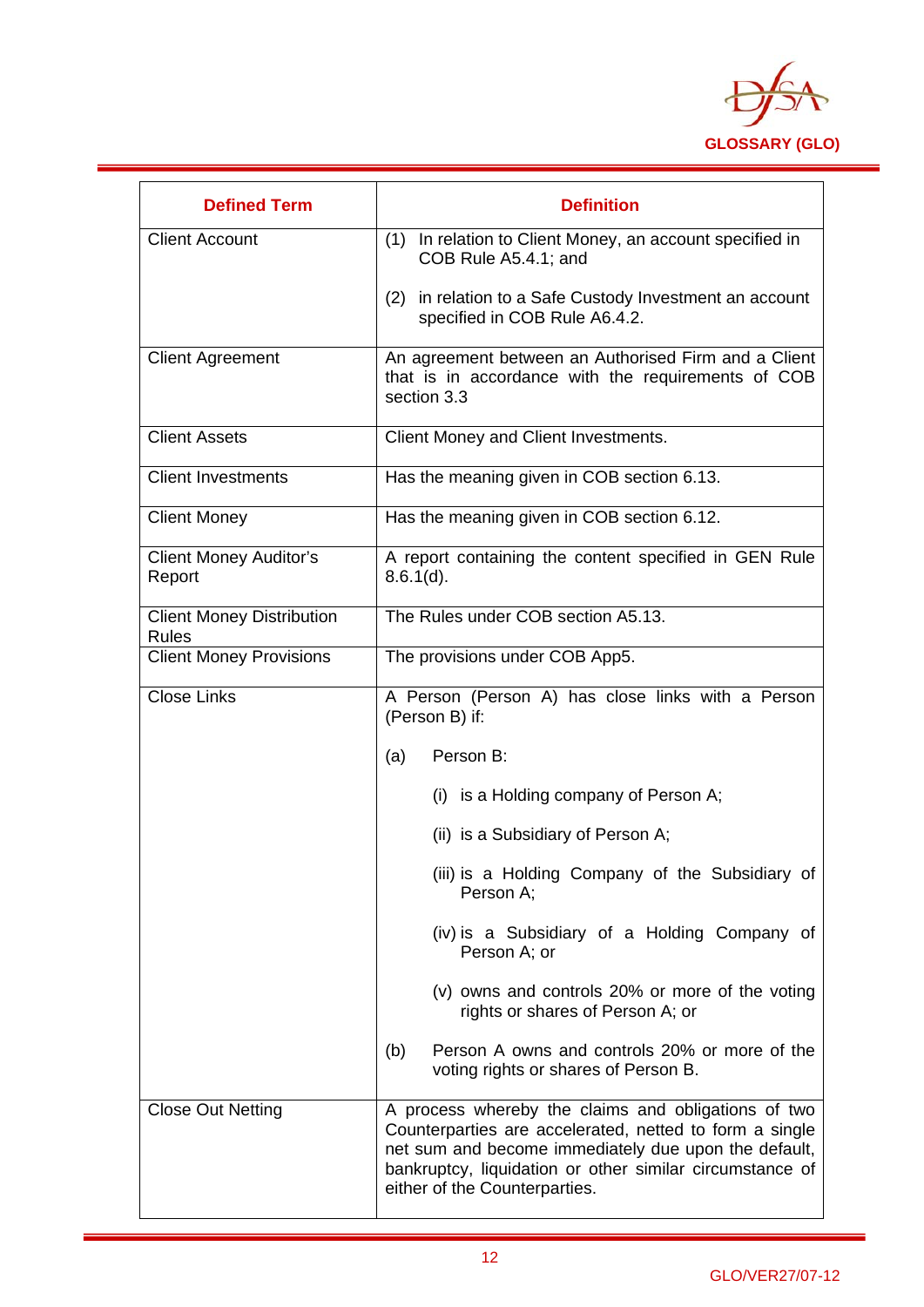

| <b>Defined Term</b>                                                                              | <b>Definition</b>                                                                                                                                                                                                          |
|--------------------------------------------------------------------------------------------------|----------------------------------------------------------------------------------------------------------------------------------------------------------------------------------------------------------------------------|
| <b>Close Relative</b>                                                                            | In relation to any individual:                                                                                                                                                                                             |
|                                                                                                  | (a)<br>his spouse;                                                                                                                                                                                                         |
|                                                                                                  | (b)<br>his children and step-children, his parents and<br>step-parents, his brothers and sisters and his<br>step-brothers and step-sisters; and                                                                            |
|                                                                                                  | the spouse of any individual within (b).<br>(c)                                                                                                                                                                            |
| <b>Closely Related</b>                                                                           | Has the meaning given in PIB Rule A4.8.8.                                                                                                                                                                                  |
| <b>COB</b>                                                                                       | The Conduct of Business module of the Rulebook.                                                                                                                                                                            |
| Code of Ethics for<br><b>Accountants and Audit Firms</b><br>of Islamic Financial<br>Institutions | The code of ethics issued by the Accounting and<br>Auditing Organisation of Islamic Financial Institutions<br>from time to time (AAOIFI).                                                                                  |
| Code of Ethics for<br><b>Professional Accountants</b>                                            | The code of ethics for accountants issued by the<br>International Ethics Standard Board for Accountants<br>(IESBA) of IFAC.                                                                                                |
| Collateral                                                                                       | In PIB, any form of asset, guarantee, or indemnity<br>(1)<br>which is held or controlled by an Authorised Firm<br>and is subject to a security interest or arrangement<br>in favour of that firm; and                      |
|                                                                                                  | In COB, a Client Investment which has been paid for<br>(2)<br>in full by a Client and which is held or controlled by<br>the Authorised Firm under the terms of a deposit,<br>pledge, charge or other security arrangement. |
| <b>Collective Investment Fund</b>                                                                | An arrangement which amounts to a Fund under Article<br>11 of the Collective Investment Law 2010 and which is<br>not excluded under the Rules made under Article 12 set<br>out under CIR section 2.1.                      |
| <b>Commercial Paper</b>                                                                          | Debentures with a maturity of less than 2 years at the<br>date of issue.                                                                                                                                                   |
| Commission                                                                                       | Any form of commission, including a benefit of any kind,<br>offered or given in connection with Investment Business.                                                                                                       |
| <b>Commodities Risk Capital</b><br>Requirement                                                   | A component of the Market Risk Capital Requirement to<br>cover the risk of holding or taking positions in<br>commodities, including precious metals, but excluding<br>gold, calculated in accordance with PIB section 5.7. |
| <b>Commodity Derivative</b>                                                                      | A Derivative over a commodity.                                                                                                                                                                                             |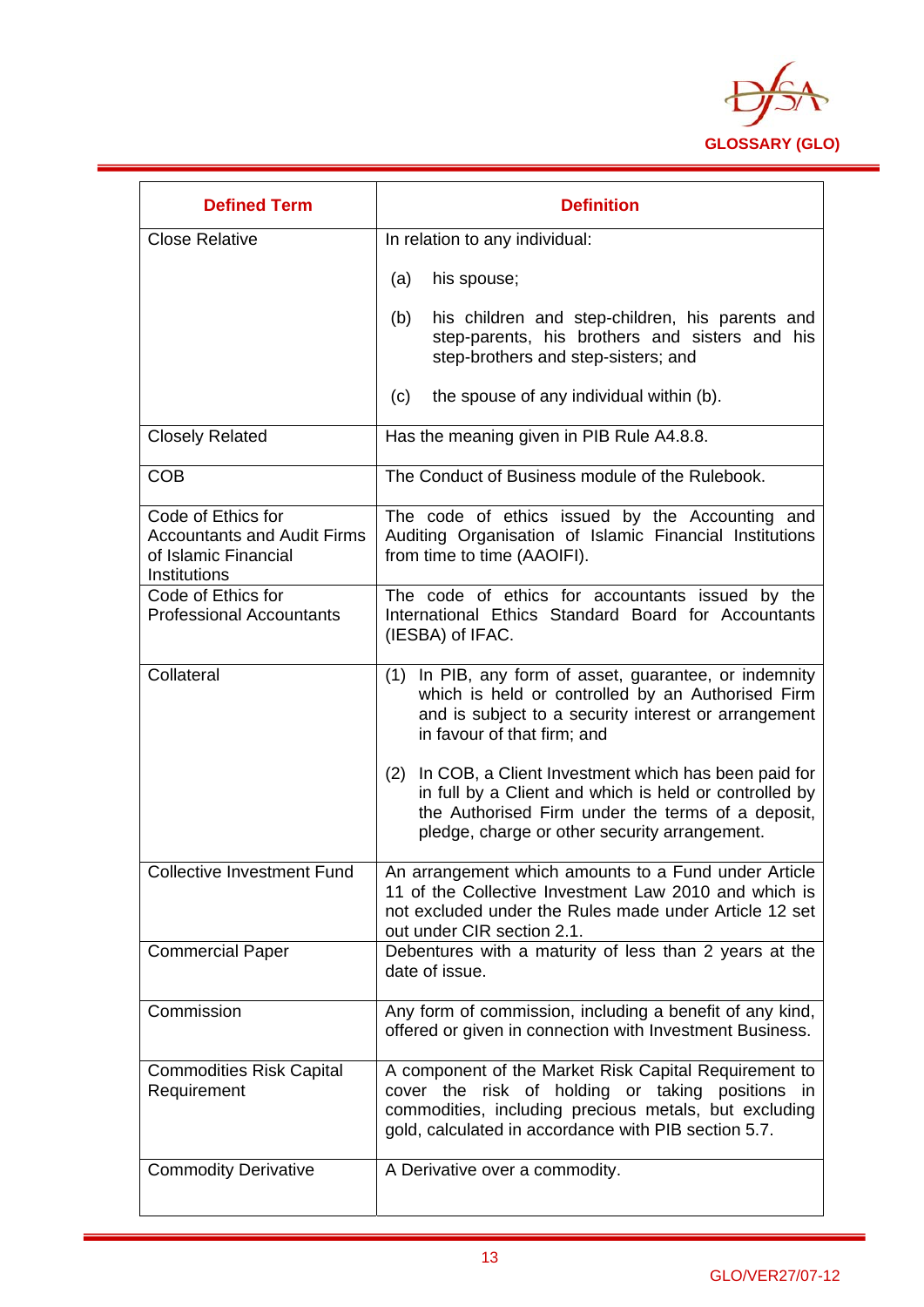

| <b>Defined Term</b>             | <b>Definition</b>                                                                                                                                                                             |
|---------------------------------|-----------------------------------------------------------------------------------------------------------------------------------------------------------------------------------------------|
| Complaint                       | Any oral or written expression of dissatisfaction from a<br>Client to an Authorised Firm in connection with the<br>provision of, or failure to provide, a Financial Service to<br>the Client. |
| <b>Compliance Officer</b>       | The Licensed Function described in GEN Rule 7.4.6.                                                                                                                                            |
| <b>Concentration Risk</b>       | The risk faced by an Authorised Firm arising out of its<br>Large Exposures.                                                                                                                   |
| Connected                       | In relation to a Person (A), a Person which has or has at<br>any relevant time had the following relationship to A:                                                                           |
|                                 | a member of A's Group;<br>(a)                                                                                                                                                                 |
|                                 | a Controller of A;<br>(b)                                                                                                                                                                     |
|                                 | a member of a partnership of which A is a<br>(c)<br>member;                                                                                                                                   |
|                                 | (d)<br>an employee or former employee of A;                                                                                                                                                   |
|                                 | (e)<br>if A is a company:                                                                                                                                                                     |
|                                 | (i)<br>an officer or manager of A or of a parent of<br>А;                                                                                                                                     |
|                                 | (ii)<br>an agent of A or of a parent of A;                                                                                                                                                    |
|                                 | (f)<br>if A is a partnership is or has been a member,<br>manager or agent of A; or                                                                                                            |
|                                 | if A is an unincorporated association of persons<br>(g)<br>which is not a partnership, is or has been an<br>officer, manager or agent of A.                                                   |
| <b>Connected Counterparties</b> | Has the meaning given in PIB Rule A4.8.11.                                                                                                                                                    |
| <b>Connected Person</b>         | In relation to:                                                                                                                                                                               |
|                                 | a Reporting Entity other than that of a Listed Fund,<br>(a)<br>a Person referred to in MKT Rule 4.3.2; and                                                                                    |
|                                 | a Reporting Entity of a Listed Fund, a Person<br>(b)<br>referred to in MKT Rule 6.6.1.                                                                                                        |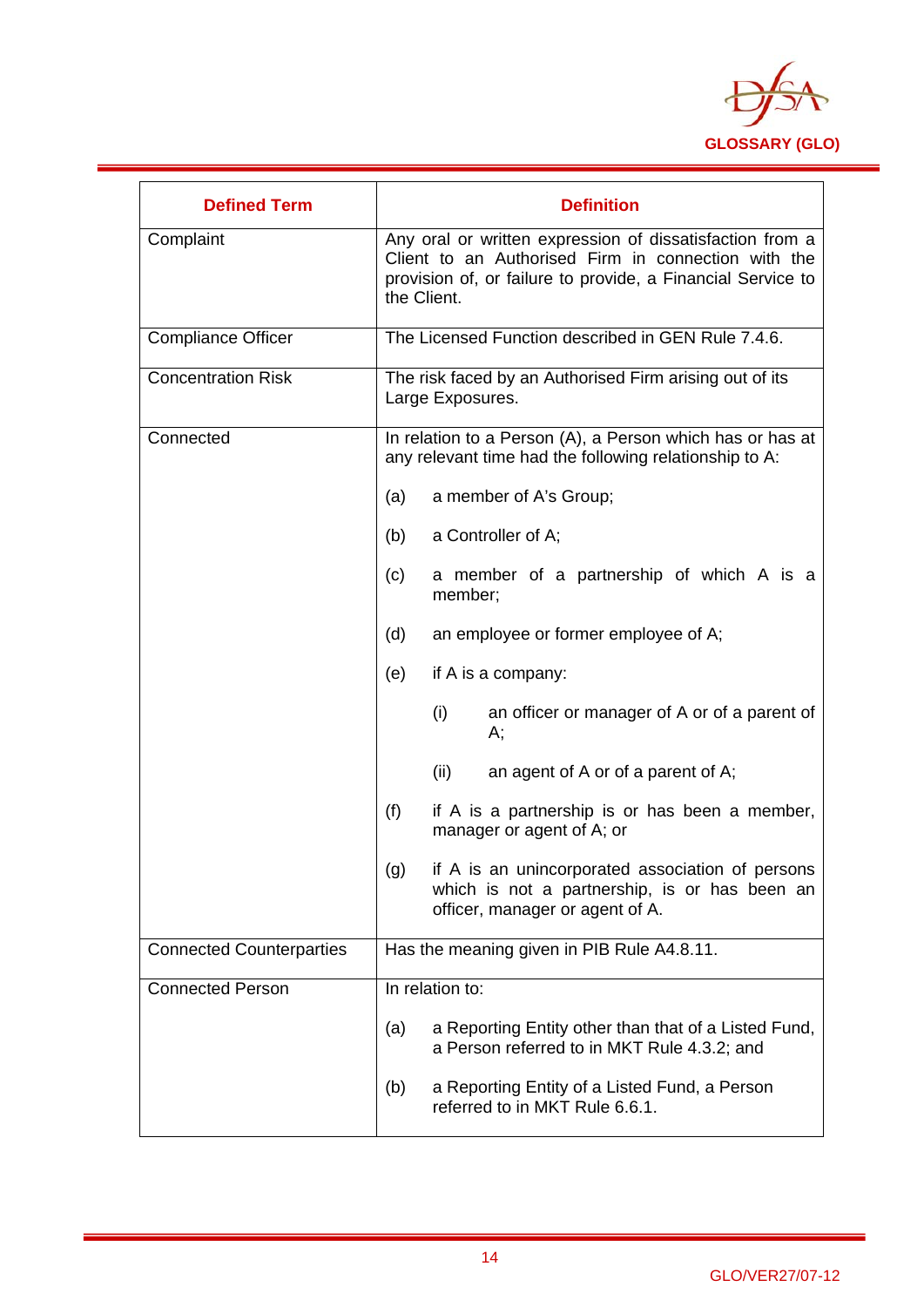

| <b>Defined Term</b>                       | <b>Definition</b>                                                                                                                                                                                                                                                  |
|-------------------------------------------|--------------------------------------------------------------------------------------------------------------------------------------------------------------------------------------------------------------------------------------------------------------------|
| Constitution                              | In relation to a Fund:                                                                                                                                                                                                                                             |
|                                           | (a)<br>which is in the form of a Body Corporate, the<br>instrument of incorporation;                                                                                                                                                                               |
|                                           | which is in the form of a Trust, the trust deed;<br>(b)                                                                                                                                                                                                            |
|                                           | (c)<br>which is in the form of a Partnership, the<br>partnership deed; or                                                                                                                                                                                          |
|                                           | (d)<br>adopting a form other than one specified in (a) to<br>(c), any instrument creating the legal form of the<br>Fund to which the Fund Manager is a party setting<br>out provisions relating to any aspect of the<br>operation or management of the Fund.       |
| <b>Contingent Liability</b><br>Investment | A Derivative under the terms of which the Client will or<br>may be liable to make further payments (other than<br>Charges, and whether or not secured by margin) when<br>the transaction falls to be completed or upon the earlier<br>closing out of his position. |
| Contract of Insurance                     | Has the meaning given in GEN Rule A4.1.1.                                                                                                                                                                                                                          |
| Controller                                | In relation to an Authorised Firm, a Person who,<br>(1)<br>either along or with any Associate fulfils the<br>criteria specified in GEN Rule 11.8.3; or                                                                                                             |
|                                           | (2)<br>in relation to an Authorised Market Institution a<br>Person who, either alone or with any Associate<br>fulfils the criteria specified in AMI Rule 6.1.2.                                                                                                    |
| Convertible                               | An Investment that gives an investor the right to convert<br>the Security into another form of Security at an agreed<br>price or on an agreed basis.                                                                                                               |
| <b>Corporate Governance</b><br>Principles | Principles prescribed in MKT Rules 3.2.3 - 3.2.9.                                                                                                                                                                                                                  |
| <b>Correspondent Account</b>              | An account opened on behalf of a Correspondent<br>Banking Client to receive deposits from, to make<br>payments on behalf of or to otherwise handle financial<br>Transactions for or on behalf of the Correspondent<br>Banking Client.                              |
| <b>Correspondent Bank</b>                 | A bank in a jurisdiction other than the DIFC where an<br>Authorised Firm opens a Correspondent Account.                                                                                                                                                            |
| <b>Correspondent Banking</b><br>Client    | A Client of an Authorised Firm which uses the firm's<br>correspondent banking services account to<br>clear<br>Transactions for its own customer base.                                                                                                              |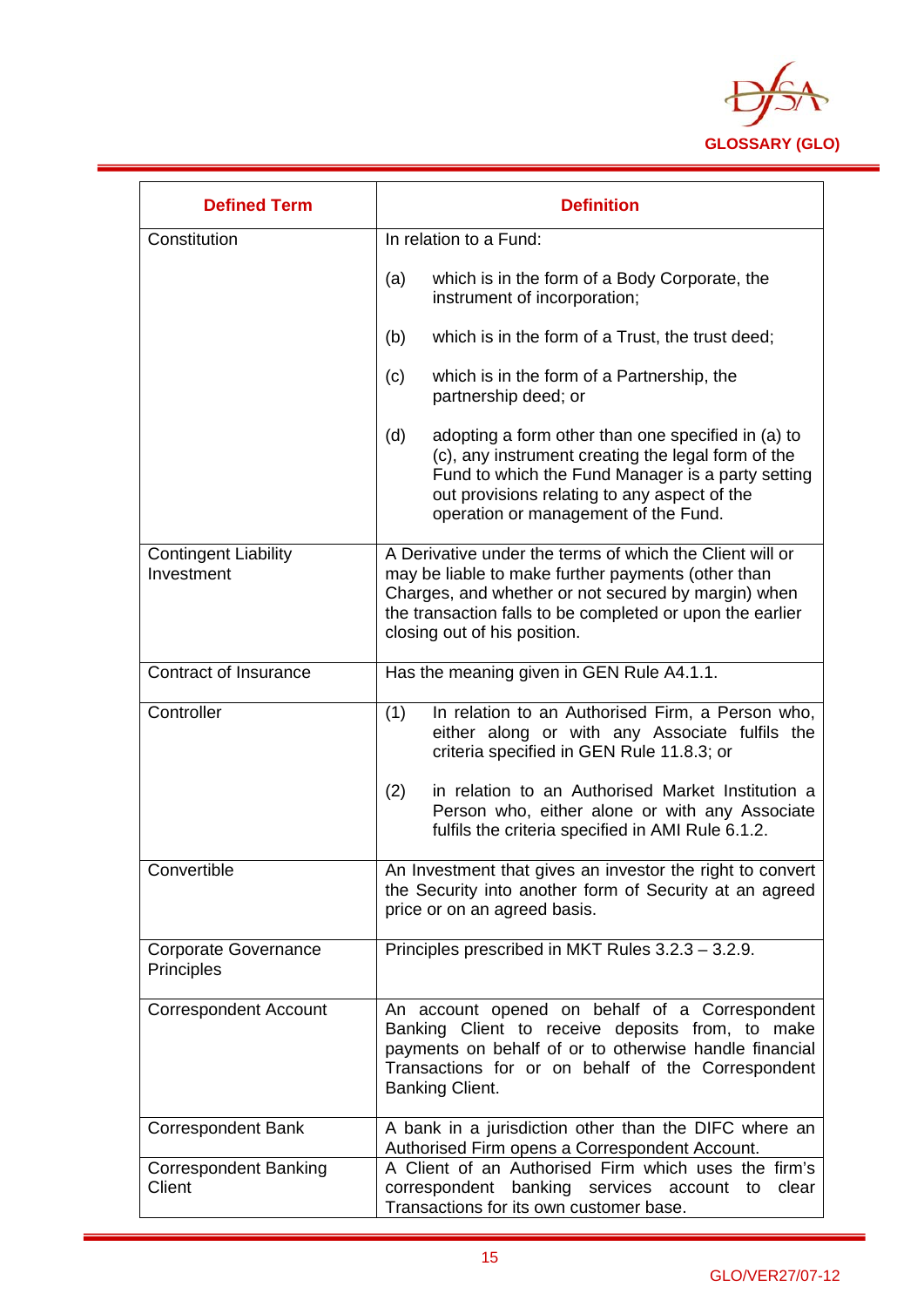

| <b>Defined Term</b>                            | <b>Definition</b>                                                                                                                                                                                                                                                                                                                                                           |
|------------------------------------------------|-----------------------------------------------------------------------------------------------------------------------------------------------------------------------------------------------------------------------------------------------------------------------------------------------------------------------------------------------------------------------------|
| Counterparty                                   | Means any person with or for whom an Authorised Firm<br>carries on, or intends to carry on, any regulated business<br>or associated business. In this context, a counterparty<br>includes an individual, unincorporated body, company,<br>government, local authority or other public body.                                                                                 |
| <b>Counterparty Risk</b>                       | The risk that an Authorised Firm's Counterparty does not<br>perform its obligations under the terms of a contract.                                                                                                                                                                                                                                                          |
| Counterparty Risk Capital<br>Component (CPCOM) | A component of the Credit Risk Capital Requirement<br>calculated in accordance with PIB section 4.4.                                                                                                                                                                                                                                                                        |
| Court                                          | The DIFC Court.                                                                                                                                                                                                                                                                                                                                                             |
| <b>Credit Default Product</b>                  | A swap or Option, which has a payout linked to changes<br>in an underlying Reference Asset's creditworthiness and<br>protects the Protection Buyer against the risk of credit<br>loss over a specified time period with the payout being<br>conditional on some form of Credit Event.                                                                                       |
| <b>Credit Derivatives</b>                      | An over the counter financial Derivative instrument,<br>which enables the isolation and separate transfer of<br>Credit Risk and whose payout is linked to changes in the<br>Reference Assets' creditworthiness.                                                                                                                                                             |
| <b>Credit Enhancement</b>                      | Has the meaning given in PIB Rule A4.10.1.                                                                                                                                                                                                                                                                                                                                  |
| <b>Credit Equivalent Amount</b><br>(CEA)       | The proportion of the nominal amount of an OTC<br>derivative contract at risk if an Authorised Firm's<br>Counterparty fails.                                                                                                                                                                                                                                                |
| <b>Credit Event</b>                            | An event related to the creditworthiness of Reference<br>Assets or Reference Entities in a Credit Derivatives<br>contract, which triggers the termination or a payout<br>under the contract.                                                                                                                                                                                |
| <b>Credit Event Payment</b>                    | The consideration, which the Protection Seller pays to<br>the Protection Buyer under a Credit Derivatives contract<br>upon occurrence of a Credit Event.                                                                                                                                                                                                                    |
| <b>Credit Facility</b>                         | facility<br>which includes<br>arrangement<br>Any<br>any<br>or<br>agreement which extends monetary credit whether<br>funded or unfunded to a Person including but not limited<br>to any loan or syndicated loan, mortgage, overdraft,<br>financial lease, letter of credit, financial guarantee, trade<br>finance, transaction finance, project finance or asset<br>finance. |
| <b>Credit Rating</b>                           | Has the meaning given to it in GEN Rule 2.27.1(2)(b).                                                                                                                                                                                                                                                                                                                       |
| <b>Credit Rating Activities</b>                | Has the meaning given to it in GEN Rule 2.27.1(2)(a).                                                                                                                                                                                                                                                                                                                       |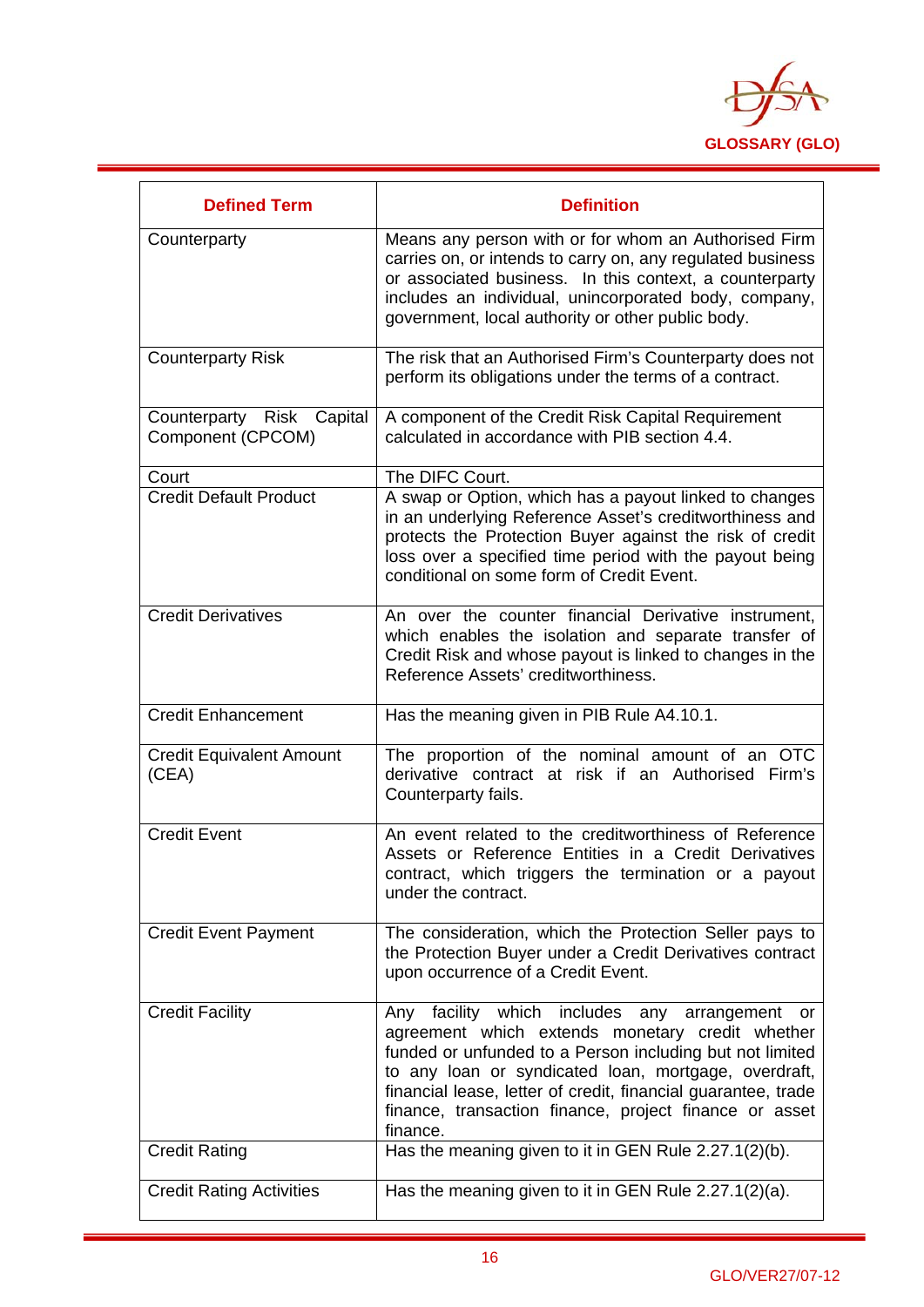

| <b>Defined Term</b>                             | <b>Definition</b>                                                                                                                                                                                                                                                                                                                                                                              |
|-------------------------------------------------|------------------------------------------------------------------------------------------------------------------------------------------------------------------------------------------------------------------------------------------------------------------------------------------------------------------------------------------------------------------------------------------------|
| <b>Credit Rating Agency</b>                     | A Person carrying on in or from the DIFC the Financial<br>Service of Operating a Credit Rating Agency for which it<br>has an authorisation under its Licence.                                                                                                                                                                                                                                  |
| <b>Credit Risk</b>                              | In relation to an Authorised Firm, the risk of loss if<br>another party fails to perform on its financial obligation to<br>the Authorised Firm.                                                                                                                                                                                                                                                |
| <b>Credit Risk Capital</b><br>Component (CRCOM) | A component of the Credit Risk Capital Requirement<br>calculated in accordance with PIB section 4.3.                                                                                                                                                                                                                                                                                           |
| <b>Credit Risk Capital</b><br>Requirement       | The requirement calculated in accordance with PIB Rule<br>2.3.3.                                                                                                                                                                                                                                                                                                                               |
| <b>Credit Spread Option</b>                     | A type of contract where one Counterparty sells an<br>Option to another Counterparty on a nominal amount of<br>an asset swap on a specified Security, exercisable<br>during a set period of time, in exchange for a payment of<br>a premium where the Option gives the buyer the right to<br>put the asset swap back to the seller at a strike spread<br>over a pre-determined benchmark rate. |
| <b>Credit-linked Note</b>                       | A Security whose coupon payments are linked to the<br>return on, and repayment of principal and is linked to the<br>creditworthiness of, the Reference Assets.                                                                                                                                                                                                                                 |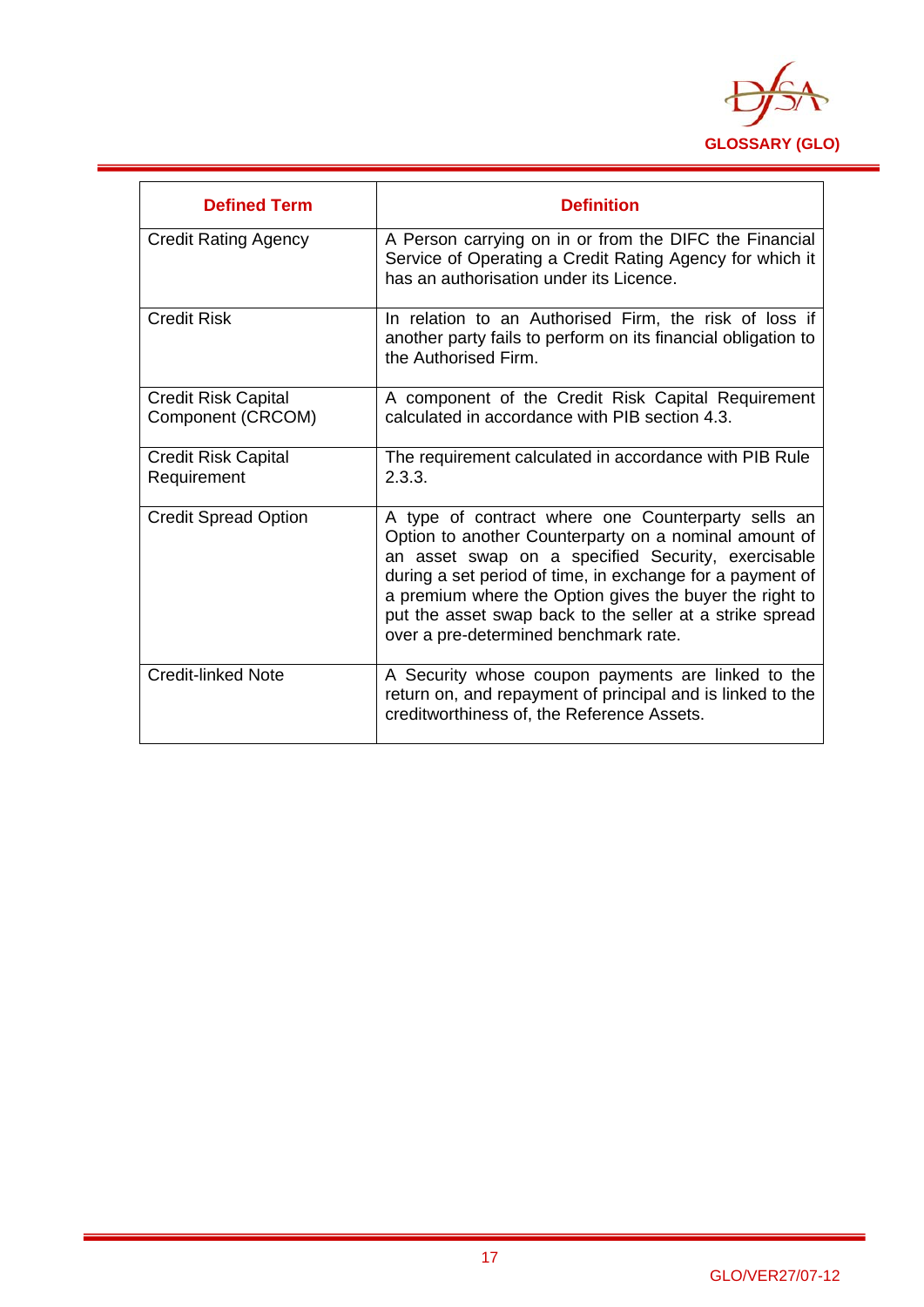

### **D**

| <b>Back to top</b>                               |                                                                                                                                                                                                                                                            |  |
|--------------------------------------------------|------------------------------------------------------------------------------------------------------------------------------------------------------------------------------------------------------------------------------------------------------------|--|
| <b>Defined Term</b>                              | <b>Definition</b>                                                                                                                                                                                                                                          |  |
| Dealing in Investments as<br>Agent               | Has the meaning given in GEN section 2.8.                                                                                                                                                                                                                  |  |
| Dealing in Investments as<br>Principal           | Has the meaning given in GEN section 2.7.                                                                                                                                                                                                                  |  |
| Debenture                                        | Has the meaning given in GEN Rule A2.2.1(b).                                                                                                                                                                                                               |  |
| <b>Decision Maker</b>                            | The DFSA officer appointed by the Enforcement<br>Decisions Committee to exercise the<br>delegated<br>authority of the DFSA in determining whether to<br>exercise a power under Articles 49, 50, 51, 57, 58(1),<br>58(2), or 91 of the Regulatory Law 2004. |  |
| <b>Delegation Agreement</b>                      | An agreement in writing entered into by an Fund<br>Manager or Trustee with a Service Provider in relation<br>to delegated activities, which fulfils the criteria in CIR<br>App 1.                                                                          |  |
| <b>Delivery Versus Payment</b><br>Transaction    | A transaction in which the transfer of Investments and<br>the payment of Money between the buyer and seller are<br>intended to occur around the same time.                                                                                                 |  |
| <b>Delta</b>                                     | The measure of an Option's sensitivity to a change in<br>value of the underlying Investment, asset or property.                                                                                                                                            |  |
| Deposit                                          | Has the meaning given in GEN section A1.1.                                                                                                                                                                                                                 |  |
| Derivative                                       | Has the meaning given in GEN Rule A2.1.3.                                                                                                                                                                                                                  |  |
| Designated Fund                                  | A Foreign Fund which has been designated by the<br>DFSA under Article 55 of the Collective Investment Law<br>2010 or, pursuant to Article 1(b) of that law, under<br>Article 20 of the Collective Investment Law 2006.                                     |  |
| <b>DFSA</b>                                      | The Dubai Financial Services Authority.                                                                                                                                                                                                                    |  |
| <b>DIFC</b>                                      | The Dubai International Financial Centre.                                                                                                                                                                                                                  |  |
| <b>DIFC Business Return</b>                      | The return described in PIN Rule A10.2.6.                                                                                                                                                                                                                  |  |
| <b>DIFC Business Risk Capital</b><br>Requirement | The capital requirement calculated in accordance with<br>PIN section A9.2.                                                                                                                                                                                 |  |
| <b>DIFC</b> Incorporated Insurer                 | An Insurer that is a Body Corporate incorporated under<br>the DIFC Companies Law.                                                                                                                                                                          |  |
| <b>DIFC Registrar of</b><br>Companies            | The registrar of companies appointed pursuant to the<br><b>DIFC Companies Law.</b>                                                                                                                                                                         |  |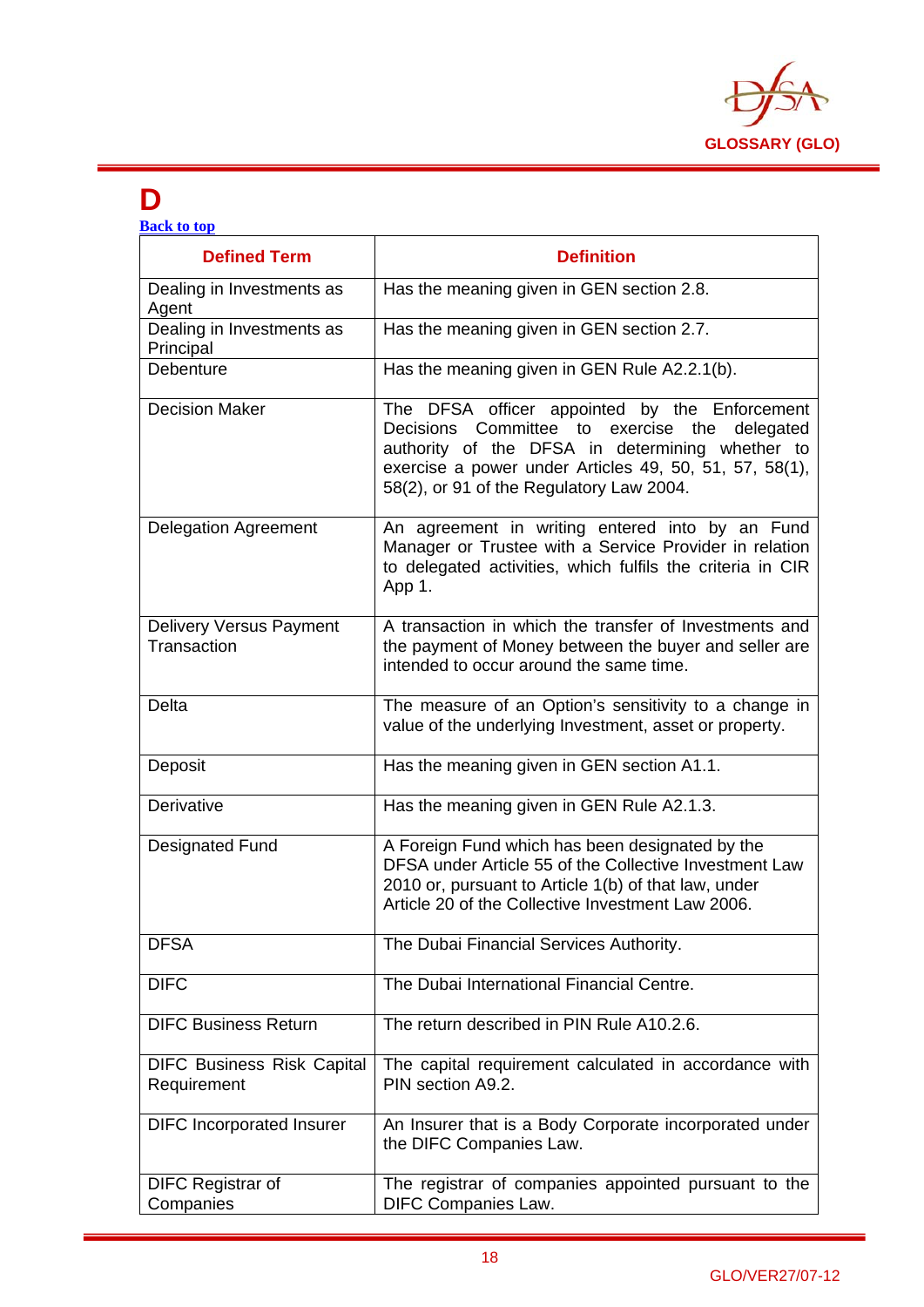

| <b>Defined Term</b>                                                         | <b>Definition</b>                                                                                                                                                                                                                                                |
|-----------------------------------------------------------------------------|------------------------------------------------------------------------------------------------------------------------------------------------------------------------------------------------------------------------------------------------------------------|
| Direct Long-Term Insurance                                                  | Long-Term Insurance that is not reinsurance                                                                                                                                                                                                                      |
| Direct Long-Term Insurance<br><b>Business</b>                               | The business of Effecting Contracts of Insurance or<br>Carrying Out Contracts of Insurance, where the<br>Contracts of Insurance are contracts of Direct Long-<br><b>Term Insurance</b>                                                                           |
| <b>Director</b>                                                             | (1)<br>In relation to an undertaking established under<br>the DIFC Companies Law, a Person who appears<br>on the Register of Directors maintained by the<br>DIFC Registrar of Companies; and                                                                     |
|                                                                             | (2)<br>In relation to all other undertakings, a Person who<br>has been admitted to a register which has a<br>corresponding meaning to the Register of<br>Directors or performs the function of acting in the<br>capacity of a Director, by whatever name called. |
| <b>Discretionary Portfolio</b><br>Management Agreement                      | An agreement under which an Authorised Firm agrees<br>with a Client to manage an investment portfolio for that<br>particular Client in accordance<br>with<br>pre-agreed<br>investment parameters in that agreement and where:                                    |
|                                                                             | (a)<br>the Client's approval of any specific Transaction<br>undertaking<br>required<br>before<br>not<br>the<br>is<br>Transaction; and                                                                                                                            |
|                                                                             | (b)<br>the assets of the Client are discretely held for that<br>Client and no pooling of those assets occurs with<br>the assets of any other Person, except purely for<br>transactional purposes.                                                                |
| <b>Displaced Commercial Risk</b><br><b>Capital Requirement</b><br>(PSIACOM) | The requirement calculated in accordance with PIB<br>section 3.4.                                                                                                                                                                                                |
| <b>Distribution Event</b>                                                   | A distribution event is:                                                                                                                                                                                                                                         |
|                                                                             | (a)<br>the appointment of a liquidator, receiver or<br>administrator, or trustee in bankruptcy, over the<br>Authorised Firm or its Nominee Company;                                                                                                              |
|                                                                             | the appointment of a liquidator, receiver or<br>(b)<br>administrator, or trustee in bankruptcy, over a<br>Third Party Agent of the Authorised Firm or its<br>Nominee Company; or<br>the coming into force of a direction by the DFSA                             |
|                                                                             | (c)<br>in respect of all Client Assets held by the<br>Authorised Firm.                                                                                                                                                                                           |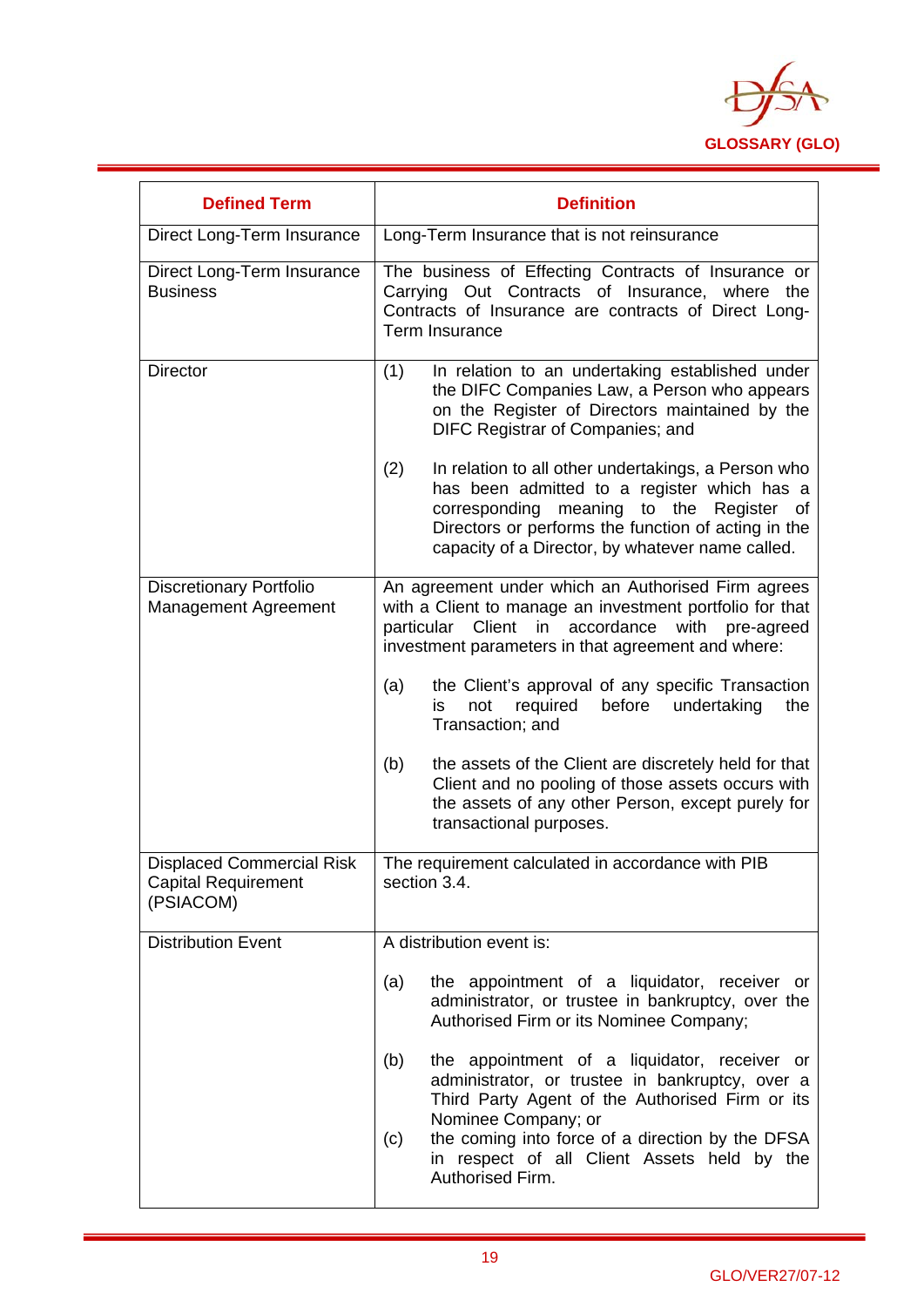

| <b>Defined Term</b>    | <b>Definition</b>                                                                                                                                                                          |
|------------------------|--------------------------------------------------------------------------------------------------------------------------------------------------------------------------------------------|
| Domestic Firm          | An Authorised Person or an Ancillary Service Provider<br>which:                                                                                                                            |
|                        | has its registered and head office in the DIFC; or<br>(a)                                                                                                                                  |
|                        | (b)<br>if it is a subsidiary of an Undertaking whose<br>principal place of business and head office is in a<br>jurisdiction other than the DIFC, has its registered<br>office in the DIFC. |
| Domestic Fund          | A Fund established or domiciled in the DIFC.                                                                                                                                               |
| Dubai Law              | Law made by the Ruler, as applicable in the Emirate of<br>Dubai.                                                                                                                           |
| <b>Duration Method</b> | measure of General Market Risk calculated<br>A<br>$\mathsf{I}$<br>accordance with PIB Rule A5.2.19.                                                                                        |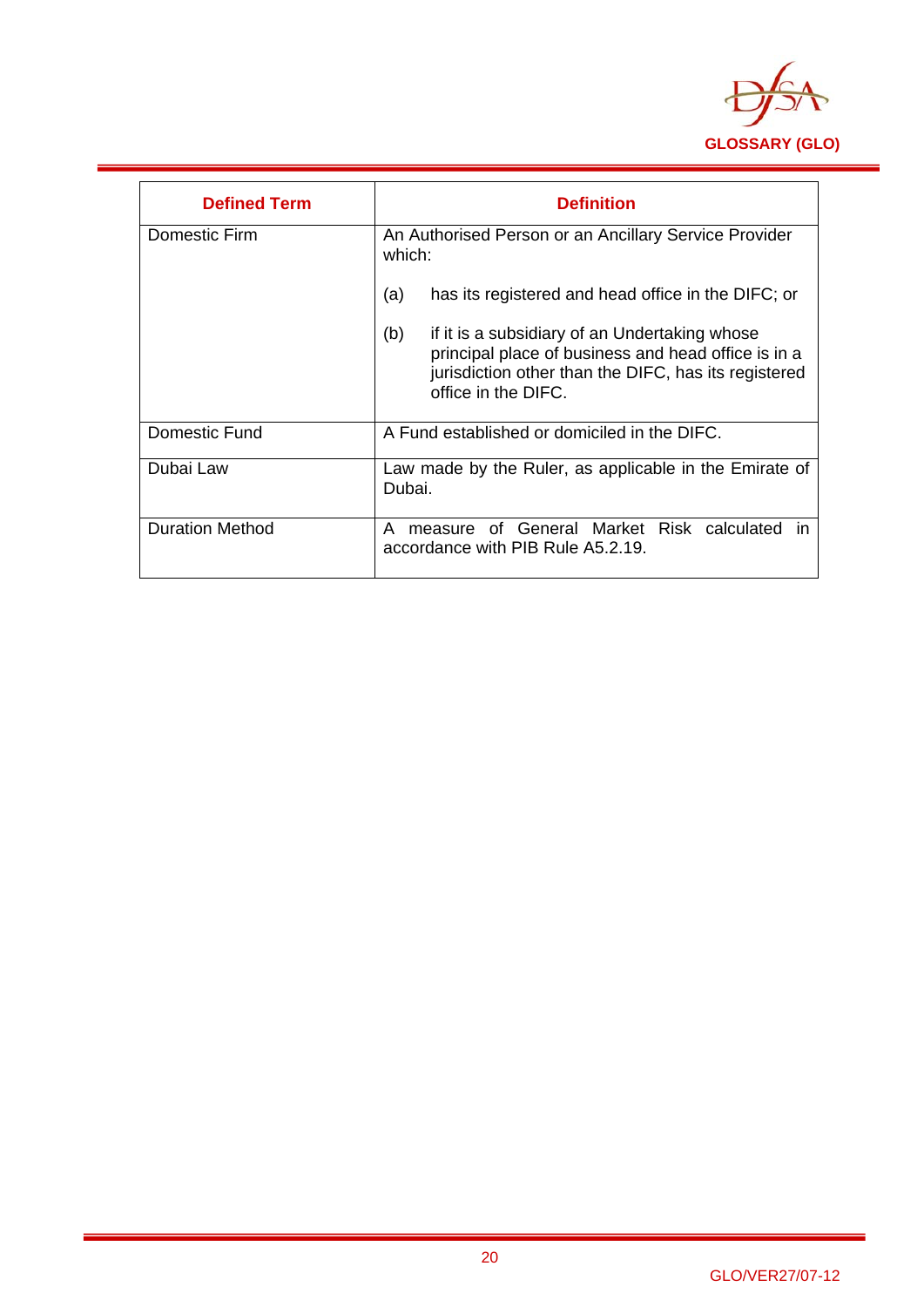

### **E**

H

| <b>Back to top</b>                         |                                                                                                                                                                                                                                                                                                                                                    |
|--------------------------------------------|----------------------------------------------------------------------------------------------------------------------------------------------------------------------------------------------------------------------------------------------------------------------------------------------------------------------------------------------------|
| <b>Defined Term</b>                        | <b>Definition</b>                                                                                                                                                                                                                                                                                                                                  |
| <b>Effecting Contracts of</b><br>Insurance | Has the meaning given in GEN section 2.15.                                                                                                                                                                                                                                                                                                         |
| Eligible Bank                              | A bank Rated at least AA- by Standard & Poor's, or the<br>equivalent by another Rating Agency.                                                                                                                                                                                                                                                     |
| Eligible Custodian                         | Has the meaning given in CIR Rule 8.2.4                                                                                                                                                                                                                                                                                                            |
| <b>Eligible Security</b>                   | Debenture, Certificate over a Share<br>Share,<br>A<br>or<br>Debenture, or a Warrant over a Share or Debenture.                                                                                                                                                                                                                                     |
| Employee                                   | An individual:                                                                                                                                                                                                                                                                                                                                     |
|                                            | who is employed or appointed by a Person in<br>(a)<br>connection with that Person's business, whether<br>under a contract of service or for services or<br>otherwise; or                                                                                                                                                                           |
|                                            | whose services, under an arrangement between<br>(b)<br>that Person and a third party, are placed at the<br>disposal and under the control of that Person.                                                                                                                                                                                          |
| <b>ENF</b>                                 | The Enforcement module of the Rulebook.                                                                                                                                                                                                                                                                                                            |
| <b>Enforceable Undertaking</b>             | An undertaking offered by a Person and accepted by the<br>DFSA pursuant to Article 89 of the Regulatory Law 2004.                                                                                                                                                                                                                                  |
| <b>Enforcement Decisions</b><br>Committee  | The committee of senior executives of the DFSA formed<br>to make recommendations and decisions in respect of<br>investigations or enforcement activities undertaken by the<br>DFSA.                                                                                                                                                                |
| Exchange                                   | An Authorised Market Institution which is authorised under<br>its Licence to carry on the Financial Service of Operating<br>an Exchange.                                                                                                                                                                                                           |
| Execute                                    | (In relation to a transaction) carry into effect or perform<br>the transaction, whether as principal or as agent, including<br>instructing another Person to execute the transaction.                                                                                                                                                              |
| Execution - Only<br>Transaction            | A Transaction executed by an Authorised Firm upon the<br>specific instructions of a Client where the Authorised Firm<br>does not give advice of the kind prescribed under GEN<br>Rule 2.11.1 in relation to the Transaction and where, in the<br>case only of Units, the Authorised Firm has not Offered<br>those particular Units to that Person. |
| <b>Exempt Communications</b>               | Communications referred to in MKT Rule 2.2.1.                                                                                                                                                                                                                                                                                                      |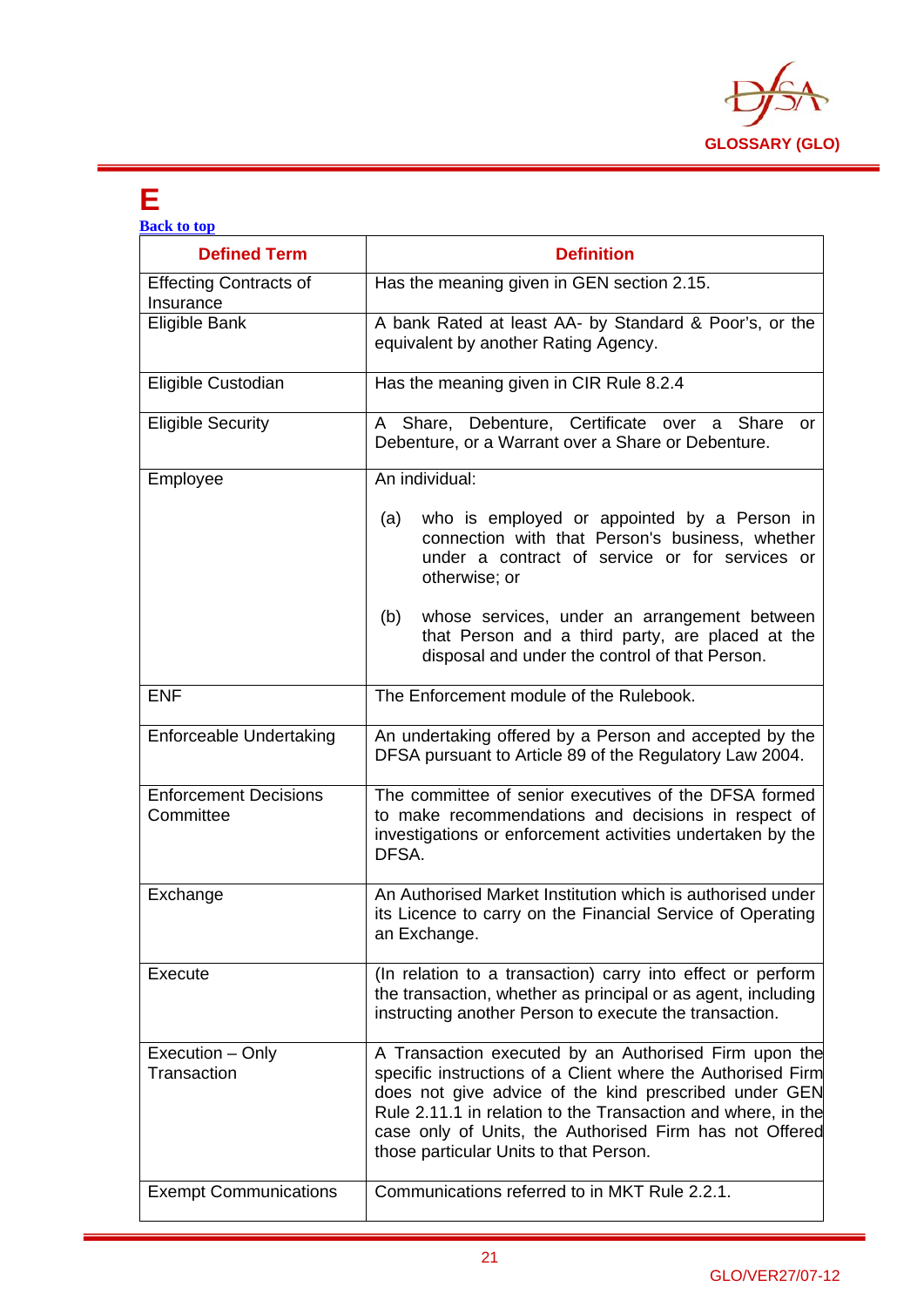

| <b>Defined Term</b>                         | <b>Definition</b>                                                                                                                                                                                                                                                   |
|---------------------------------------------|---------------------------------------------------------------------------------------------------------------------------------------------------------------------------------------------------------------------------------------------------------------------|
| <b>Exempt Offers</b>                        | Offers prescribed in MKT Rule 2.3.1.                                                                                                                                                                                                                                |
| <b>Exempt Securities</b>                    | In the case of Securities other than Units, Securities<br>prescribed in MKT Rule 2.4.1.                                                                                                                                                                             |
|                                             | In the case of Units, those prescribed in Rule 6.3.3.                                                                                                                                                                                                               |
| <b>Expenditure Based Capital</b><br>Minimum | A capital requirement calculated in accordance with PIB<br>section 2.5.                                                                                                                                                                                             |
| Exposure                                    | The maximum loss that an Authorised Firm (and, where<br>applicable, its PSIA holders) might suffer as a result of the<br>default or failure of a Counterparty, or a group of Closely<br>Related Counterparties or an issuer or group of Closely<br>Related issuers. |
| <b>External Fund</b>                        | Has the meaning given in Article 14 of the Collective<br>Investment Law 2010.                                                                                                                                                                                       |
| <b>External Fund Manager</b>                | Has the meaning given in Article 20(5) of the Collective<br>Investment Law 2010.                                                                                                                                                                                    |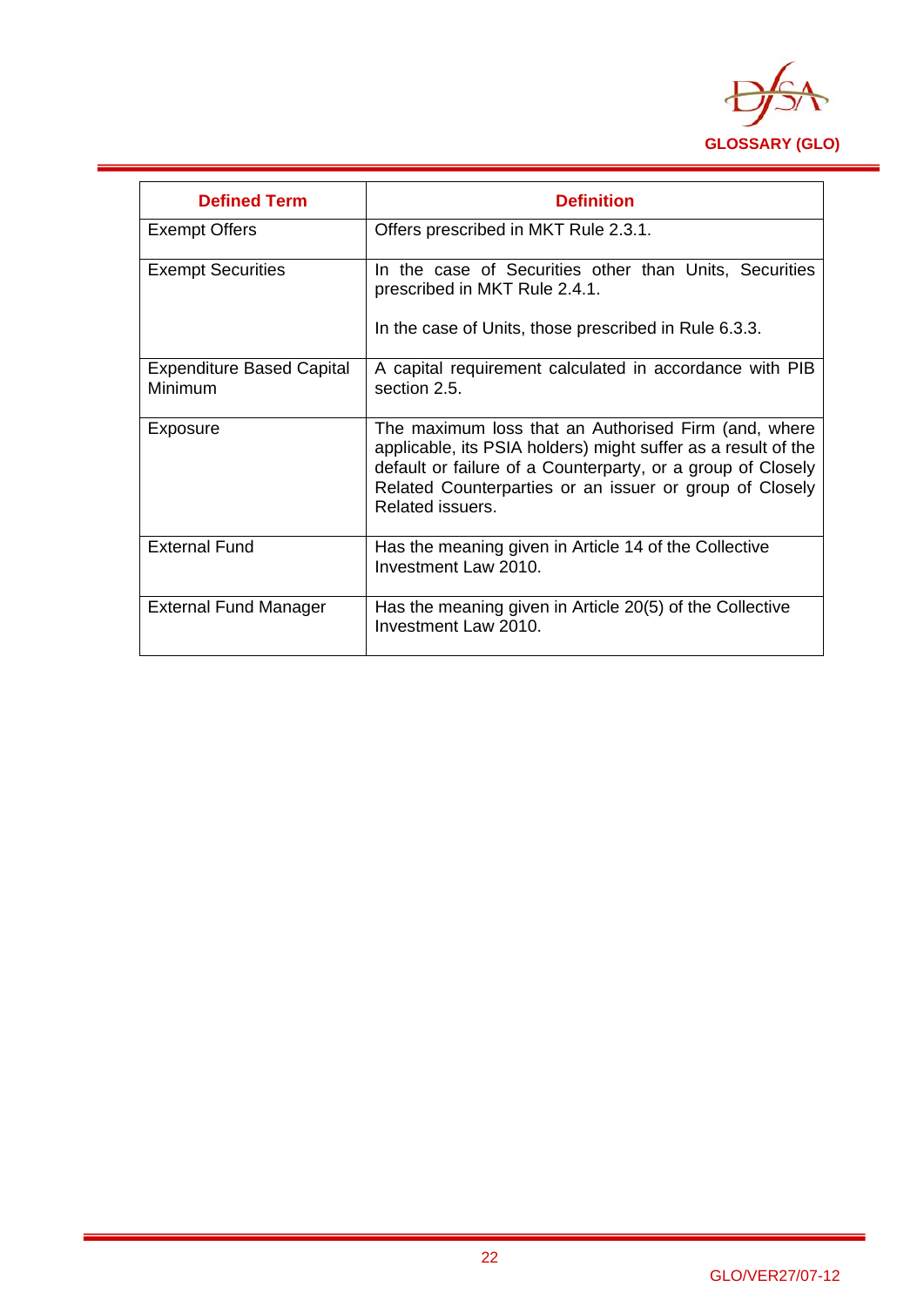

### **F**

| <b>Back to top</b>                                       |                                                                                                                                                                                                                                                                                                                                                                                                                                                                                                      |
|----------------------------------------------------------|------------------------------------------------------------------------------------------------------------------------------------------------------------------------------------------------------------------------------------------------------------------------------------------------------------------------------------------------------------------------------------------------------------------------------------------------------------------------------------------------------|
| <b>Defined Term</b>                                      | <b>Definition</b>                                                                                                                                                                                                                                                                                                                                                                                                                                                                                    |
| <b>Family Entity</b>                                     | Has the meaning given to that term in the SFO<br>Regulations.                                                                                                                                                                                                                                                                                                                                                                                                                                        |
| <b>Family Fiduciary Structure</b>                        | Has the meaning given to that term in the SFO<br>Regulations.                                                                                                                                                                                                                                                                                                                                                                                                                                        |
| <b>Family Member</b>                                     | Has the meaning given to that term in the SFO<br>Regulations.                                                                                                                                                                                                                                                                                                                                                                                                                                        |
| <b>FATF Country</b>                                      | A member country of the FATF.                                                                                                                                                                                                                                                                                                                                                                                                                                                                        |
| Fee                                                      | Any payment offered or made by a Client to an<br>Authorised Firm in connection with Investment Business<br>or with any other business of the Authorised Firm,<br>including (where applicable) any Mark-up or Mark-down.                                                                                                                                                                                                                                                                              |
| Feeder Fund                                              | Has the meaning given in CIR Rule 3.1.4                                                                                                                                                                                                                                                                                                                                                                                                                                                              |
| <b>Finance Officer</b>                                   | The Licensed Function described in GEN Rule 7.4.5                                                                                                                                                                                                                                                                                                                                                                                                                                                    |
| <b>Financial Action Task Force</b><br>(FATF)             | An intergovernmental body responsible for developing<br>and promoting policies to combat money laundering and<br>terrorist financing.                                                                                                                                                                                                                                                                                                                                                                |
| <b>Financial Group</b>                                   | A group of entities which includes an Authorised Firm<br>and:<br>(a) any Parent incorporated in the DIFC;<br>(b) any Financial Institution subsidiaries (whether direct<br>or indirect) of the Parent or Parents in (a) or of the<br>Authorised Firm;<br>any Financial Institution in which the Parent or<br>(c)<br>Parents in (a), the Financial Institution subsidiaries<br>in (b) or the Authorised Firm (whether direct or<br>indirect) hold 20% or more of the voting rights or<br>capital; and |
|                                                          | (d) any entity which the DFSA directs the Authorised<br>Firm to include in accordance with PIB Rule 7.1.2 or<br><b>PIN Rule 8.1.2.</b>                                                                                                                                                                                                                                                                                                                                                               |
| <b>Financial Group Capital</b><br><b>Adequacy Report</b> | The Report referred to in PIB Rule A7.2.1 or PIN Rule<br>6.6.1.                                                                                                                                                                                                                                                                                                                                                                                                                                      |
| <b>Financial Group Capital</b><br>Requirement            | The Capital Requirement of a Financial Group calculated<br>in accordance with PIB Rule 7.3.3 or PIN Rule 8.3.3.                                                                                                                                                                                                                                                                                                                                                                                      |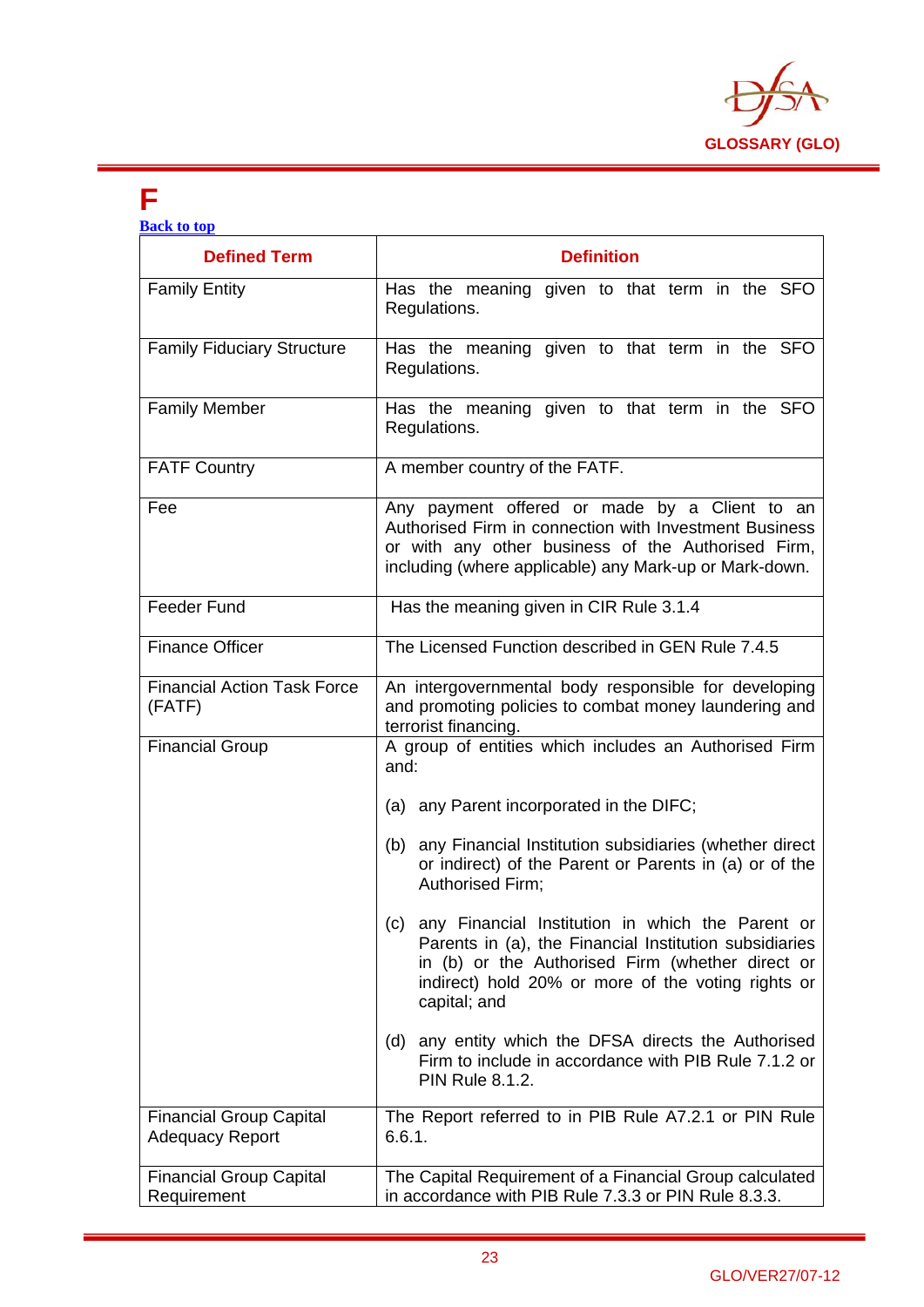

| <b>Defined Term</b>                                 | <b>Definition</b>                                                                                                                                                                                    |
|-----------------------------------------------------|------------------------------------------------------------------------------------------------------------------------------------------------------------------------------------------------------|
| <b>Financial Group Capital</b><br><b>Resources</b>  | The Capital Resources of a Financial Group calculated<br>in accordance with PIB Rule 7.3.4 or PIN 8.3.4.                                                                                             |
| <b>Financial Institution</b>                        | A regulated or unregulated entity, whose activities are<br>primarily financial in nature.                                                                                                            |
| <b>Financial Instrument</b>                         | Any contract that gives rise to both a financial asset of<br>one entity and a financial liability or equity instrument of<br>another entity.                                                         |
| <b>Financial Markets Tribunal</b>                   | The tribunal established under Article 31<br>0f<br>the<br>Regulatory Law 2004.                                                                                                                       |
| <b>Financial Promotion</b>                          | Has the meaning given in Article 41A(3) of the<br>Regulatory Law 2004.                                                                                                                               |
| <b>Financial Promotions</b><br>Prohibition          | Has the meaning given in Article 41A(1) of the<br>Regulatory Law 2004.                                                                                                                               |
| <b>Financial Service</b>                            | Has the meaning given in GEN Rule 2.2.1.                                                                                                                                                             |
| <b>Financial Services Regulator</b>                 | A regulator of financial service activities established in a<br>jurisdiction other than the DIFC.                                                                                                    |
| <b>First Loss Facility</b>                          | Has the meaning given in PIB Rule A4.10.1.                                                                                                                                                           |
| <b>First to Default</b>                             | In relation to 'First to Default' baskets, the situation when<br>the entire Credit Derivative contract terminates following<br>the first Credit Event on any of the Reference Assets or<br>entities. |
| <b>Foreign Currency</b>                             | The currency of any country or territory other than the<br>currency in which the Authorised Firm, to whom the<br>expression relates, reports.                                                        |
| Foreign Exchange Risk<br><b>Capital Requirement</b> | A component of the Market Risk Capital Requirement<br>and as calculated in accordance with PIB section 5.6.                                                                                          |
| Foreign Fund                                        | A Fund established or domiciled in a jurisdiction other<br>than the DIFC.                                                                                                                            |
| <b>Forward Price</b>                                | A price calculated by reference to the valuation point<br>next following the fund manager's agreement to sell or,<br>as the case may be, to redeem the units in question.                            |
| Fund                                                | A Collective Investment Fund.                                                                                                                                                                        |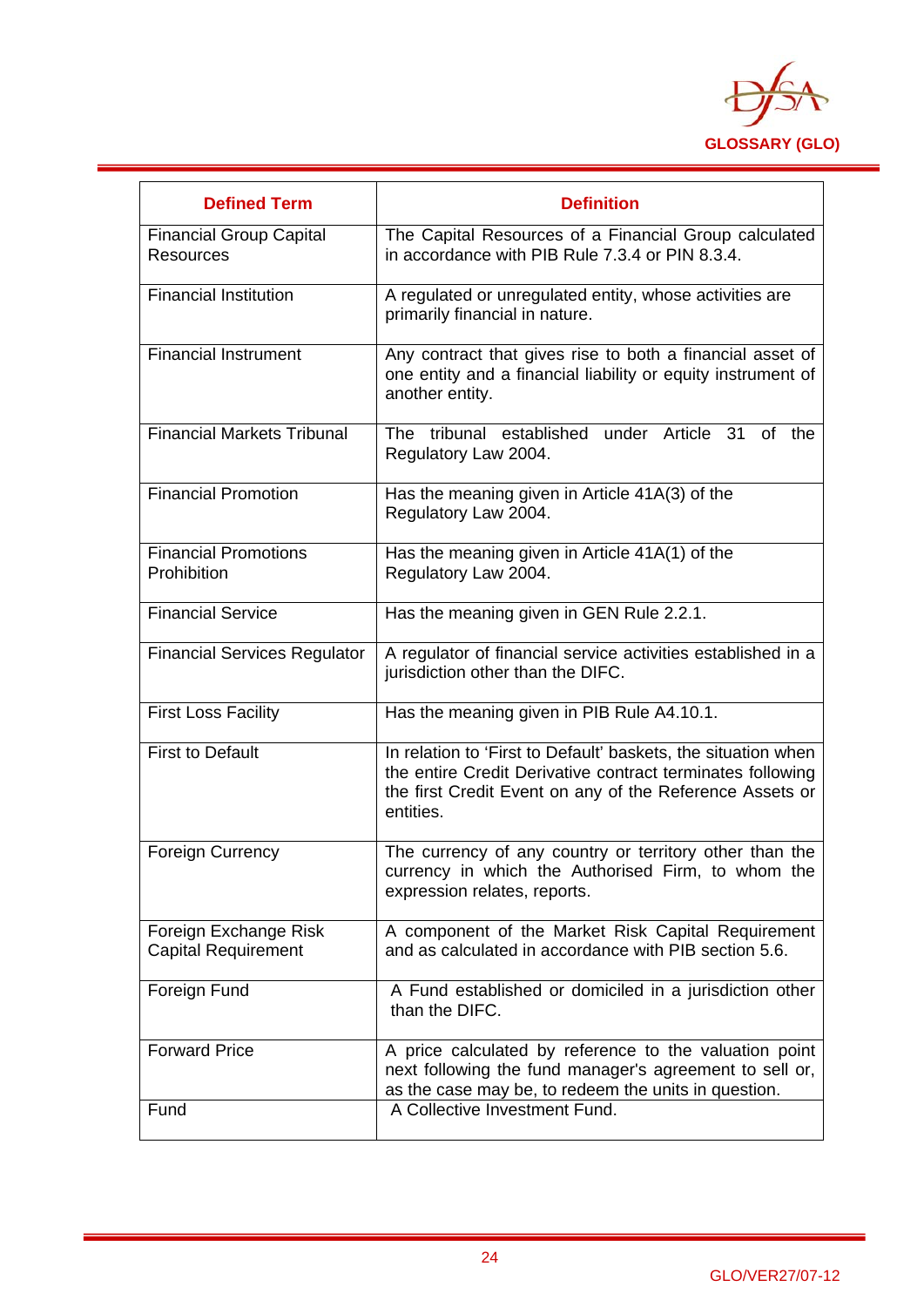

| <b>Defined Term</b>       | <b>Definition</b>                                                                                                                                                                                                                                                                                                               |
|---------------------------|---------------------------------------------------------------------------------------------------------------------------------------------------------------------------------------------------------------------------------------------------------------------------------------------------------------------------------|
| <b>Fund Administrator</b> | An Authorised Firm which is authorised under its<br>Licence to Provide Fund Administration or a Person<br>who is authorised or licensed by a Financial Service<br>Regulator to provide such administration.                                                                                                                     |
| <b>Fund Manager</b>       | The Person, described under Article 20(4) of the<br>Collective Investment Law 2010, who is responsible for<br>the management of the property held for or within a<br>Fund and who otherwise operates the Fund and, in<br>relation to a Domestic Fund, is authorised under a<br>Licence granted by the DFSA to operate the Fund. |
| <b>Fund of Funds</b>      | Has the meaning given in CIR Rule 3.1.3                                                                                                                                                                                                                                                                                         |
| <b>Fund Property</b>      | The property held for or within a Fund.                                                                                                                                                                                                                                                                                         |
| <b>Fund Prospectus</b>    | Has the meaning given in MKT Rule 6.3.1(b).                                                                                                                                                                                                                                                                                     |
| <b>Fund Return</b>        | The return described in PIN Rule A10.2.5.                                                                                                                                                                                                                                                                                       |
| Future                    | Has the meaning given in GEN Rule A2.3.1(b).                                                                                                                                                                                                                                                                                    |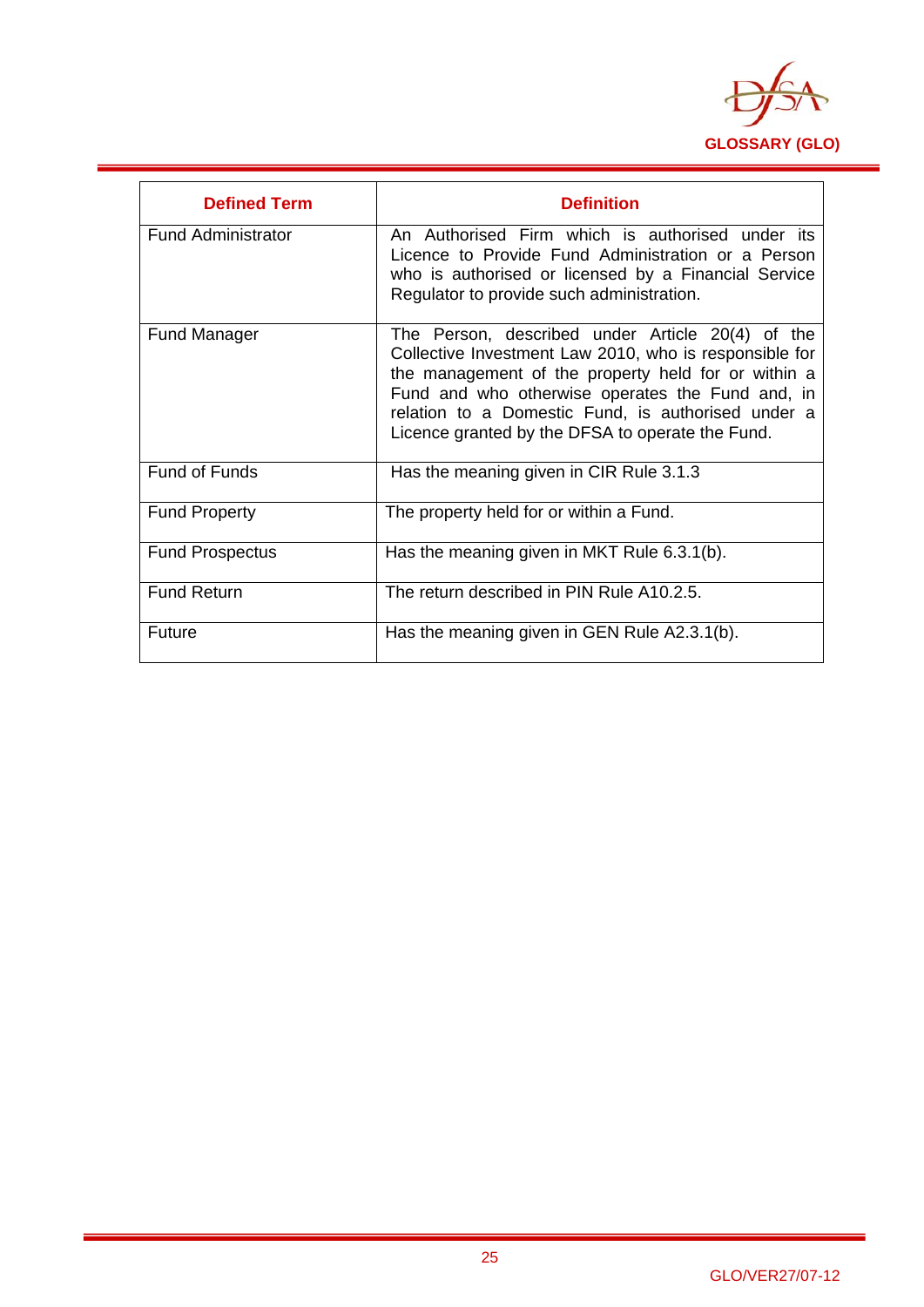

### **G**

**Back to top**

| <b>Defined Term</b>                       | <b>Definition</b>                                                                                                                                                                                                                                                                          |
|-------------------------------------------|--------------------------------------------------------------------------------------------------------------------------------------------------------------------------------------------------------------------------------------------------------------------------------------------|
| Gamma                                     | The rate of change in an Option's Delta with respect to a<br>change in the price of the underlying Securities.                                                                                                                                                                             |
| <b>GEN</b>                                | The General module of the Rulebook.                                                                                                                                                                                                                                                        |
| General Insurance                         | Insurance other than Long-Term Insurance.                                                                                                                                                                                                                                                  |
| <b>General Insurance Business</b>         | The business of Effecting Contracts of Insurance or<br>Carrying Out Contracts of<br>Insurance, where the<br>Contracts<br>of Insurance<br>contracts<br>of General<br>are<br>Insurance.                                                                                                      |
| <b>General Insurance Liabilities</b>      | Liabilities of an Insurer arising under or associated with<br>contracts of General Insurance entered into by it, as<br>insurer or cedant, including liabilities in respect of claims<br>(whether or not incurred), acquisition costs and claims<br>settlement costs.                       |
| <b>General Market Risk</b>                | For the purposes of the Interest Rate Risk Capital<br>(1)<br>Requirement, means the risk that losses may<br>arise from price changes in Securities caused by<br>parallel or non-parallel shifts in the yield curve or<br>from price movements in the equity market for a<br>given country; |
|                                           | for the purposes of the Equity Risk Capital<br>(2)<br>Requirement, means the risk that losses may<br>arise from a price movement in the equity market<br>for a given country; or                                                                                                           |
|                                           | (3)<br>for the purposes of internal models, means both of<br>the above risks.                                                                                                                                                                                                              |
| <b>General Market Risk</b><br>Requirement | The measure of risk for the purposes of the Interest Rate<br>Risk Capital Requirement and the Equity Risk Capital<br>Requirement calculated in accordance with PIB Rules<br>A5.2.15 and A5.3.2 respectively.                                                                               |
| <b>GLO</b>                                | The Glossary module of the Rulebook.                                                                                                                                                                                                                                                       |
| <b>Global Return</b>                      | The return described in PIN Rule A10.2.3.                                                                                                                                                                                                                                                  |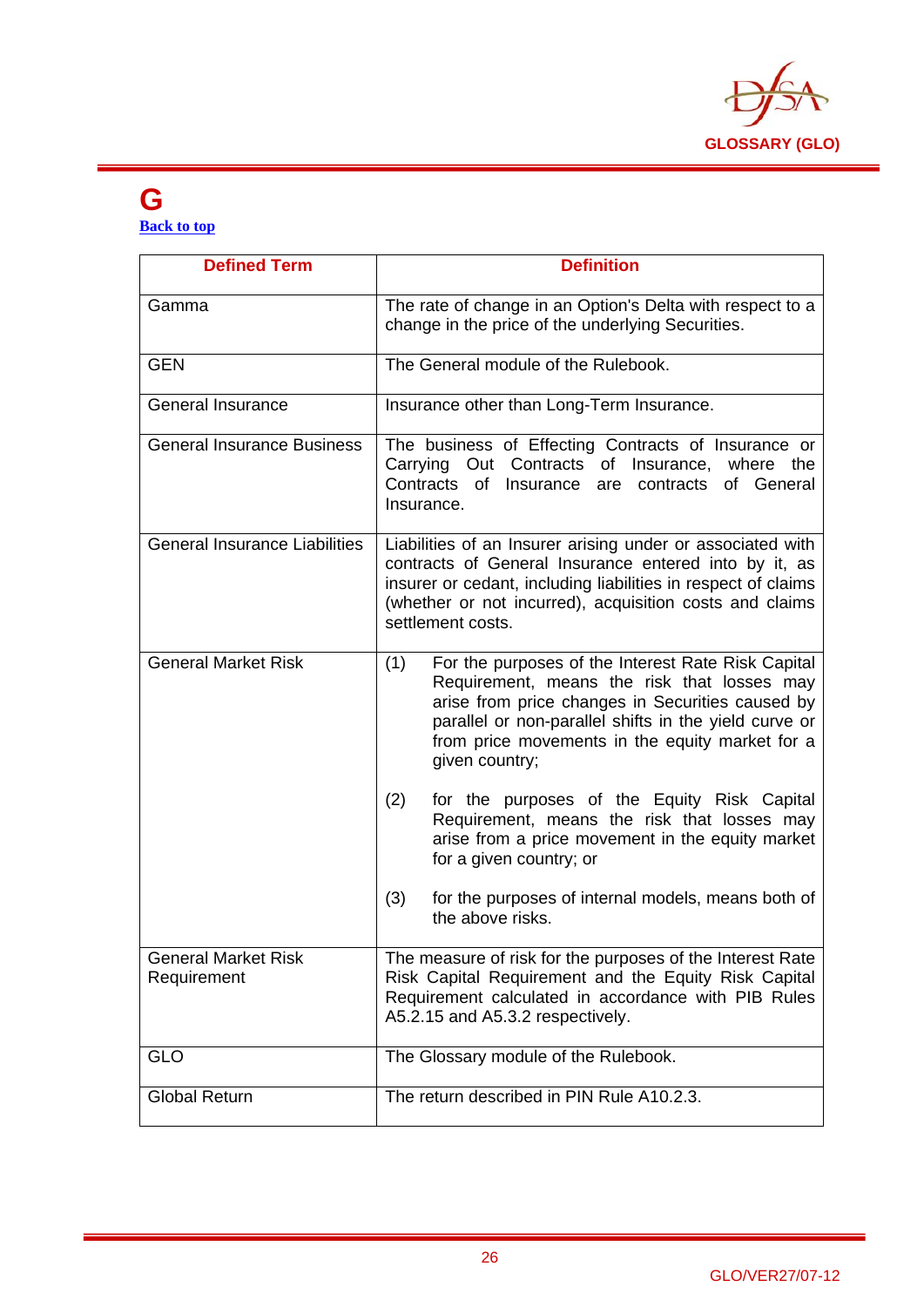

| <b>Defined Term</b>                               | <b>Definition</b>                                                                                                                                                                                                                                                                                             |
|---------------------------------------------------|---------------------------------------------------------------------------------------------------------------------------------------------------------------------------------------------------------------------------------------------------------------------------------------------------------------|
| Governing Body                                    | (1)<br>The board of directors, partners, committee of<br>management or other governing body of an<br>Undertaking.                                                                                                                                                                                             |
|                                                   | (2)<br>In CIR, in relation to a Fund, a Person or a body<br>of Persons who together form the directing mind<br>of the Fund including but not limited to:                                                                                                                                                      |
|                                                   | its Fund Manager, a member of its main or<br>(a)<br>supervisory board, a General Partner; or                                                                                                                                                                                                                  |
|                                                   | (b)<br>any other Person or body of Persons<br>exercising equivalent powers and functions<br>in relation to directing the operation of the<br>Fund.                                                                                                                                                            |
| <b>Government and Public</b><br><b>Securities</b> | (1)<br>Securities that are loan stock, bonds or other<br>acknowledging<br><i>instruments</i><br>creating<br>or<br>indebtedness, issued by or on behalf of an<br>Exempt Offeror or a subdivision thereof or a<br>local or other public authority of any country or<br>jurisdiction which is an Exempt Offeror. |
|                                                   | (2)<br>There are excluded from the Securities specified<br>in (1) so far as applicable:                                                                                                                                                                                                                       |
|                                                   | an instrument creating or acknowledging<br>(a)<br>indebtedness for, or for money borrowed to<br>defray, the consideration payable under a<br>contract for the supply of goods or<br>services;                                                                                                                 |
|                                                   | (b)<br>a cheque or other bill of exchange, a<br>banker's draft or a letter of credit (but not a<br>bill of exchange accepted by a banker);                                                                                                                                                                    |
|                                                   | (c)<br>banknote, a statement showing<br>a<br>а<br>balance on a bank account, or a lease or<br>other disposition of property; and                                                                                                                                                                              |
|                                                   | a Contract of Insurance.<br>(d)                                                                                                                                                                                                                                                                               |
| <b>Gross Outstanding Claims</b>                   | In relation to an Insurer as at a date, the amount of the<br>Insurer's provision for claims incurred but not yet paid as<br>at that date, including claims incurred but not yet<br>reported and provision for direct and indirect claims<br>settlement expenses in respect of those claims.                   |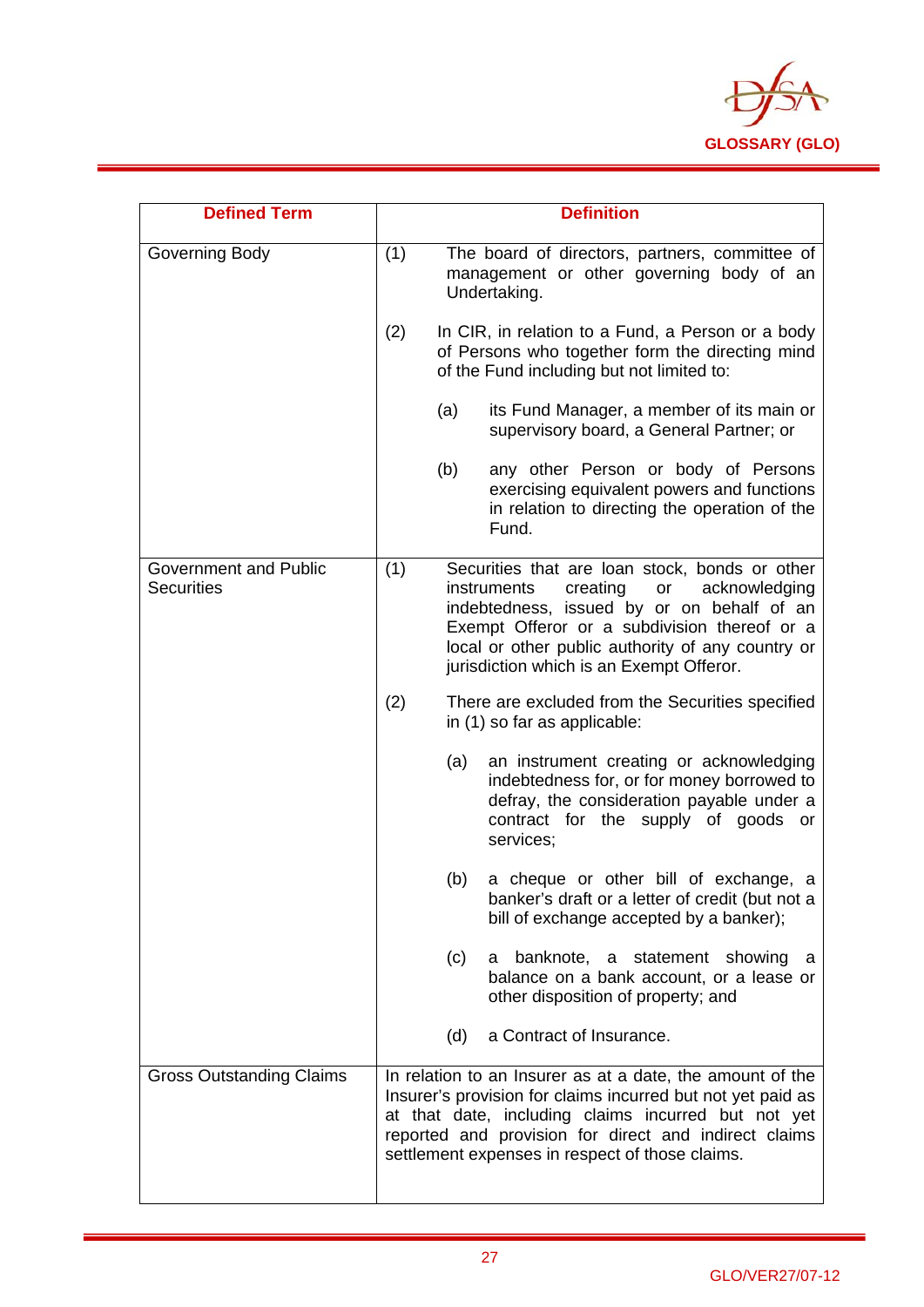

| <b>Defined Term</b>          | <b>Definition</b>                                                                                                                                                                                                                                                                                                                            |
|------------------------------|----------------------------------------------------------------------------------------------------------------------------------------------------------------------------------------------------------------------------------------------------------------------------------------------------------------------------------------------|
| <b>Gross Written Premium</b> | (1)<br>In relation to a Contract of Insurance, the amount<br>of premium payable by the insured in respect of<br>that contract, excluding any excise taxes levied on<br>premiums and receivable by the Insurer but<br>without any deduction for commissions or other<br>acquisition expenses; and                                             |
|                              | (2)<br>in relation to an Insurer during a period:                                                                                                                                                                                                                                                                                            |
|                              | (a)<br>in respect of General Insurance, the<br>amount of<br>Gross Written<br>aggregate<br>Premium in respect of insurance and<br>reinsurance contracts entered into by the<br>Insurer as insurer during that period,<br>together with any adjustments arising in<br>that period in respect of contracts effected<br>in previous periods; and |
|                              | (b)<br>in respect of Long-Term Insurance, the<br>aggregate amount of Gross Written<br>Premium becoming due for payment in that<br>period.                                                                                                                                                                                                    |
| Group                        | Means a group of entities which includes an entity (the<br>'first entity') and:                                                                                                                                                                                                                                                              |
|                              | any Parent of the first entity; and<br>(a)                                                                                                                                                                                                                                                                                                   |
|                              | any subsidiaries (direct or indirect) of the Parent or<br>(b)<br>Parents in (a) or the first entity.                                                                                                                                                                                                                                         |
| <b>Group Risk</b>            | The risk of loss to the Authorised Firm as a result of its<br>membership of, or linkages within a Group.                                                                                                                                                                                                                                     |
| Guidance                     | Has the meaning given in Article 2 of Schedule 1 to the<br>Regulatory Law 2004.                                                                                                                                                                                                                                                              |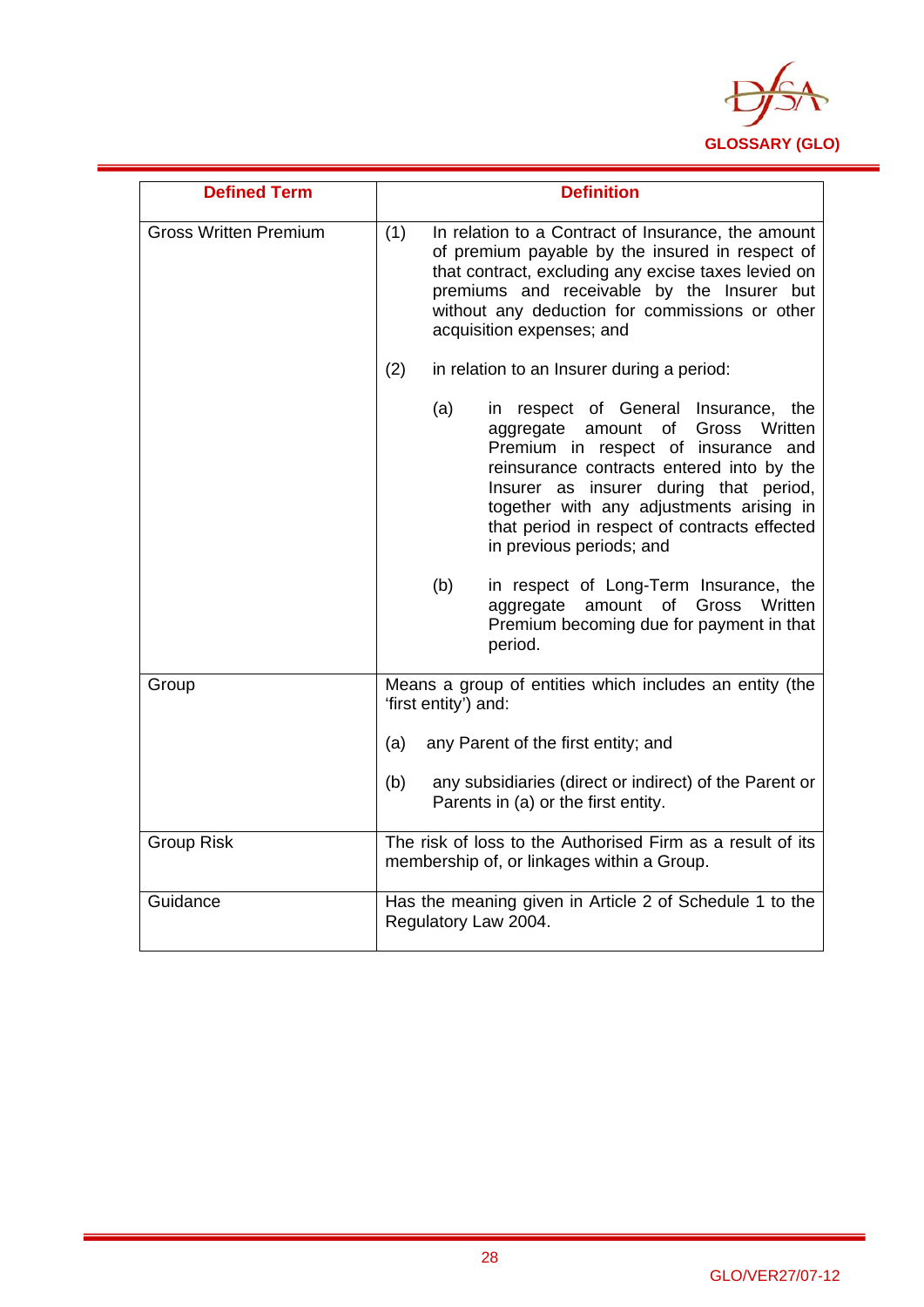

#### **H Back to top**

| <b>Defined Term</b>    | <b>Definition</b>                                                                                                                                                                   |
|------------------------|-------------------------------------------------------------------------------------------------------------------------------------------------------------------------------------|
| Hedge Fund             | Has the meaning given in CIR Rule 3.1.9                                                                                                                                             |
| <b>Historic Price</b>  | A price calculated by reference to the valuation point<br>immediately preceding the fund manager's agreement to<br>sell or, as the case may be, to redeem the units in<br>question. |
| <b>Holding Company</b> | Has the meaning given in Schedule 1 to the DIFC<br>Companies Law.                                                                                                                   |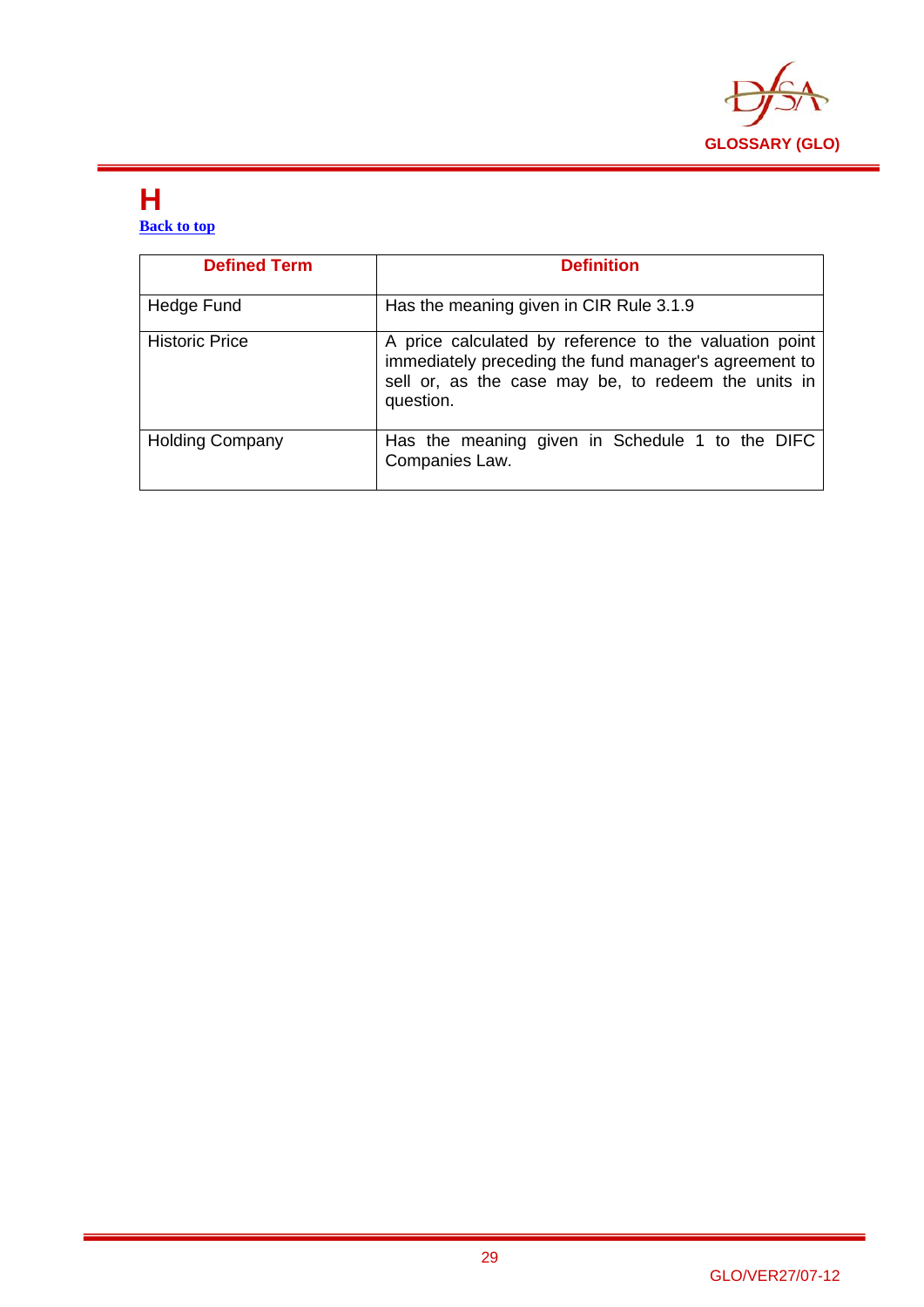

### **I**

| <b>Back to top</b>            |                                                                                                                                                                                                                                                                                                                                                                                                                                                   |
|-------------------------------|---------------------------------------------------------------------------------------------------------------------------------------------------------------------------------------------------------------------------------------------------------------------------------------------------------------------------------------------------------------------------------------------------------------------------------------------------|
| <b>Defined Term</b>           | <b>Definition</b>                                                                                                                                                                                                                                                                                                                                                                                                                                 |
| <b>ICAAP</b>                  | Internal Capital Adequacy Assessment Process.                                                                                                                                                                                                                                                                                                                                                                                                     |
| <b>ICR</b>                    | Individual Capital Requirement.                                                                                                                                                                                                                                                                                                                                                                                                                   |
| <b>IFAC</b>                   | The International Federation of Accountants.                                                                                                                                                                                                                                                                                                                                                                                                      |
| Independent Valuer            | A Person who carries on the business or profession of<br>valuing Real Property and who meets the criteria set out<br>under CIR Rule 13.4.19.                                                                                                                                                                                                                                                                                                      |
| Inside Information            | Information specified in Article 61(1)(a) of the Markets<br>Law 2012.                                                                                                                                                                                                                                                                                                                                                                             |
| Insider                       | A Person specified in Article 61(1)(b) of the Markets Law<br>2012.                                                                                                                                                                                                                                                                                                                                                                                |
| Instrument                    | Means, in relation to a Derivative, any Investment, asset<br>or thing on which the value of the Derivative may be<br>based.                                                                                                                                                                                                                                                                                                                       |
| <b>Insurance Bank Account</b> | A bank account with an Eligible Bank in the U.A.E. which<br>has been opened by an Insurance Intermediary in<br>accordance with COB Rule 7.12.5.                                                                                                                                                                                                                                                                                                   |
| <b>Insurance Business</b>     | The business of Effecting Contracts of Insurance or<br>Carrying Out Contracts of Insurance, including effecting<br>or carrying out contracts of reinsurance (as reinsurer).                                                                                                                                                                                                                                                                       |
| <b>Insurance Fund</b>         | In relation to a Takaful Insurer, the aggregate of the<br>assets and liabilities of the Insurer that are attributed to<br>the Takaful transactions of the Insurer and the amount of<br>any assets designated by the Insurer as a capital<br>transfer to the insurance fund; and includes the amount<br>of any profit, surplus or return (however called or<br>described), less attributable expenses, arising on the<br>investment of such funds. |
| Insurance Intermediary        | An Authorised Firm whose Licence authorises it to carry<br>on the Financial Service of Insurance Intermediation.                                                                                                                                                                                                                                                                                                                                  |
| Insurance Intermediation      | Has the meaning given in GEN section 2.19.                                                                                                                                                                                                                                                                                                                                                                                                        |
| <b>Insurance Liabilities</b>  | General Insurance liabilities and Long-Term Insurance<br>liabilities.                                                                                                                                                                                                                                                                                                                                                                             |
| Insurance Management          | Has the meaning given in GEN section 2.20.                                                                                                                                                                                                                                                                                                                                                                                                        |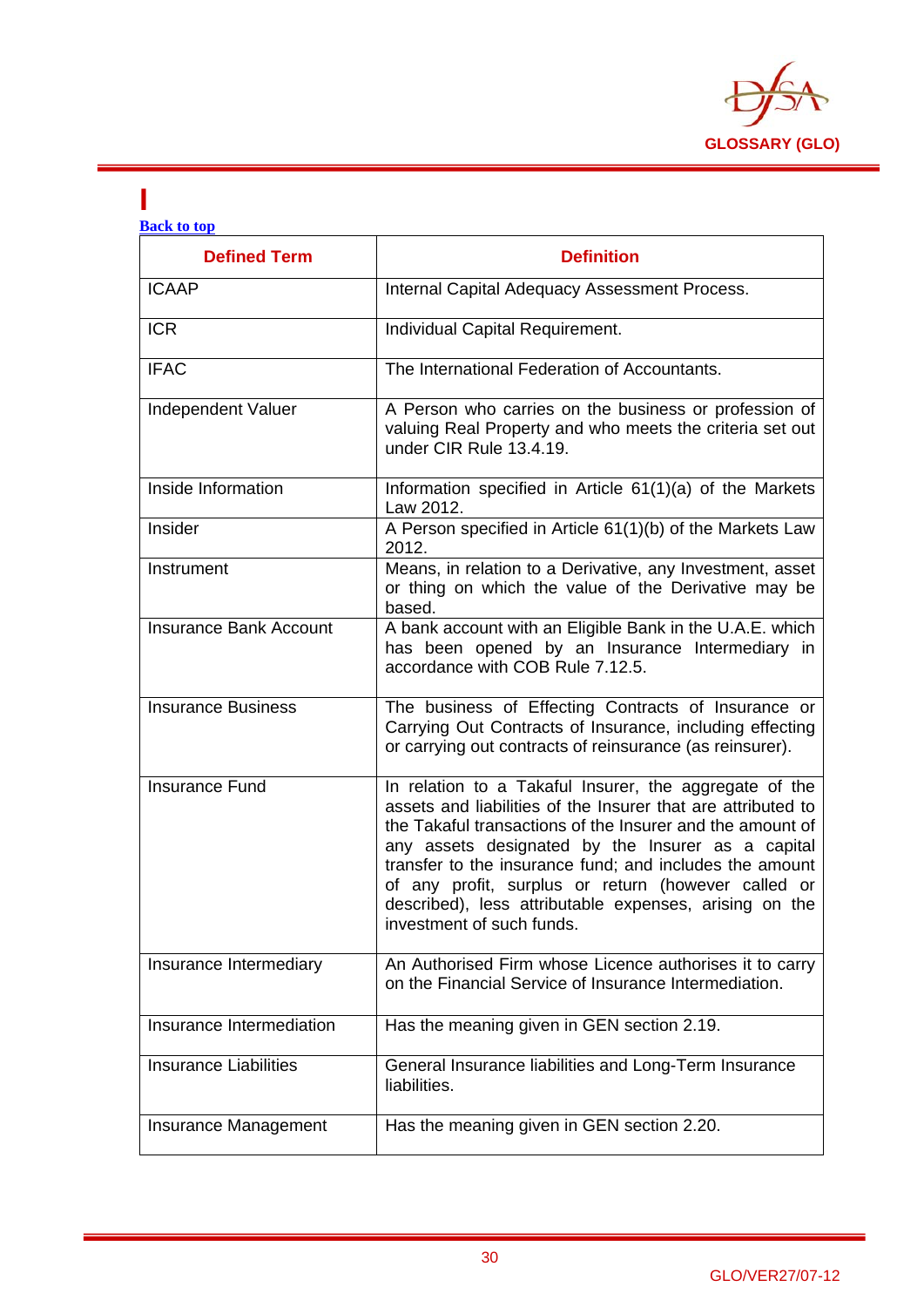

| <b>Defined Term</b>                                  | <b>Definition</b>                                                                                                                                                                                                                                                                                 |
|------------------------------------------------------|---------------------------------------------------------------------------------------------------------------------------------------------------------------------------------------------------------------------------------------------------------------------------------------------------|
| Insurance Manager                                    | An Authorised Firm whose Licence authorises it to carry<br>on the Financial Service of Insurance Management.                                                                                                                                                                                      |
| <b>Insurance Monies</b>                              | Has the meaning given in COB Rule 7.12.2.                                                                                                                                                                                                                                                         |
| Insurance Special Purpose<br>Vehicle                 | An insurer which:                                                                                                                                                                                                                                                                                 |
|                                                      | (a)<br>assumes risks by way of reinsurance; and                                                                                                                                                                                                                                                   |
|                                                      | is required to fully fund its exposures to those risks<br>(b)<br>through the proceeds of a debt issuance or some<br>other financing arrangement where the repayment<br>those<br>obligations<br>under<br>arrangements<br>are<br>subordinated<br>insurer's reinsurance<br>the<br>to<br>obligations. |
| <b>Insurer</b>                                       | A Person carrying on in the DIFC either or both of the<br>Financial<br><b>Services</b><br>following<br>for<br>which<br>it<br>has<br>authorisation under its Licence:                                                                                                                              |
|                                                      | Effecting Contracts of Insurance; or<br>(a)                                                                                                                                                                                                                                                       |
|                                                      | (b)<br>Carrying Out Contracts of Insurance.                                                                                                                                                                                                                                                       |
| <b>Interest Rate Risk Capital</b><br>Requirement     | A component of Market Risk Capital Requirement and<br>as calculated in accordance with PIB section 5.4.                                                                                                                                                                                           |
| International Standards on<br>Auditing               | The international standards on auditing issued by the<br>International Auditing and Assurance Standards Board<br>(IAASB) of IFAC.                                                                                                                                                                 |
| International Standards on<br><b>Quality Control</b> | The international standards on quality control issued by<br>the International Auditing and Assurance Standards<br>Board (IAASB) of IFAC.                                                                                                                                                          |
| <b>Invested Assets</b>                               | Any asset, right or interest of an Insurer that is held by<br>the Insurer for the primary purpose of generating<br>revenues or for directly providing funds to meet the<br>Insurer's cash outflows in the future.                                                                                 |
| Investment                                           | Has the meaning given in GEN section A2.1.                                                                                                                                                                                                                                                        |
| <b>Investment Analyst</b>                            | An Employee of an Authorised Firm who prepares<br>Investment Research.                                                                                                                                                                                                                            |
| <b>Investment Business</b>                           | The business of:                                                                                                                                                                                                                                                                                  |
|                                                      | Dealing in Investments as Principal;<br>(a)                                                                                                                                                                                                                                                       |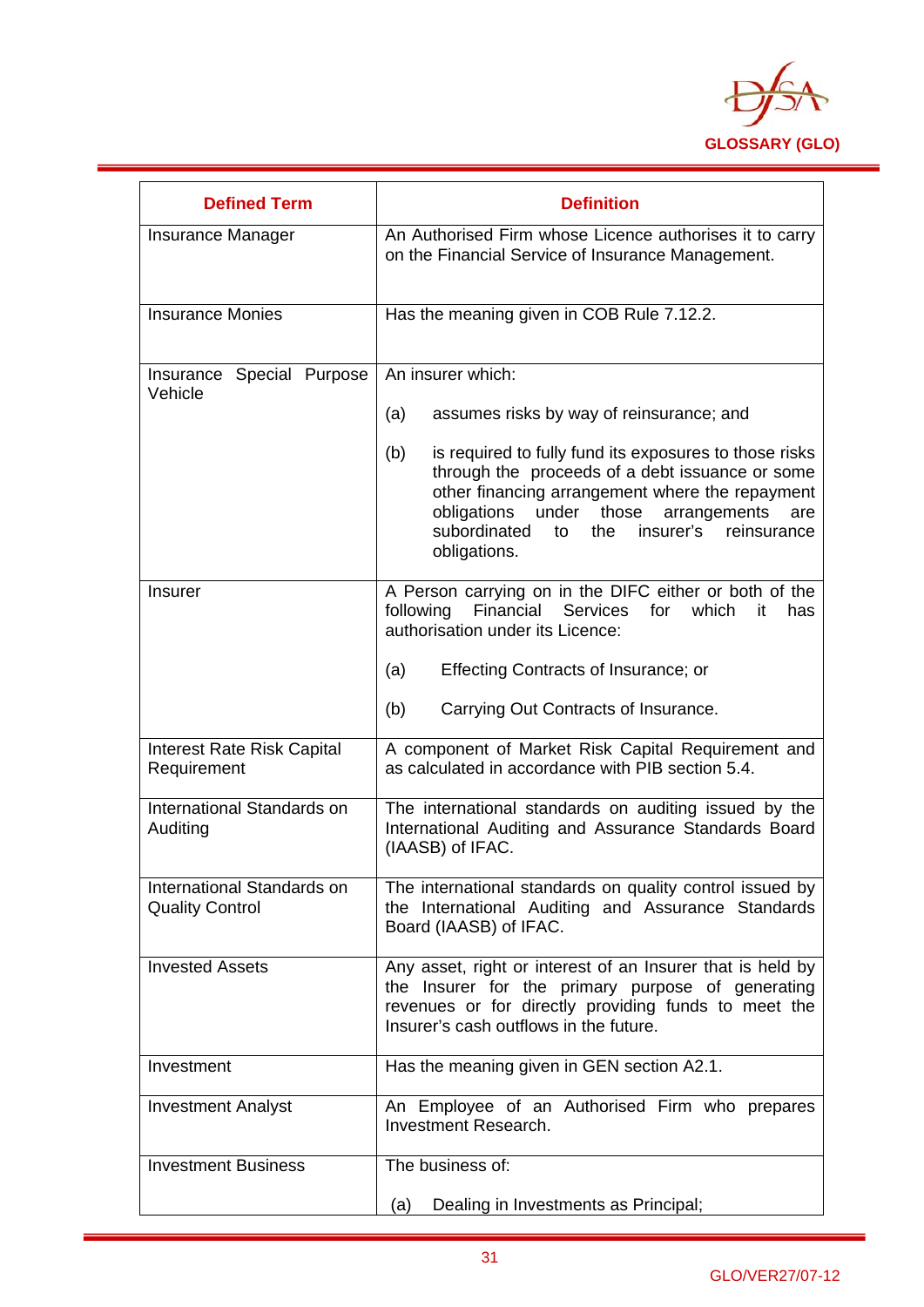

| <b>Defined Term</b>           | <b>Definition</b>                                                                                                                                                                                                      |
|-------------------------------|------------------------------------------------------------------------------------------------------------------------------------------------------------------------------------------------------------------------|
|                               | Dealing in Investments as Agent;<br>(b)                                                                                                                                                                                |
|                               | Arranging Credit or Deals in Investments<br>(c)                                                                                                                                                                        |
|                               | (d)<br>Managing Assets;                                                                                                                                                                                                |
|                               | Advising on Financial Products or Credit;<br>(e)                                                                                                                                                                       |
|                               | (f)<br>Managing a Collective Investment Fund;                                                                                                                                                                          |
|                               | Providing Custody;<br>(g)                                                                                                                                                                                              |
|                               | (h)<br>Arranging Custody;                                                                                                                                                                                              |
|                               | (i)<br>Managing a Profit Sharing Investment Account;                                                                                                                                                                   |
|                               | (j)<br>Operating an Alternative Trading System; or                                                                                                                                                                     |
|                               | (k)<br>Acting as the Trustee of a Fund.                                                                                                                                                                                |
| <b>Investment Company</b>     | An open or closed ended company established for the<br>purpose of collective investment which<br>sole<br>is<br>incorporated under of the DIFC Companies Law in<br>accordance with the Regulations made under that Law. |
| <b>Investment Grade</b>       | A credit rating applied to debt items in accordance with<br>PIB A5.2.14.                                                                                                                                               |
| <b>Investment Manager</b>     | A Person who, acting only on behalf of a Client:                                                                                                                                                                       |
|                               | manages Investments in an account or portfolio on<br>(a)<br>discretionary basis under the terms of a<br>a<br>discretionary management agreement; or                                                                    |
|                               | (b)<br>manages Investments in an account or portfolio on<br>a non-discretionary basis under the terms of a<br>non-discretionary management agreement.                                                                  |
| <b>Investment Partnership</b> | A limited partnership established for the sole purpose of<br>collective investment which is formed and registered<br>under the Limited Partnership Law 2006 in accordance<br>with the Regulations made under that Law. |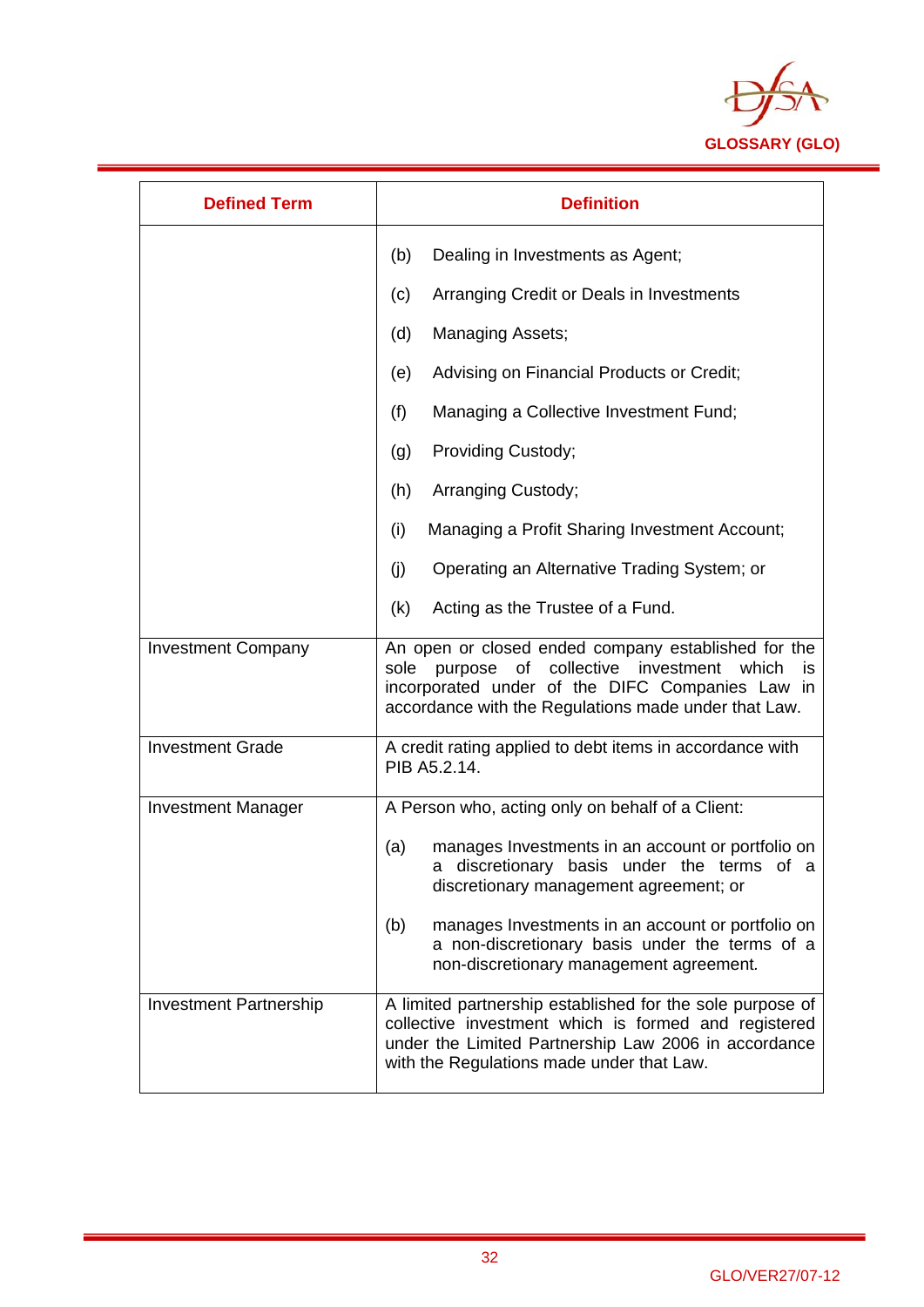

| <b>Defined Term</b>                                        | <b>Definition</b>                                                                                                                                                                                                                                                                                                                                       |
|------------------------------------------------------------|---------------------------------------------------------------------------------------------------------------------------------------------------------------------------------------------------------------------------------------------------------------------------------------------------------------------------------------------------------|
| Investment Research                                        | A publication which contains:                                                                                                                                                                                                                                                                                                                           |
|                                                            | the results of research into Investments;<br>(a)                                                                                                                                                                                                                                                                                                        |
|                                                            | analysis of factors likely to influence the future<br>(b)<br>performance of Investments; or                                                                                                                                                                                                                                                             |
|                                                            | advice or recommendations based on those<br>(c)<br>results or analysis.                                                                                                                                                                                                                                                                                 |
| <b>Investment Risk Reserve</b>                             | Represents the amount that is appropriated out of the<br>income of investment account holders, after allocating<br>the Mudarib's share, in order to meet future losses<br>attributable to investment account holders.                                                                                                                                   |
| <b>Investment Trust</b>                                    | An express trust created solely for collective investment<br>purposes under the Investment Trust Law 2006.                                                                                                                                                                                                                                              |
| <b>Investment Undertaking</b>                              | An Investment Company, Investment Partnership, or<br>Investment Trust which is used as the investment<br>vehicle for a Fund.                                                                                                                                                                                                                            |
| Investment-Linked Insurance                                | Contracts of Insurance where the benefits are wholly or<br>partly to be determined by reference to the value of, or<br>the income from, property of any description (whether or<br>not specified in the contracts) or by reference to<br>fluctuations in, or in an index of, the value of property of<br>any description (whether or not so specified). |
| <b>IOSCO</b>                                               | The International Organisation of Securities<br>Commissions.                                                                                                                                                                                                                                                                                            |
| <b>IRAP</b>                                                | <b>Internal Risk Assessment Process</b>                                                                                                                                                                                                                                                                                                                 |
| <b>IFR</b>                                                 | The Islamic Finance Rules module of the Rulebook.                                                                                                                                                                                                                                                                                                       |
| <b>Islamic Accounting and</b><br><b>Auditing Standards</b> | The auditing and accounting standards issued by the<br>Auditing<br>Accounting<br>and<br>Organisation of<br>Islamic<br>Financial Institutions (AAOIFI).                                                                                                                                                                                                  |
| <b>Islamic Contract</b>                                    | Any contract designed to comply with Shari'a.                                                                                                                                                                                                                                                                                                           |
| <b>Islamic Financial Business</b>                          | Any part of the financial business of an Authorised Firm<br>which is carried out in accordance with Shari'a.                                                                                                                                                                                                                                            |
| <b>Islamic Financial Institution</b>                       | An Authorised Firm or an Authorised Market Institution<br>which has, on its Licence, an endorsement authorising it<br>to conduct Islamic Financial Business as an Islamic<br>Financial Institution.                                                                                                                                                     |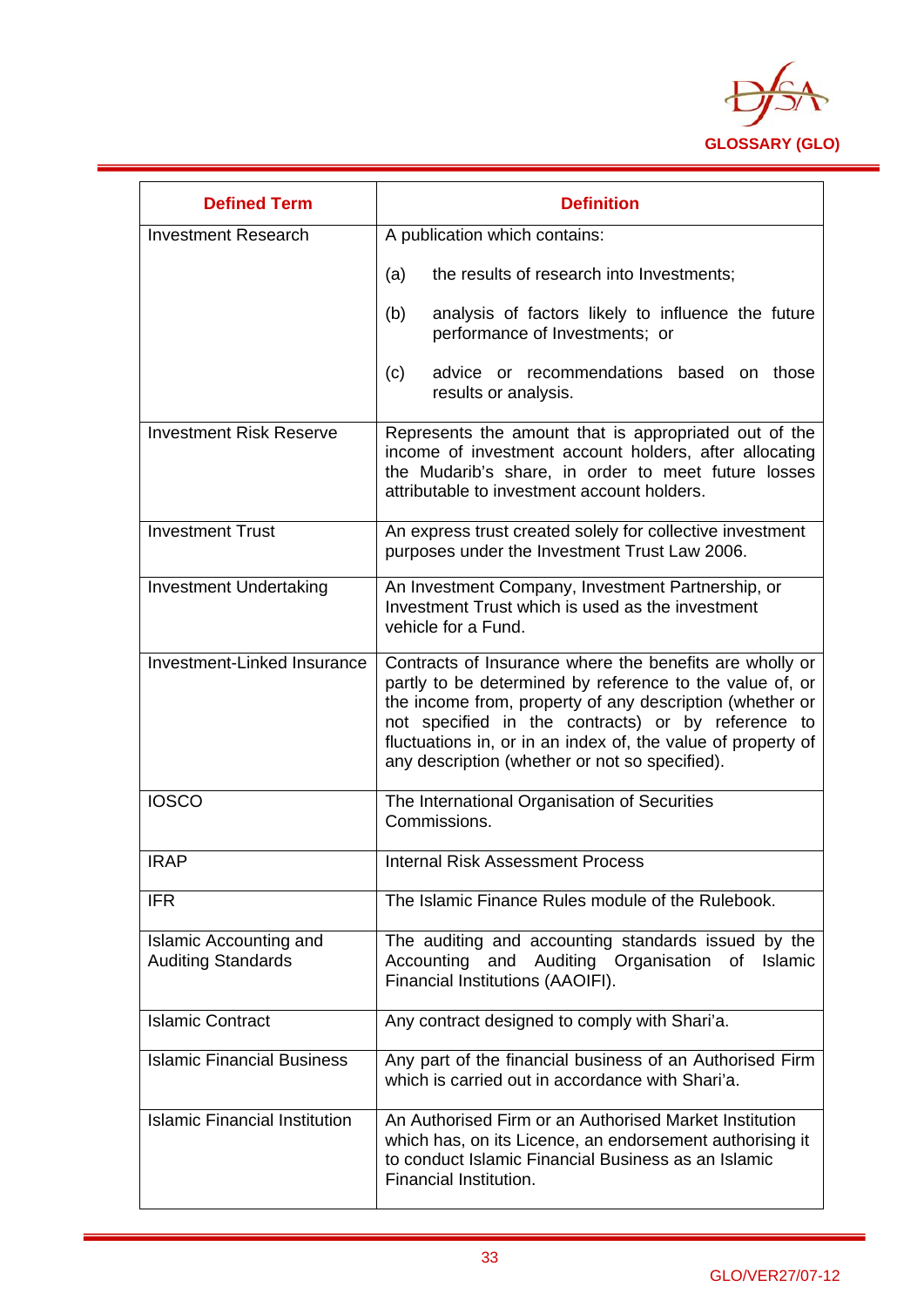

| <b>Defined Term</b>       | <b>Definition</b>                                                                                                                                               |
|---------------------------|-----------------------------------------------------------------------------------------------------------------------------------------------------------------|
| Islamic Fund              | Has the meaning given in CIR Rule 3.1.2                                                                                                                         |
| <b>Islamic Securities</b> | Any Security Offered, or held out expressly or implicitly,<br>as Islamic or Shari'a compliant.                                                                  |
| <b>Islamic Window</b>     | That part of an Authorised Firm or Authorised Market<br>Institution, other than an Islamic Financial Institution,<br>which conducts Islamic Financial Business. |
| <b>ISPV</b>               | Insurance Special Purpose Vehicle                                                                                                                               |
| <b>Issuer</b>             | (in relation to any Security) (other than a Unit in a<br>(1)<br>Collective Investment Fund) the Person by whom<br>it is or is to be issued;                     |
|                           | (2)<br>(in relation to a Unit in a Collective Investment<br>Fund) the Fund Manager;                                                                             |
|                           | (3)<br>(in relation to an interest in a limited Partnership)<br>the Partnership; and                                                                            |
|                           | (4)<br>(in relation to Certificates) the Person who issued<br>or is to issue the Security to which the Certificate<br>or other instrument relates.              |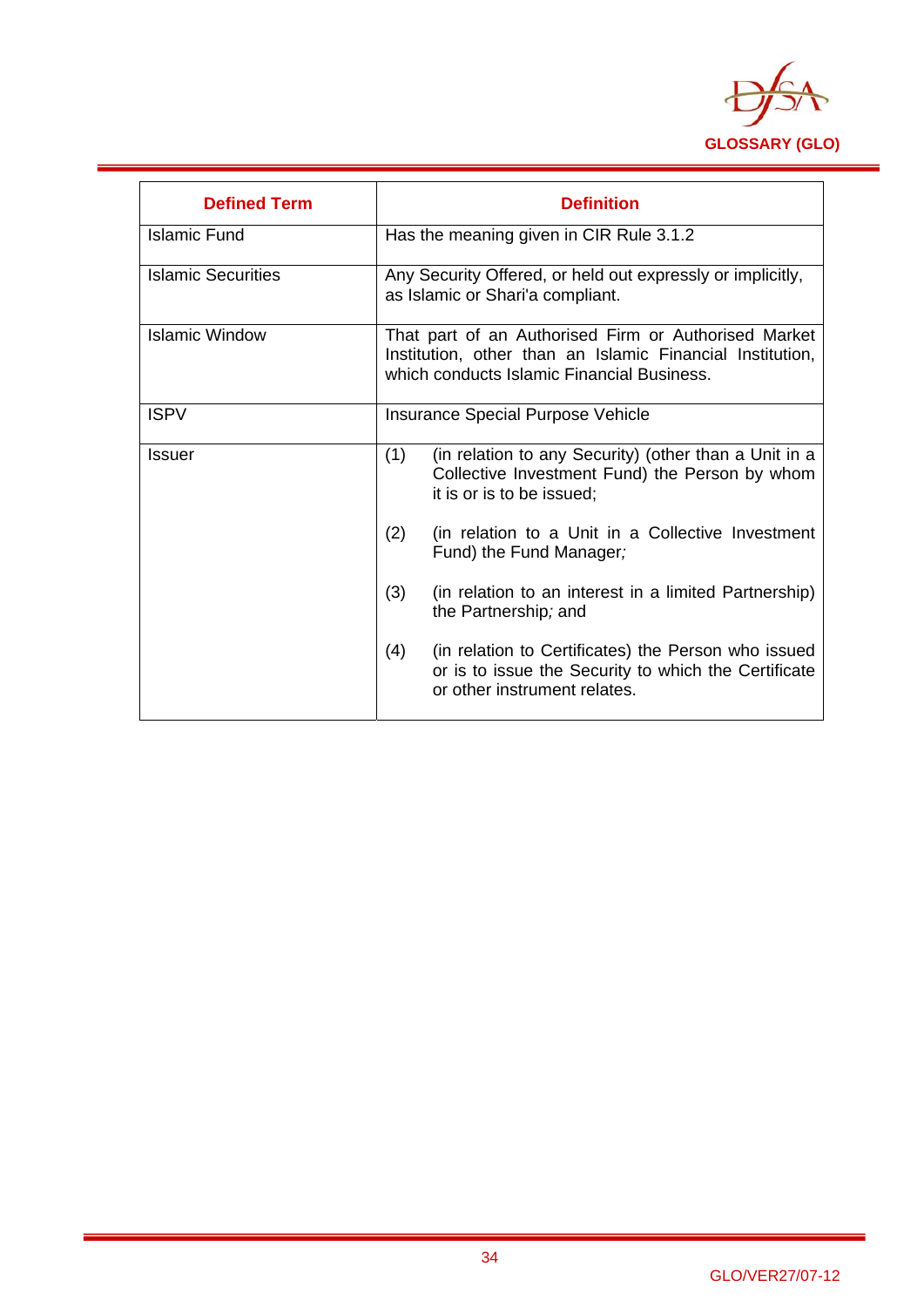

#### **J Back to top**

| <b>Defined Term</b> | <b>Definition</b>                                                                                                                                                                               |
|---------------------|-------------------------------------------------------------------------------------------------------------------------------------------------------------------------------------------------|
| Joint Forum         | The Basel Committee on Banking Supervision (BCBS),<br>the International Organization of Securities Commissions<br>(IOSCO) and the International Association of Insurance<br>Supervisors (IAIS). |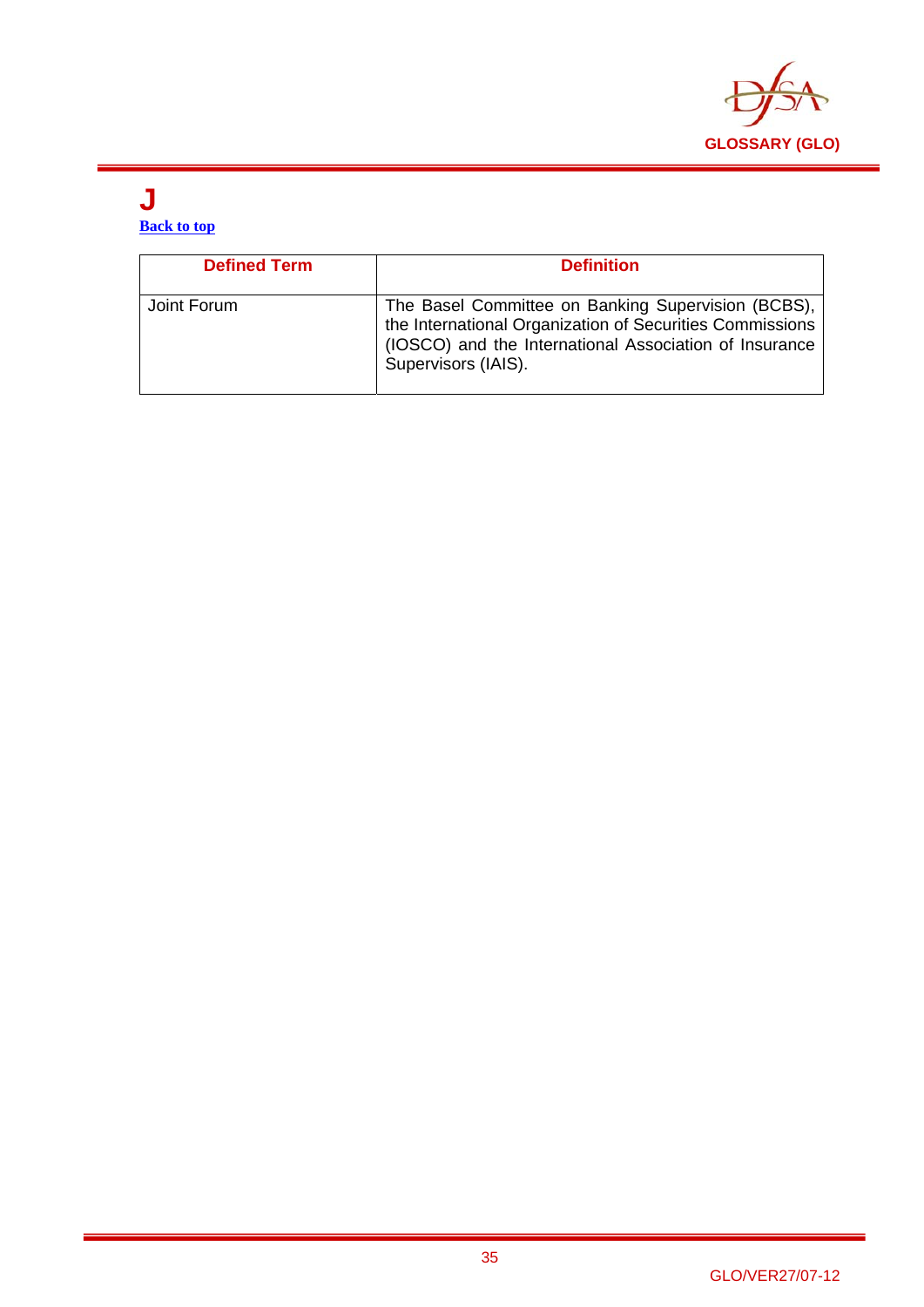

#### **K Back to top**

| <b>Defined Term</b> | <b>Definition</b>                                                                             |
|---------------------|-----------------------------------------------------------------------------------------------|
| Key Individual      | An Employee of an Authorised Market Institution<br>assigned to oversee a Regulatory Function. |
| Key Information     | Information prescribed in MKT Rule in 2.5.2(2)(b).                                            |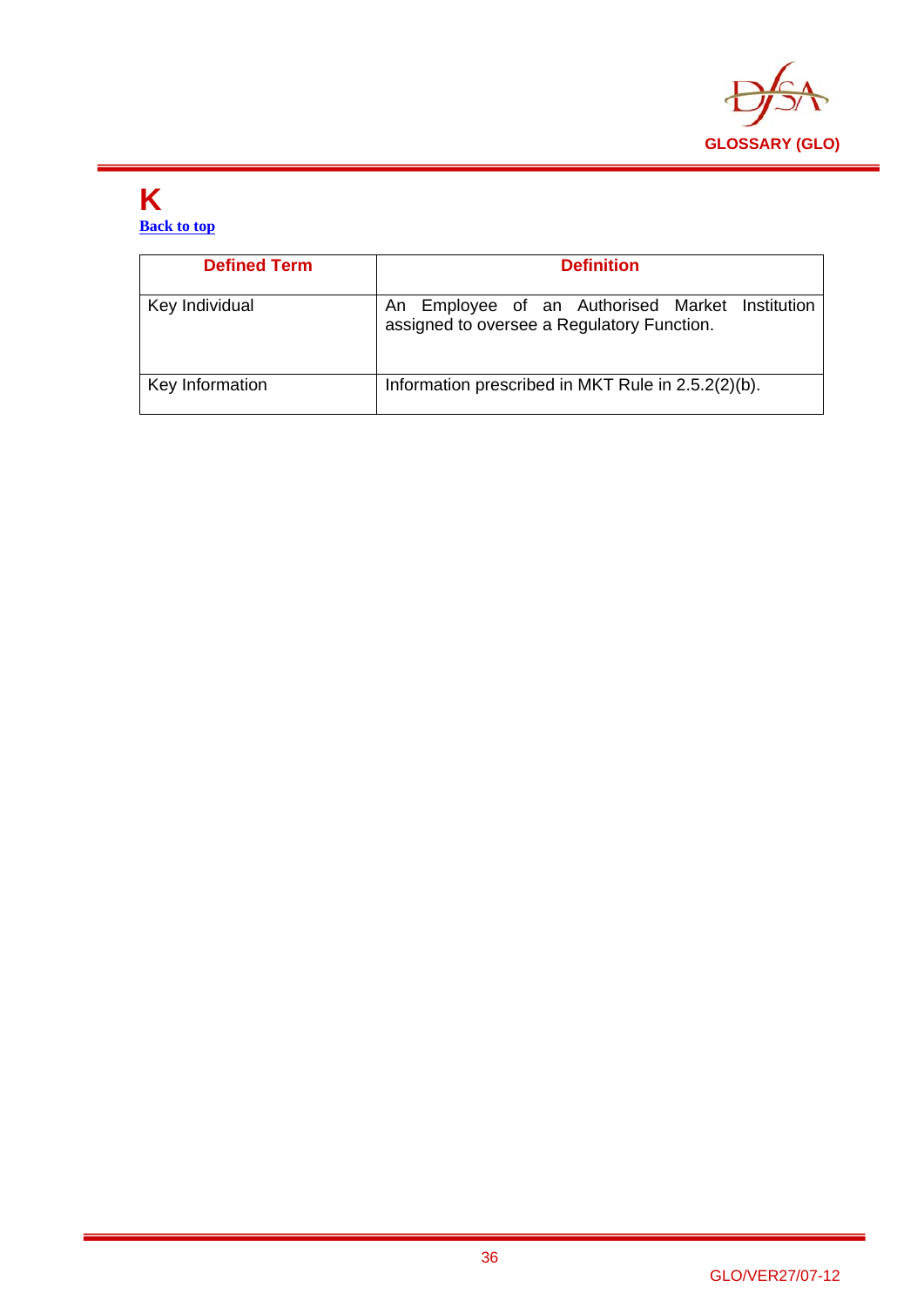

#### **L Back to top**

| <b>Defined Term</b>                  | <b>Definition</b>                                                                                                                                                                                                                                                                                                                         |
|--------------------------------------|-------------------------------------------------------------------------------------------------------------------------------------------------------------------------------------------------------------------------------------------------------------------------------------------------------------------------------------------|
| Large Exposure                       | An Exposure, whether in an Authorised Firm's Non-<br>Trading Book or Trading Book, or both, to a<br>Group of<br>Counterparty or<br>Closely<br>Related<br>Counterparties or a Group of Counterparties connected<br>to the Authorised Firm which in aggregate equals or<br>exceeds 10% of the Authorised<br>Firm's<br>Capital<br>Resources. |
| Licence                              | A Licence granted by the DFSA under Chapter 2 of Part<br>3 of the Regulatory Law 2004.                                                                                                                                                                                                                                                    |
| <b>Licensed Director</b>             | The Licensed Function described in GEN Rule 7.4.3.                                                                                                                                                                                                                                                                                        |
| <b>Licensed Function</b>             | A function described in GEN section 7.4.                                                                                                                                                                                                                                                                                                  |
| <b>Licensed Partner</b>              | The Licensed Function described in GEN Rule 7.4.4.                                                                                                                                                                                                                                                                                        |
| <b>Licensing Requirements</b>        | The requirements set out in AMI section 7.2 in relation to<br>the granting of a Licence to an Authorised Market<br>Institution.                                                                                                                                                                                                           |
| <b>Limited Liability Partnership</b> | A partnership incorporated under the Limited Liability<br>Partnership Law 2004 or under the law of a country or<br>territory outside the DIFC.                                                                                                                                                                                            |
| <b>Liquidity Risk</b>                | The risk of loss to an Authorised Firm as a result of<br>inability to meet its obligations as they fall due.                                                                                                                                                                                                                              |
| List                                 | The Official List of Securities.                                                                                                                                                                                                                                                                                                          |
| <b>Listed Entity</b>                 | Has the meaning given in MKT Rule 9.1.1(2).                                                                                                                                                                                                                                                                                               |
| <b>Listed Fund</b>                   | A Collective Investment Fund which has been admitted<br>to the Official List of Securities.                                                                                                                                                                                                                                               |
| <b>Listed Securities</b>             | Any Securities which have been admitted to the Official<br>List of Securities.                                                                                                                                                                                                                                                            |
| <b>Listing Principles</b>            | Means the Rules in MKT section 9.2.                                                                                                                                                                                                                                                                                                       |
| <b>Listing Rules</b>                 | The Rules in chapter 9 of MKT.                                                                                                                                                                                                                                                                                                            |
| Lloyd's                              | The society established in the United Kingdom and<br>known as Lloyd's.                                                                                                                                                                                                                                                                    |
| Lloyd's Underwriter                  | An underwriting member of Lloyds.                                                                                                                                                                                                                                                                                                         |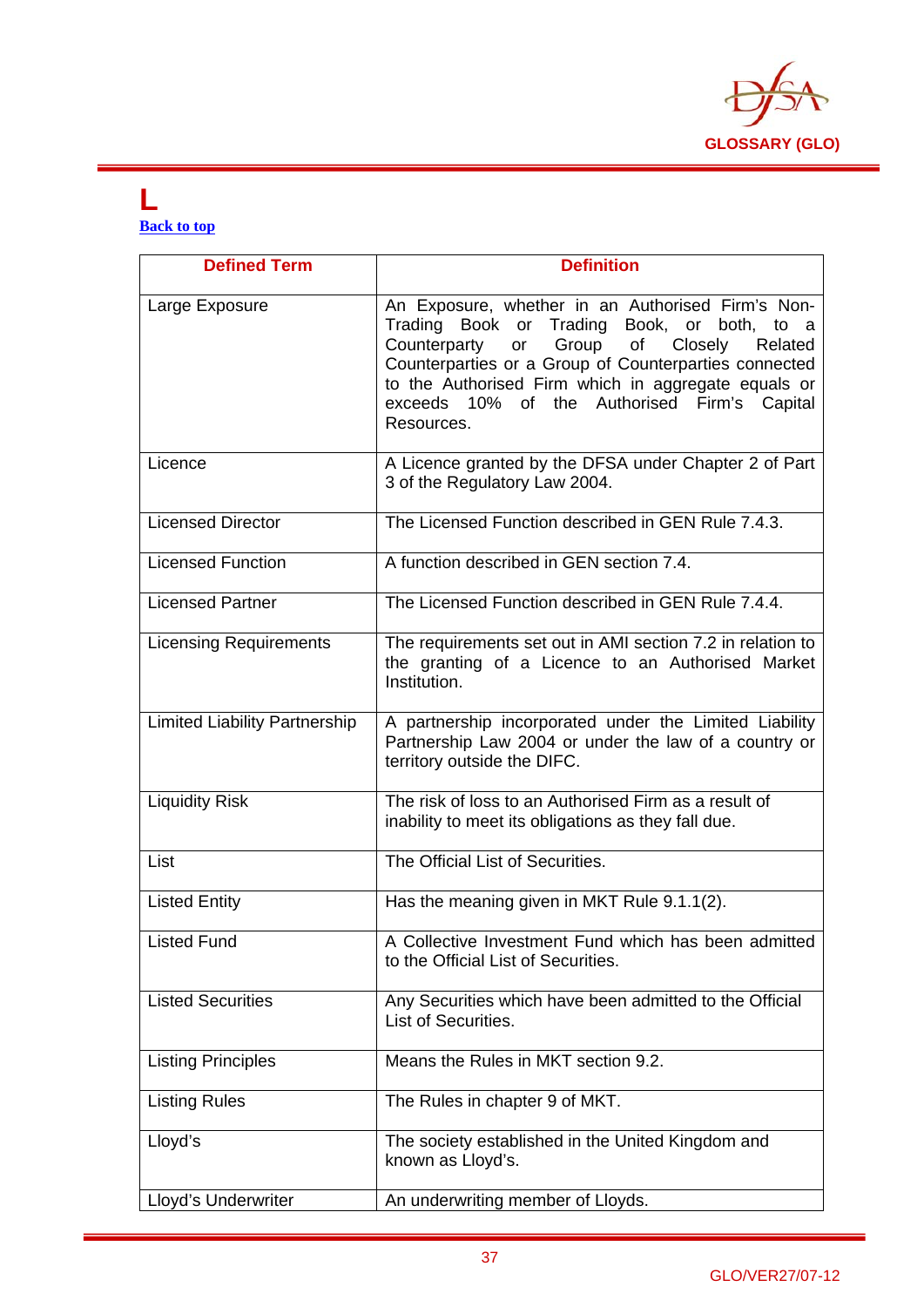

| <b>Defined Term</b>                    | <b>Definition</b>                                                                                                                                                                                                           |
|----------------------------------------|-----------------------------------------------------------------------------------------------------------------------------------------------------------------------------------------------------------------------------|
| <b>Local Authorities</b>               | Government or municipal authorities, which do not<br>operate at a national level.                                                                                                                                           |
| Long-Term Insurance                    | A Contract of Insurance of a type specified in GEN Rule<br>A4.1.2, expressed to be in force for more than one year,<br>where under the terms of the contract any of the<br>following conditions exists:                     |
|                                        | (1)<br>the payment of the whole or part of the benefits is<br>dependent upon the termination or continuation or<br>human life;                                                                                              |
|                                        | (2)<br>the payment of any part of the premiums is<br>dependent upon the termination or continuation of<br>human life;                                                                                                       |
|                                        | (3)<br>the benefits under the contract include payment of<br>a sum on marriage or on the birth of a child; or                                                                                                               |
|                                        | (4)<br>the contract is a permanent health insurance<br>contract.                                                                                                                                                            |
| Long-Term Insurance<br><b>Business</b> | The business of Effecting Contracts of Insurance or<br>Out Contracts of Insurance, where the<br>Carrying<br>Contracts of Insurance are contracts of Long-Term<br>Insurance.                                                 |
| Long-Term Insurance Fund               | A fund in respect of Long-Term Insurance Business<br>established and maintained in accordance with PIN<br>chapter 3.                                                                                                        |
| Long-Term Insurance<br>Liabilities     | Liabilities of an Insurer arising under or associated with<br>contracts of Long-Term Insurance, entered into by it as<br>insurer or cedent, including liabilities of the kinds<br>referred to in PIN Rules 5.6.6 and 5.6.7. |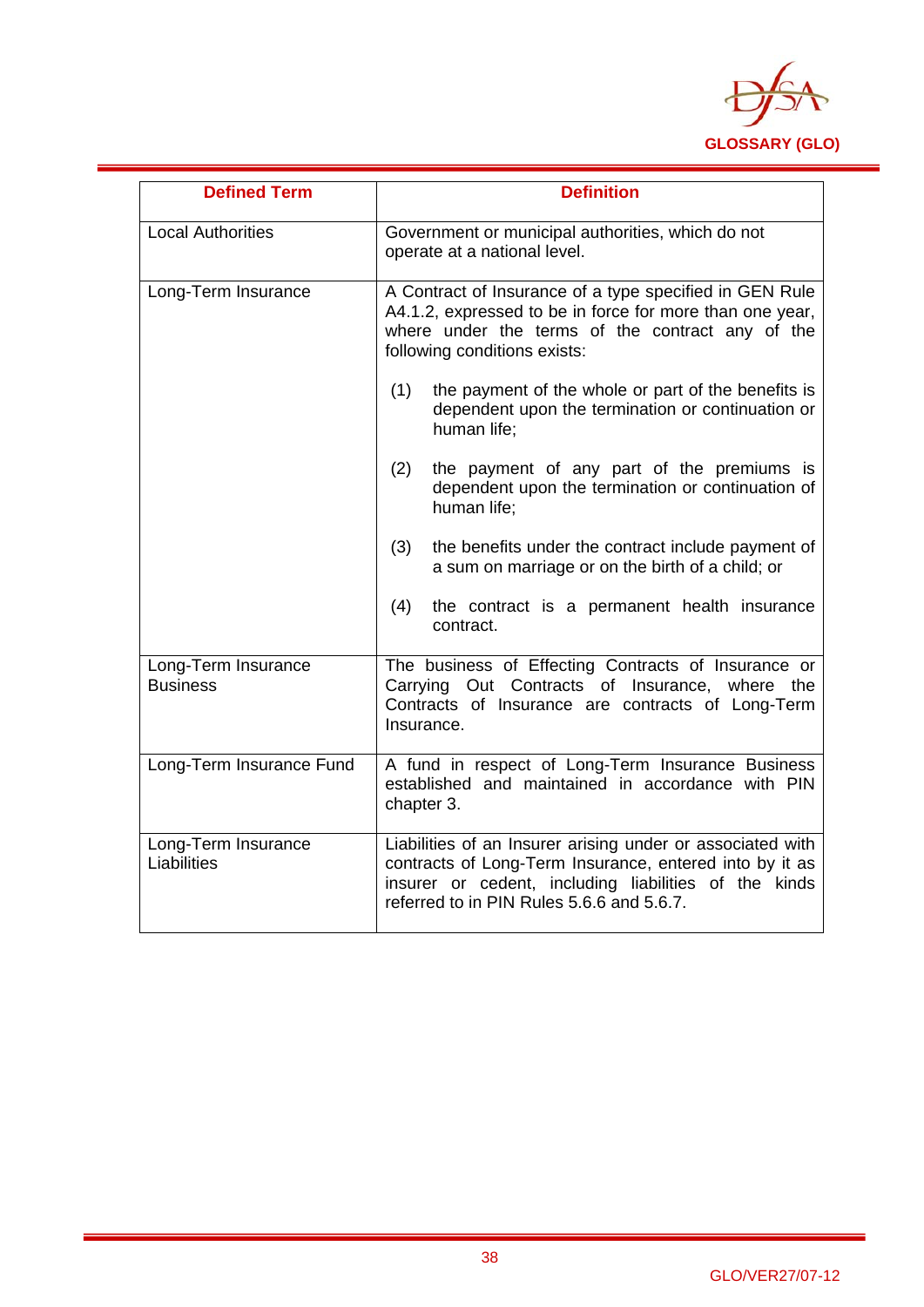

#### **M Back to top**

| <b>Defined Term</b>                                    | <b>Definition</b>                                                                                                                                                                                                                                                                                                                                                                                                                                                                                                           |
|--------------------------------------------------------|-----------------------------------------------------------------------------------------------------------------------------------------------------------------------------------------------------------------------------------------------------------------------------------------------------------------------------------------------------------------------------------------------------------------------------------------------------------------------------------------------------------------------------|
| <b>Major Acquisition</b>                               | Has the meaning given in GEN Rule 11.10.8(3).                                                                                                                                                                                                                                                                                                                                                                                                                                                                               |
| <b>Managing Assets</b>                                 | Has the meaning given in GEN section 2.10.                                                                                                                                                                                                                                                                                                                                                                                                                                                                                  |
| Managing a Collective<br><b>Investment Fund</b>        | Has the meaning given in GEN section 2.12.                                                                                                                                                                                                                                                                                                                                                                                                                                                                                  |
| Managing a Profit Sharing<br><b>Investment Account</b> | Has the meaning given in GEN section 2.21.                                                                                                                                                                                                                                                                                                                                                                                                                                                                                  |
| Managing a PSIA                                        | Managing a Profit Sharing Investment Account.                                                                                                                                                                                                                                                                                                                                                                                                                                                                               |
| <b>Market Abuse</b>                                    | Conduct which contravenes a provision contained in<br>chapter 1 of Part 6 of the Markets Law 2012.                                                                                                                                                                                                                                                                                                                                                                                                                          |
| <b>Market Counterparty</b>                             | A Client specified under COB Rule 2.3.4.                                                                                                                                                                                                                                                                                                                                                                                                                                                                                    |
| <b>Market Maker</b>                                    | In relation to an Investment, a Person who holds himself<br>out as able and willing to enter into transactions of sale<br>and purchase in Investments of that description at prices<br>determined by him generally and continuously rather<br>than in respect of each particular transaction.                                                                                                                                                                                                                               |
| <b>Market Price</b>                                    | The price at which the Shares are being traded on an<br>Authorised Market Institution.                                                                                                                                                                                                                                                                                                                                                                                                                                      |
| <b>Market Risk</b>                                     | The risk of loss that arises from fluctuations in the values<br>of, or income from, assets or in interest or exchange<br>rates.                                                                                                                                                                                                                                                                                                                                                                                             |
| Market Risk Capital<br>Requirement                     | The requirement calculated in accordance with PIB Rule<br>2.3.4.                                                                                                                                                                                                                                                                                                                                                                                                                                                            |
| <b>Markets Rules</b>                                   | Rules prescribed in the Market Rules Module of the<br><b>DFSA Rulebook.</b>                                                                                                                                                                                                                                                                                                                                                                                                                                                 |
| Mark-up or Mark-down                                   | When an Authorised Firm receives instructions<br>(1)<br>from a Client and takes a principal position in the<br>relevant Investment in order to complete a<br>transaction, that is, when the Authorised Firm<br>principal position in the relevant<br>takes<br>a<br>Investment which it would not other wise take,<br>except to complete that transaction, difference, if<br>any, between:<br>the price at which the Authorised Firm takes<br>(a)<br>position<br>the<br>relevant<br>principal<br>in.<br>а<br>Investment; and |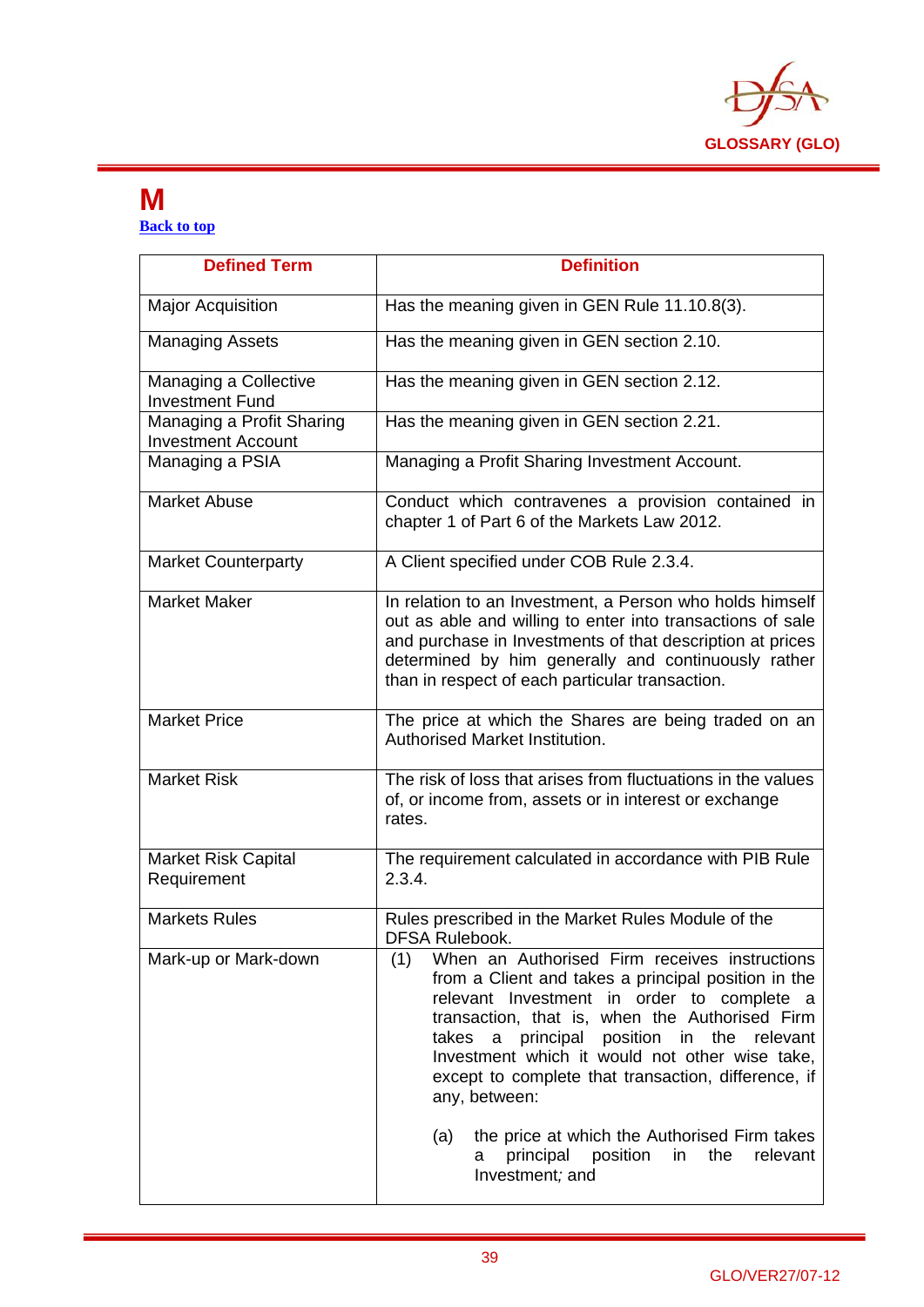

| <b>Defined Term</b>                                | <b>Definition</b>                                                                                                                                                                                                                                                                   |
|----------------------------------------------------|-------------------------------------------------------------------------------------------------------------------------------------------------------------------------------------------------------------------------------------------------------------------------------------|
|                                                    | the price at which the Authorised Firm<br>(b)<br>Executes the transaction with its Client; or<br>Authorised<br>(2)<br>When<br>Firm<br>Executes<br>an<br>a<br>a<br>transaction with its Client against its own book and<br>owes a duty of best execution, the difference<br>between: |
|                                                    | the price at which best execution would be<br>(a)<br>achieved; and                                                                                                                                                                                                                  |
|                                                    | the price at which the Authorised Firm<br>(b)<br>Executes the transaction with its Client.                                                                                                                                                                                          |
| <b>Master Fund</b>                                 | Has the meaning given in CIR Rule 3.1.5                                                                                                                                                                                                                                             |
| <b>Material Information</b>                        | In relation to Investments, information that significantly<br>affects, or would reasonably be expected to have a<br>significant effect, on the market price or value of<br>Investments.                                                                                             |
| <b>Maturity Ladder</b>                             | A table that ordinally ranks the maturity time bands and<br>assets and liabilities within them.                                                                                                                                                                                     |
| <b>Maturity Method</b>                             | This is an advanced approach that an Authorised Firm<br>may use to measure the risk of holding or taking<br>positions in debt Securities and other interest rate-<br>related instruments, calculated in accordance with PIB<br>Rule A5.2.17.                                        |
| <b>Maturity Mismatch</b>                           | A difference between the maturity of an asset and the<br>corresponding liability.                                                                                                                                                                                                   |
| Member                                             | A Person admitted as a member of an Authorised<br>Market Institution in accordance with its Business Rules.                                                                                                                                                                         |
| Minimum Capital<br>Requirement                     | The requirement calculated in accordance with PIN Rule<br>A4.2.1.                                                                                                                                                                                                                   |
| Minimum Cellular Capital<br>Requirement            | The Minimum Segmental Capital Requirement in respect<br>of a cell.                                                                                                                                                                                                                  |
| Minimum Fund Capital<br>Requirement                | The requirement calculated in accordance with PIN Rule<br>A8.2.1.                                                                                                                                                                                                                   |
| Minimum Non-Cellular<br><b>Capital Requirement</b> | The Minimum Segmental Capital Requirement in respect<br>of that part of a protected cell company that is not a cell.                                                                                                                                                                |
| Minimum Segmental Capital<br>Requirement           | The requirement calculated in accordance with PIN<br>section A6.2.                                                                                                                                                                                                                  |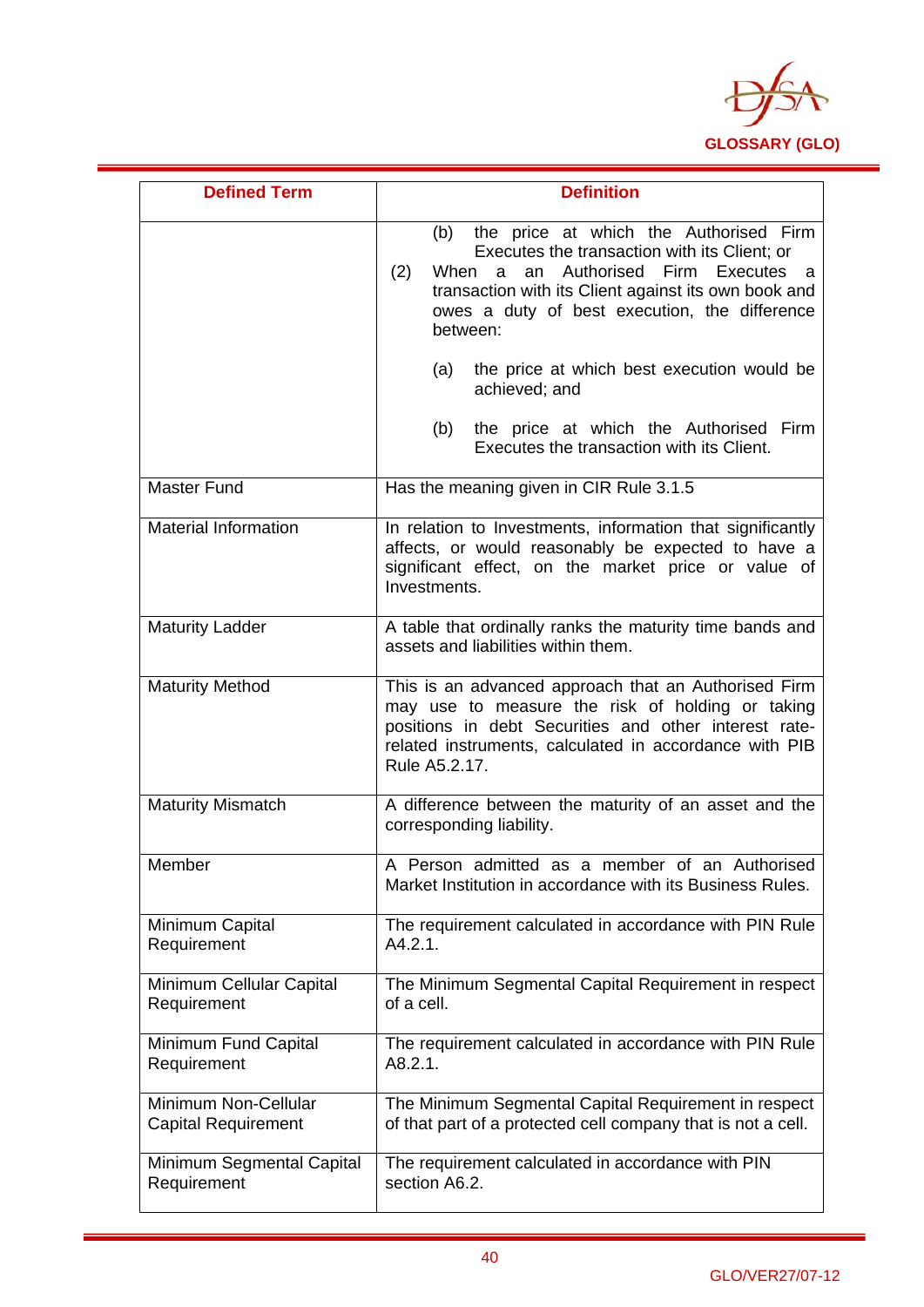

| <b>Defined Term</b>                            | <b>Definition</b>                                                                                                                                                                                                                                                                                                                                     |
|------------------------------------------------|-------------------------------------------------------------------------------------------------------------------------------------------------------------------------------------------------------------------------------------------------------------------------------------------------------------------------------------------------------|
| <b>MKT</b>                                     | The Markets module of the Rulebook.                                                                                                                                                                                                                                                                                                                   |
| <b>Modified Duration</b>                       | The time period calculation for the purposes of the<br>Duration Method in accordance with PIB Rule A5.2.21.                                                                                                                                                                                                                                           |
| Money                                          | Any form of money, including cheques and other<br>payable orders.                                                                                                                                                                                                                                                                                     |
| Money Laundering                               | The criminal offence defined in Article (1) of the Federal<br>Law No. 4 of 2002 of the U.A.E.                                                                                                                                                                                                                                                         |
| Money Laundering Reporting<br>Officer (MLRO)   | (1)<br>For the purposes of AMI, an individual who is a<br>Director, Partner or other appropriately senior<br>employee of an Authorised Market Institution who<br>has responsibility for the Authorised Market<br>Institution's compliance with the Rules in AMI<br>chapter 11 and any relevant money laundering<br>legislation applicable to the AMI. |
|                                                | For all other purposes the Licensed Function<br>(2)<br>described in GEN Rule 7.4.8.                                                                                                                                                                                                                                                                   |
| <b>Multilateral Development</b><br><b>Bank</b> | Any one of the following banks:                                                                                                                                                                                                                                                                                                                       |
|                                                | (a)<br>African Development Bank (AfDB);                                                                                                                                                                                                                                                                                                               |
|                                                | (b)<br>Asian Development Bank (ASB);                                                                                                                                                                                                                                                                                                                  |
|                                                | Caribbean Development Bank (CDB);<br>(c)                                                                                                                                                                                                                                                                                                              |
|                                                | (d)<br>Council of Europe Development Bank;                                                                                                                                                                                                                                                                                                            |
|                                                | European Bank for Reconstruction and<br>(e)<br>Development (EBRD);                                                                                                                                                                                                                                                                                    |
|                                                | (f)<br>European Investment Bank (EIB);                                                                                                                                                                                                                                                                                                                |
|                                                | European Investment Fund (EIF);<br>(g)                                                                                                                                                                                                                                                                                                                |
|                                                | Inter-American Development Bank (IADB);<br>(h)                                                                                                                                                                                                                                                                                                        |
|                                                | Inter-American Investment Corporation (IAIC);<br>(i)                                                                                                                                                                                                                                                                                                  |
|                                                | International Bank for Reconstruction and<br>(i)<br>Development (IBRD);                                                                                                                                                                                                                                                                               |
|                                                | International Finance Corporation (IFC); or<br>(k)                                                                                                                                                                                                                                                                                                    |
|                                                | Nordic Investment Bank (NIB).<br>(1)                                                                                                                                                                                                                                                                                                                  |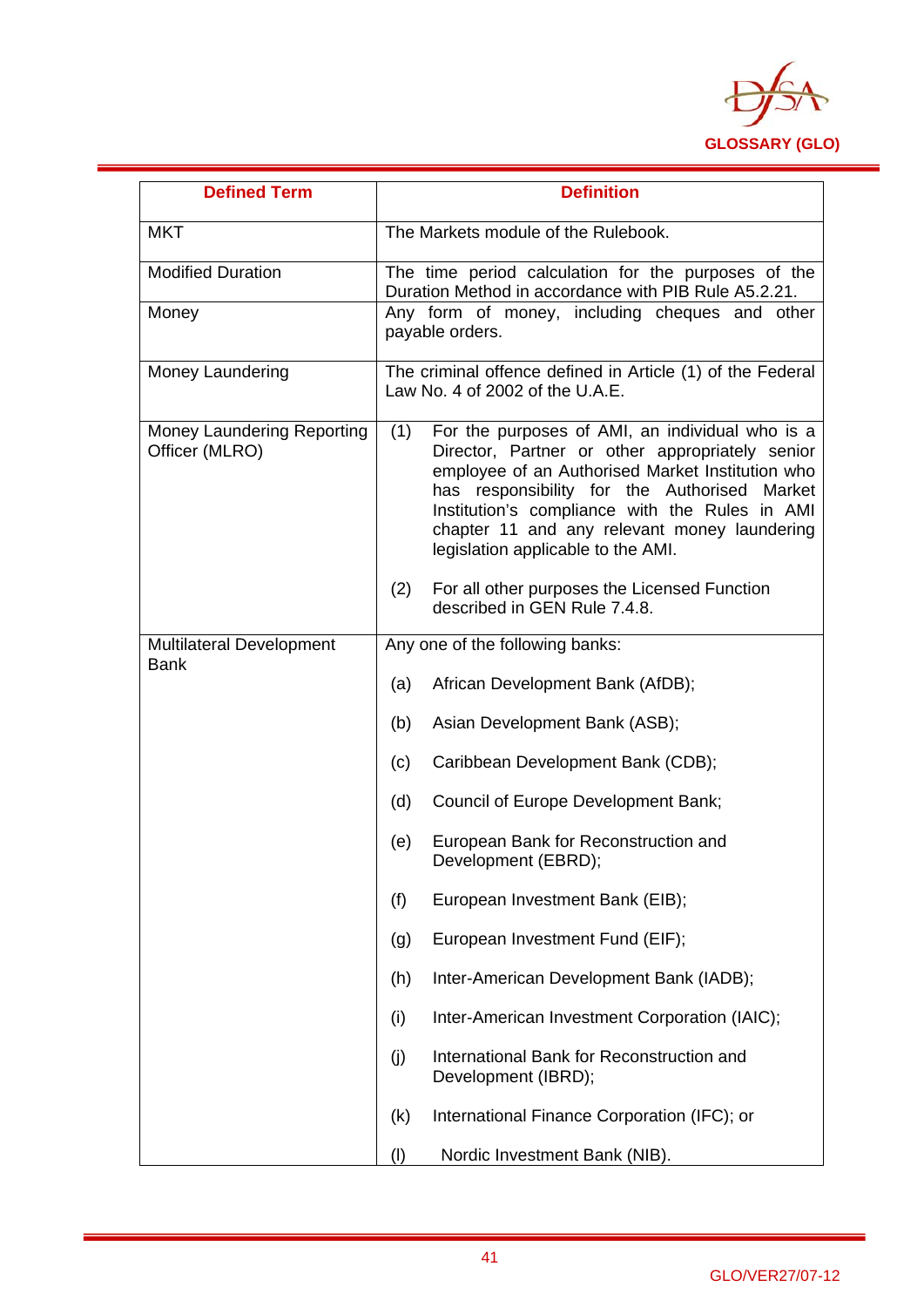

#### **N Back to top**

| <b>Defined Term</b>             | <b>Definition</b>                                                                                                                                                                                                                                                                                                                                                                                                                                                                                                                                                         |
|---------------------------------|---------------------------------------------------------------------------------------------------------------------------------------------------------------------------------------------------------------------------------------------------------------------------------------------------------------------------------------------------------------------------------------------------------------------------------------------------------------------------------------------------------------------------------------------------------------------------|
| <b>Net Outstanding Claims</b>   | In respect of an Insurer as at a date, Gross Outstanding<br>Claims of the Insurer as at that date, less the amount of<br>reinsurance and other recoveries expected to be<br>received in respect of those claims.                                                                                                                                                                                                                                                                                                                                                          |
| <b>Net Written Premium</b>      | In respect of an Insurer during a period, Gross Written<br>Premium of the Insurer during that period less the<br>amount of premium on reinsurance contracts entered<br>into by the Insurer as cedant during the same period.                                                                                                                                                                                                                                                                                                                                              |
| Netting                         | A process by which the claims and obligations between<br>two Counterparties are offset against each other to leave<br>a single net sum.                                                                                                                                                                                                                                                                                                                                                                                                                                   |
| <b>Netting by Novation</b>      | The process of automatically amalgamating some or all<br>claims and obligations between two Counterparties to<br>create a single new claim or obligation replacing the<br>relevant former claims or obligations.                                                                                                                                                                                                                                                                                                                                                          |
| Nominee Company                 | A company incorporated in the DIFC whose business<br>consists solely of acting as a holder of Client Assets<br>where such assets are held by the Nominee Company<br>as agent of an Authorised Firm.                                                                                                                                                                                                                                                                                                                                                                       |
| <b>Non-Cellular Assets</b>      | Assets of a Protected Cell Company which are not<br>Cellular Assets.                                                                                                                                                                                                                                                                                                                                                                                                                                                                                                      |
| <b>Non-Cellular Liabilities</b> | Liabilities that may not be settled by disposition of<br>cellular assets.                                                                                                                                                                                                                                                                                                                                                                                                                                                                                                 |
| Non-Performing                  | (1) In the case of loans and other financial instruments<br>to which an Authorised Firm is exposed, having<br>either of the following qualities:<br>(a)<br>Contractual payments of interest or principal<br>are 90 days or more past the date on which<br>they were due and payable, and the current<br>value of any security held in respect of the<br>other<br>financial<br>instrument<br>loan<br><b>or</b><br>is<br>insufficient,<br>after<br>making<br>for<br>allowance<br>expenses of realisation, to meet the total<br>amount of principal and accrued interest; or |
|                                 | having an enhanced risk of default, assessed<br>(b)<br>on the basis of reasonable criteria.                                                                                                                                                                                                                                                                                                                                                                                                                                                                               |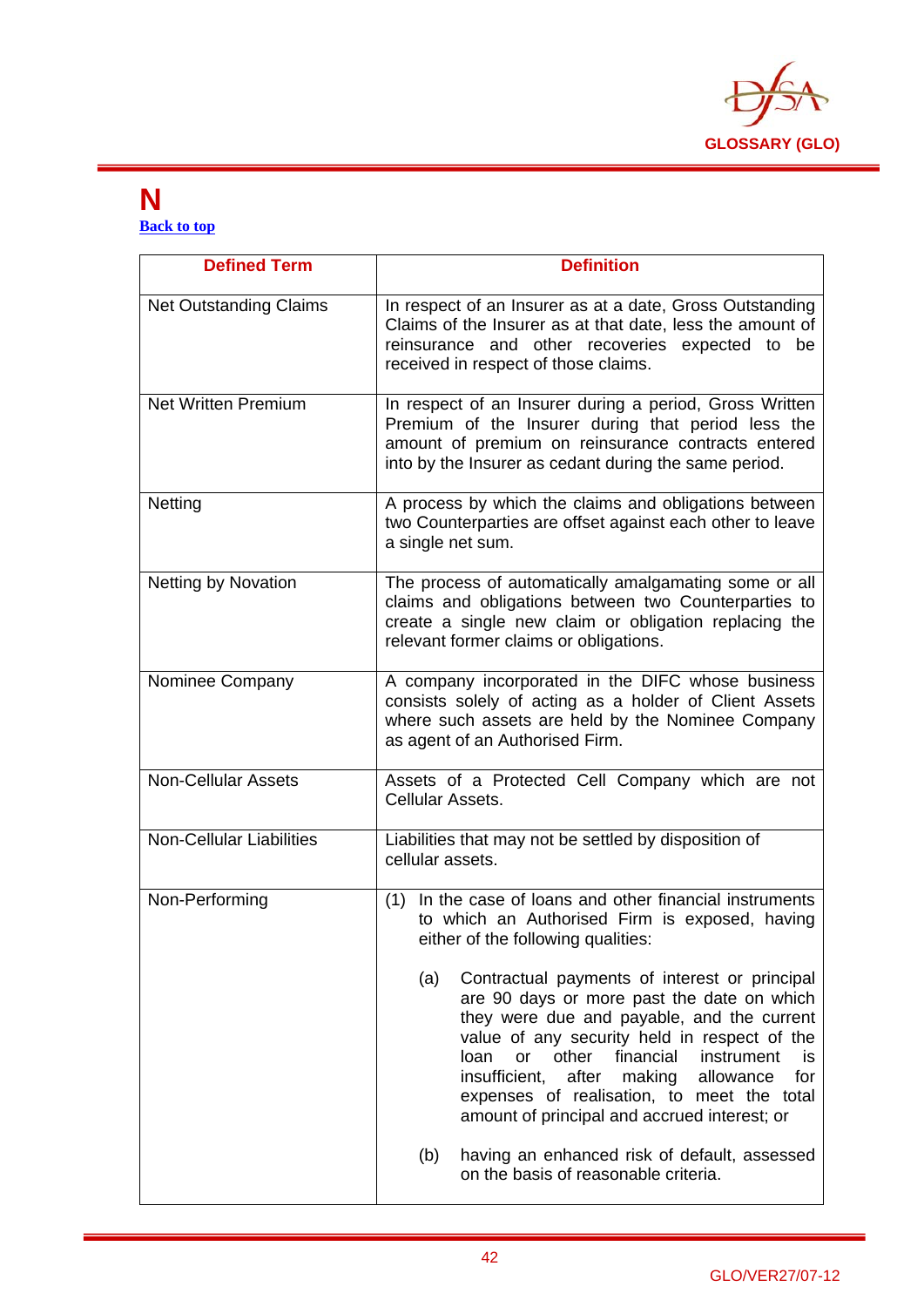

| <b>Defined Term</b>                 | <b>Definition</b>                                                                                                                                                                                                                                                                                                                                                                                                       |
|-------------------------------------|-------------------------------------------------------------------------------------------------------------------------------------------------------------------------------------------------------------------------------------------------------------------------------------------------------------------------------------------------------------------------------------------------------------------------|
|                                     | (2)<br>In regard to $(1)(a)$ , if a loan or other financial<br>instrument has a regular payment schedule, the<br>loan or other instrument is 90 days past due when<br>90 calendar days have elapsed since the due date<br>of a contractual payment that has not been met in<br>full; and the total amount that is due but has not<br>yet been paid is equivalent to at least 90 days'<br>worth of contractual payments. |
| Non-Trading Book                    | Describes positions, exposures and on-and off-balance<br>sheet items, which are not in the Trading Book.                                                                                                                                                                                                                                                                                                                |
| Notice of Administrative<br>Censure | A notice given to a Person in accordance with ENF Rule<br>7.13.2.                                                                                                                                                                                                                                                                                                                                                       |
| Notice of Administrative Fine       | A notice given to a Person in accordance with ENF Rule<br>7.12.2.                                                                                                                                                                                                                                                                                                                                                       |
| Notice of Objection                 | A notice filed by a Person who has received a Notice of<br>Administrative Censure or a Notice of Administrative<br>Fine who objects to the imposition of the censure or fine<br>as the case may be.                                                                                                                                                                                                                     |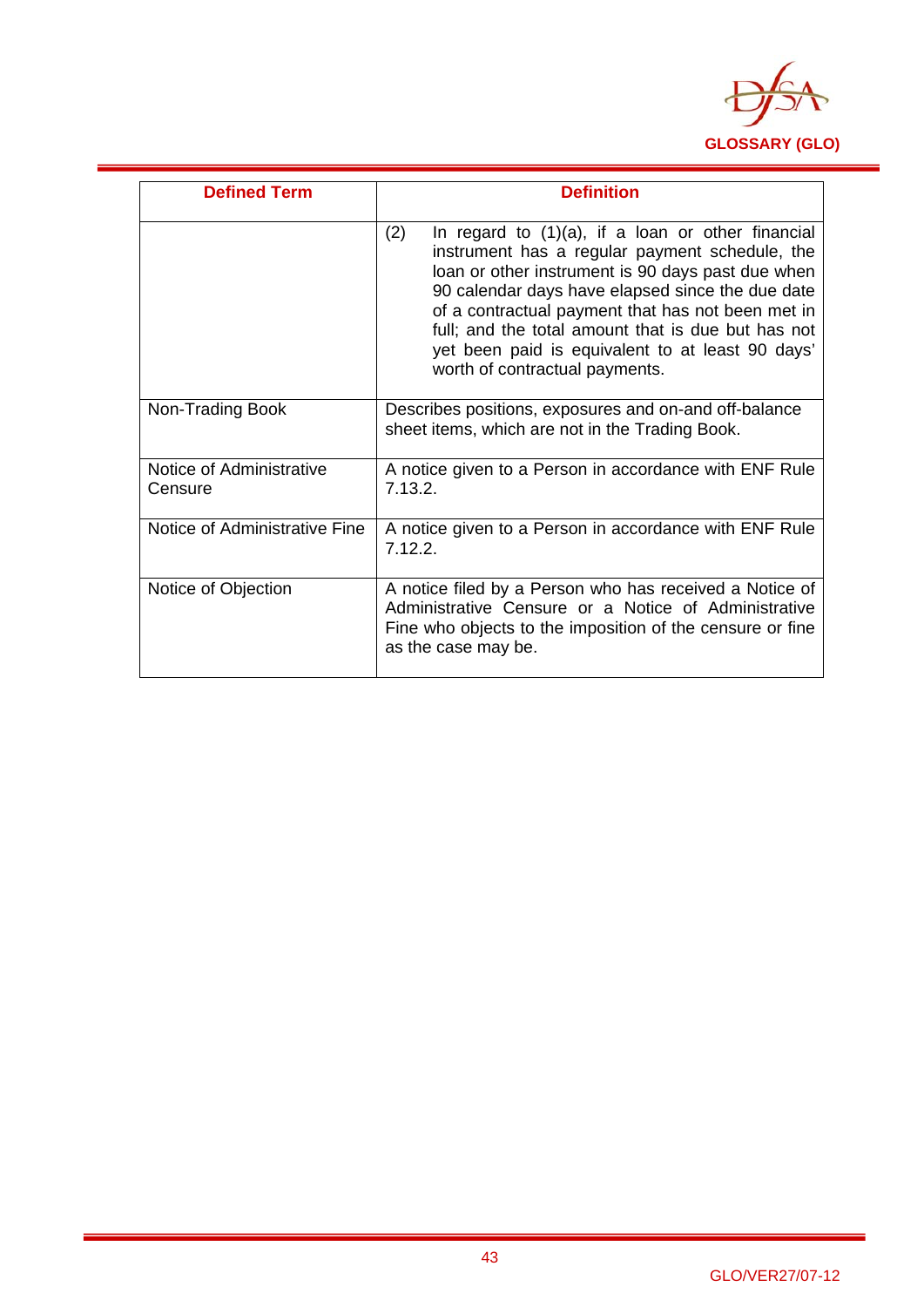

### **O**

| <b>Back to top</b>                                |                                                                                                                                                                                                                                 |
|---------------------------------------------------|---------------------------------------------------------------------------------------------------------------------------------------------------------------------------------------------------------------------------------|
| <b>Defined Term</b>                               | <b>Definition</b>                                                                                                                                                                                                               |
| Offer                                             | (1)<br>In relation to Securities other than Units, an offer<br>of Securities falling within Article 12 of the Markets<br>Law 2012.                                                                                              |
|                                                   | In relation to Units, an offer of Units falling within<br>(2)<br>Article 19 of the Collective Investment Law 2010.                                                                                                              |
| Offer of Securities to the<br>Public              | Has the meaning given in Article 12 of the Markets Law<br>2012.                                                                                                                                                                 |
| <b>Offer Period</b>                               | The period during which an Offer of Securities to the<br>Public made pursuant to a Prospectus remains open to<br>investors.                                                                                                     |
| <b>Offer Price</b>                                | The price at which the Shares were offered and<br>accepted under the offer document. In the event that an<br>auction process was used to determine the offer price,<br>then that price is the offer price.                      |
| Offeree                                           | A Person to whom an Offer of Securities is made.                                                                                                                                                                                |
| Offeror                                           | A Person who makes an Offer of Securities.                                                                                                                                                                                      |
| <b>Official List of Securities</b>                | A list of Securities maintained by the DFSA in<br>accordance with the Markets Law 2012.                                                                                                                                         |
| <b>Operating a Clearing House</b>                 | Has the meaning given in GEN section 2.18.                                                                                                                                                                                      |
| Operating an Alternative<br><b>Trading System</b> | Has the meaning given in GEN section 2.22.                                                                                                                                                                                      |
| Operating an Exchange                             | Has the meaning given in GEN section 2.17.                                                                                                                                                                                      |
| <b>Option Risk Capital</b><br>Requirement         | A component of the Market Risk Capital Requirement<br>and calculated in accordance with PIB section 5.8.                                                                                                                        |
| Option                                            | Has the meaning given in GEN Rule A2.3.1(a).                                                                                                                                                                                    |
| <b>Original Maturity</b>                          | The time period between the date an offer is made<br>(1)<br>and the date it expires or lapses.<br>(2)<br>In relation to Debentures, the interval between its<br>issue date and the date on which it becomes due<br>and payable. |
| Originator                                        | As defined in PIB Rule A4.10.1.                                                                                                                                                                                                 |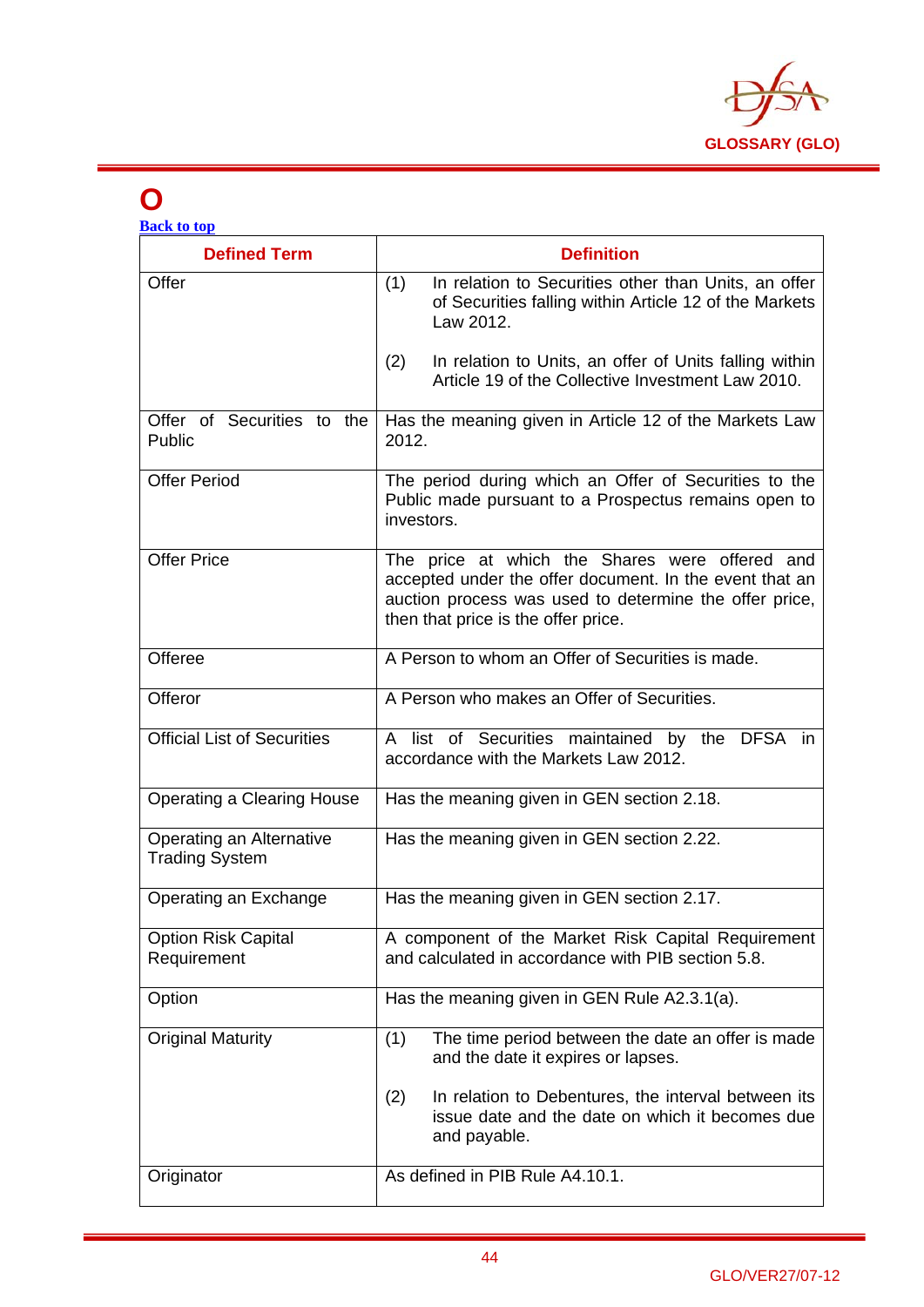

| <b>Defined Term</b>          | <b>Definition</b>                                                                                                                                                                 |
|------------------------------|-----------------------------------------------------------------------------------------------------------------------------------------------------------------------------------|
| <b>Outsourcing Agreement</b> | An agreement in writing entered into by an Fund<br>Manager or Trustee with a Service Provider in relation<br>to outsourced functions, which fulfils the criteria in CIR<br>App 1. |
| Own Account Transaction      | A transaction Executed by the Authorised Firm for its<br>own benefit or for the benefit of its Associate.                                                                         |
| Owner's Equity               | In relation to a Takaful Insurer, the amount of the assets,<br>less the liabilities, of the Insurer that are not attributed to<br>the insurance fund of the Insurer.              |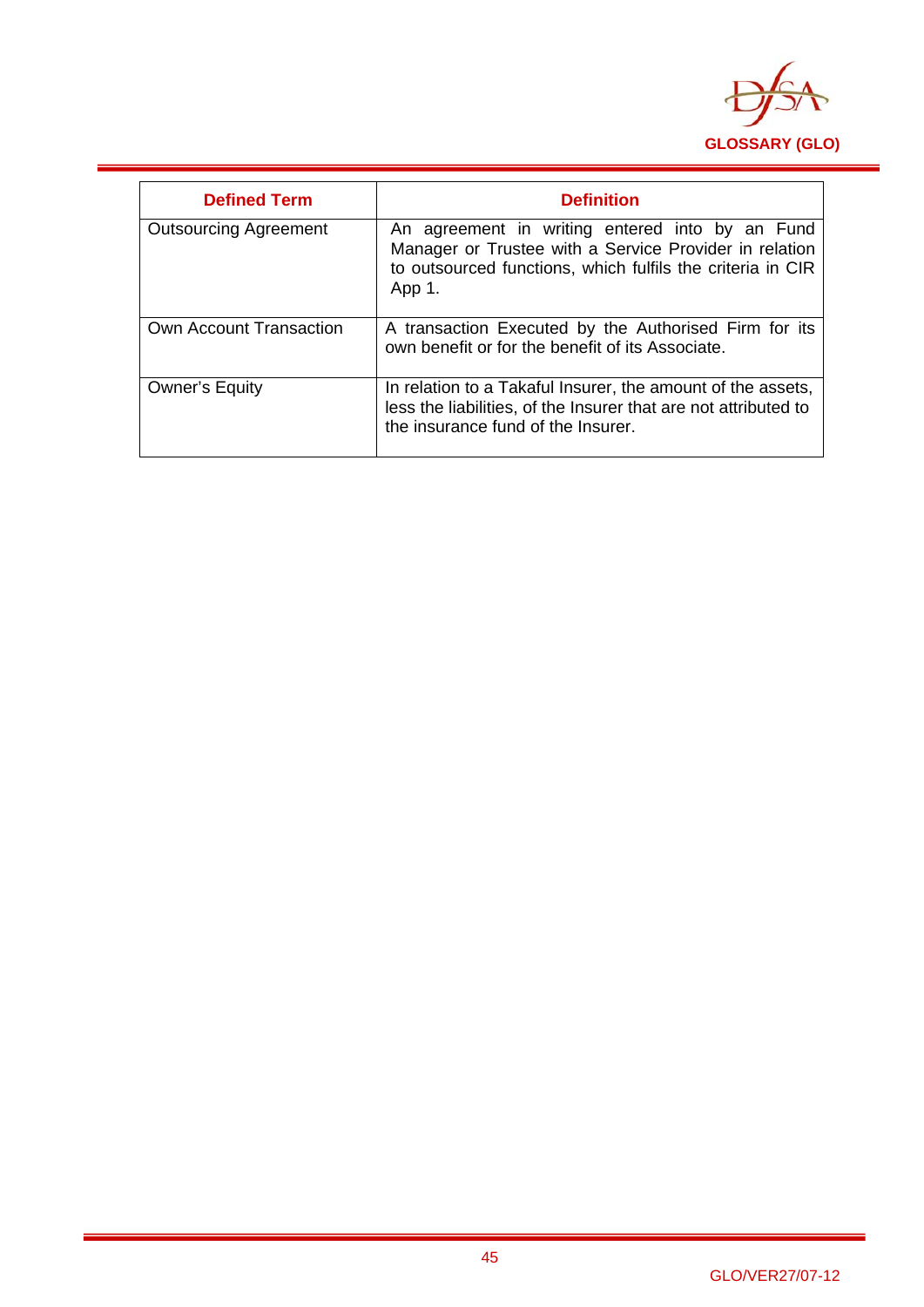

#### **P**

| <b>Back to top</b>                                  |                                                                                                                                                                                                 |
|-----------------------------------------------------|-------------------------------------------------------------------------------------------------------------------------------------------------------------------------------------------------|
| <b>Defined Term</b>                                 | <b>Definition</b>                                                                                                                                                                               |
| Parent                                              | A Holding Company as defined in Schedule 1 of the<br><b>DIFC Companies Law.</b>                                                                                                                 |
| Partner                                             | In relation to an Undertaking which is a Partnership, a<br>Person occupying the position of a partner, by whatever<br>name called.                                                              |
| Partnership                                         | Any partnership, including a partnership constituted<br>under the law of a country or territory outside the DIFC,<br>but not including a Limited Liability Partnership.                         |
| <b>Permanent Health Insurance</b>                   | Has the meaning given in GEN Rule A4.1.2(d).                                                                                                                                                    |
| <b>Permanent Share Capital</b>                      | Ordinary paid-up share capital or similar shareholders' or<br>members' equity, including retained earnings, however<br>called.                                                                  |
| Person                                              | A Person includes any natural person, Body Corporate<br>or body unincorporated, including a legal person,<br>Partnership,<br>company,<br>unincorporated<br>association,<br>government or state. |
| <b>Personal Account</b><br>Transaction              | A transaction undertaken by an Employee of an<br>Authorised Firm in a Investment, other than:<br>a transaction in a government and public Security;<br>(a)                                      |
|                                                     | a transaction in a life policy; or<br>(b)                                                                                                                                                       |
|                                                     | a discretionary transaction if there is no prior<br>(c)<br>communication<br>with the Employee and<br>the<br>discretion is not exercised by the Authorised Firm.                                 |
| Persons Undertaking Key<br><b>Control Functions</b> | Persons undertaking compliance, risk management,<br>internal audit and similar control functions.                                                                                               |
| <b>PIB</b>                                          | The Prudential - Investment, Insurance Intermediation<br>and Banking module of the Rulebook.                                                                                                    |
| <b>PIN</b>                                          | The Prudential - Insurance Business module of the<br>Rulebook.                                                                                                                                  |
| <b>Policy Benefit</b>                               | An amount payable under an insurance contract as a<br>result of the occurrence of an event insured under the<br>contract.                                                                       |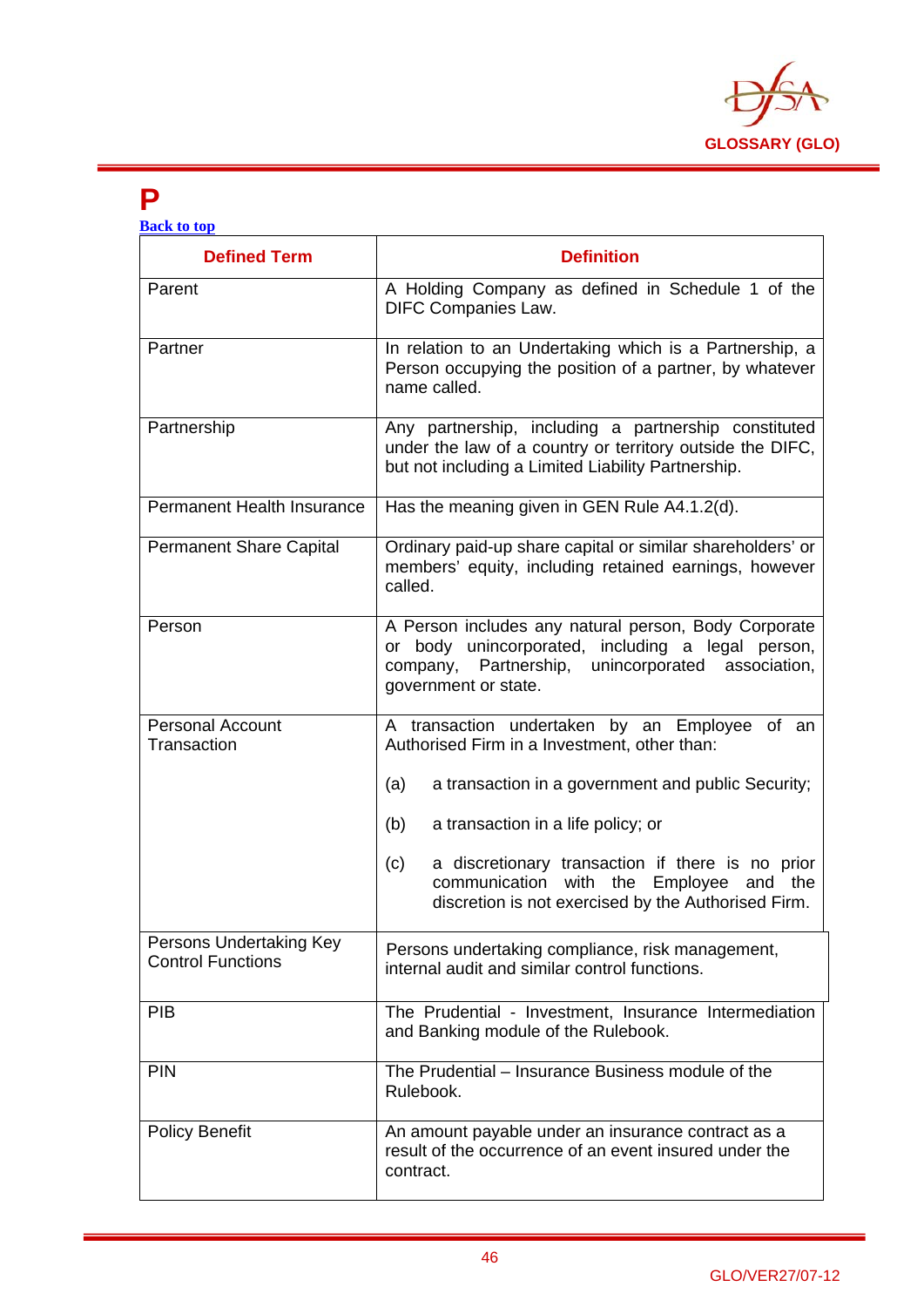

| <b>Defined Term</b>                              | <b>Definition</b>                                                                                                                                                                                                                                                                                                                                                                                        |
|--------------------------------------------------|----------------------------------------------------------------------------------------------------------------------------------------------------------------------------------------------------------------------------------------------------------------------------------------------------------------------------------------------------------------------------------------------------------|
| <b>Politically Exposed Persons</b>               | Individuals who are or have been entrusted with<br>prominent public functions in a county or territory, for<br>example heads of state or of government, senior<br>politicians,<br>senior government, judicial or military<br>officials, senior executives of state owned co-operations,<br>important political party officials but not middle ranking or<br>more junior individuals in these categories. |
| Potential<br>Credit<br>Future<br>Exposure (PFCE) | An amount calculated by multiplying the nominal<br>principal amount of an OTC derivative contract by a<br>specified percentage dependent on the nature and<br>Residual Maturity of the contract.                                                                                                                                                                                                         |
| <b>Preliminary Findings Letter</b>               | A letter issued by the DFSA to a Person who may be the<br>subject of Court or Financial<br>Markets<br>Tribunal<br>proceedings setting out the preliminary view of the DFSA<br>and the general facts upon which that view has been<br>reached and inviting the recipient to comment or make<br>submissions on the accuracy of the facts and the<br>preliminary view reached.                              |
| <b>Premium Liability</b>                         | The liability referred to in PIN Rule 5.4.7.                                                                                                                                                                                                                                                                                                                                                             |
| <b>Price Sensitive Information</b>               | Information of a type which is liable to cause substantial<br>movement in the price of Securities or (in the case of<br>Debentures) to affect significantly the ability of the Issuer<br>to meet its commitments.                                                                                                                                                                                        |
| <b>Price Stabilisation</b>                       | The activity of stabilising the price of an Eligible Security<br>in the manner described in the PRS Module.                                                                                                                                                                                                                                                                                              |
| <b>Principal Representative</b>                  | An individual designated by a Representative Office in<br>accordance with REP.                                                                                                                                                                                                                                                                                                                           |
| Principle                                        | A principle prescribed in GEN chapter 4 for Authorised<br>Firms or Authorised Individuals as the case may be.                                                                                                                                                                                                                                                                                            |
| <b>Private Equity Fund</b>                       | Has the meaning given in CIR Rule 3.1.6                                                                                                                                                                                                                                                                                                                                                                  |
| <b>Private Fund</b>                              | A Fund which falls within the meaning given under<br>Article 16 of the Collective Investment Law 2010 and<br>satisfies the criteria prescribed in section 11.2 of CIR.                                                                                                                                                                                                                                   |
| <b>Private Placement</b>                         | An Offer made to a Person who is likely to be interested<br>in the Offer having regard to:                                                                                                                                                                                                                                                                                                               |
|                                                  | (i)<br>previous contact between the Person making<br>the Offer and that Person;                                                                                                                                                                                                                                                                                                                          |
|                                                  | a professional or other connection between the<br>(ii)                                                                                                                                                                                                                                                                                                                                                   |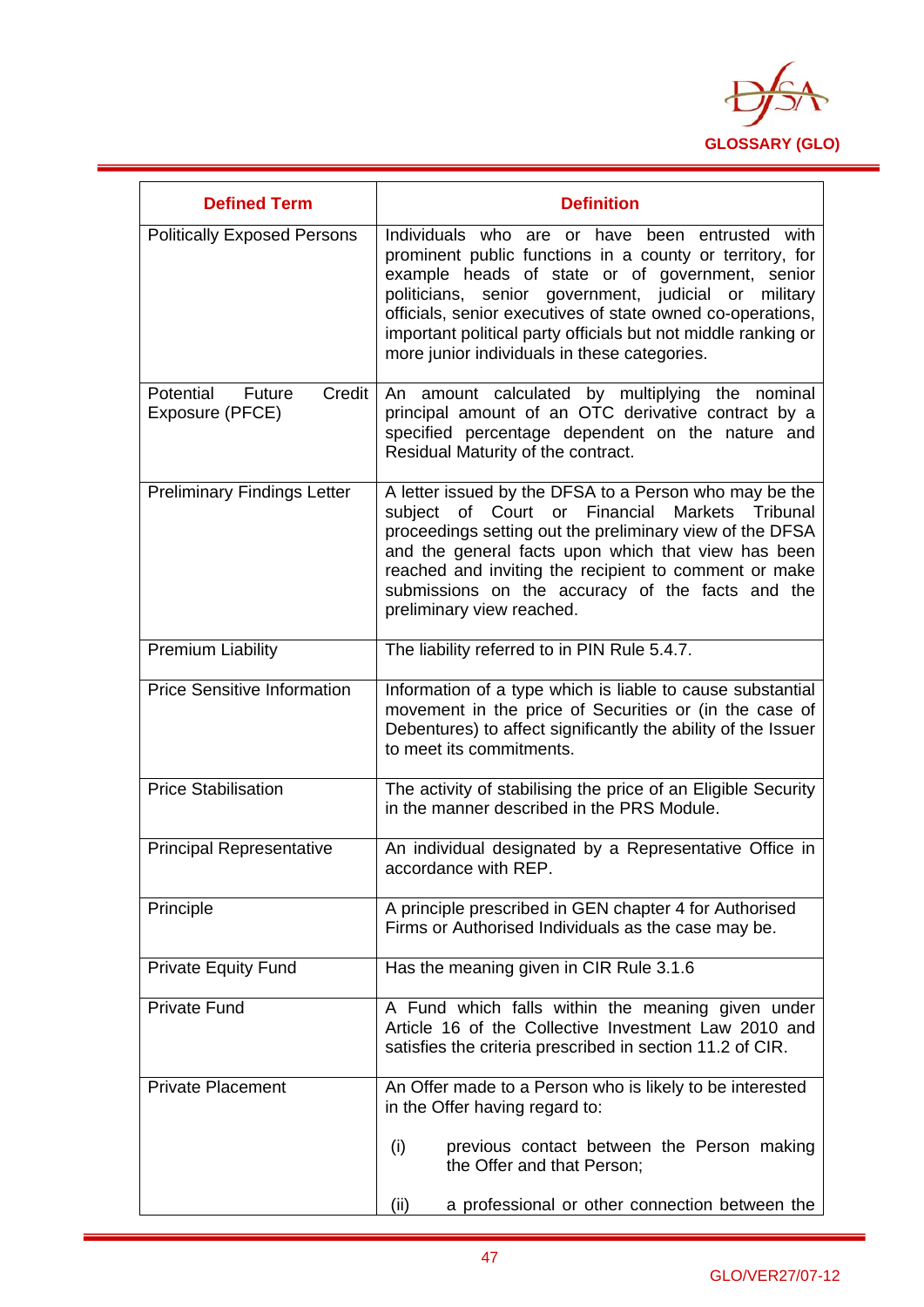

| <b>Defined Term</b>                                | <b>Definition</b>                                                                                                                                                                                                                                                   |
|----------------------------------------------------|---------------------------------------------------------------------------------------------------------------------------------------------------------------------------------------------------------------------------------------------------------------------|
|                                                    | Person making the Offer and that Person; or                                                                                                                                                                                                                         |
|                                                    | (iii)<br>statements or actions by that Person that<br>indicate that he is interested in Offers of that<br>kind.                                                                                                                                                     |
| <b>Private Property Fund</b>                       | Is a Private Fund which is also a Property Fund                                                                                                                                                                                                                     |
| <b>Private Trust Company</b>                       | Means a body corporate the purpose of which is solely<br>to provide trust business services in respect of a specific<br>trust or trusts:                                                                                                                            |
|                                                    | of which a Family Member of a Single Family or<br>(a)<br>a Family Entity related to a Single Family is the<br>settlor; and                                                                                                                                          |
|                                                    | (b)<br>the beneficiaries are all:                                                                                                                                                                                                                                   |
|                                                    | charities; or<br>(i)                                                                                                                                                                                                                                                |
|                                                    | (ii)<br>Family Members, Family Entities, or Family<br>Fiduciary Structures of that Single Family.                                                                                                                                                                   |
| <b>Privileged Communication</b>                    | A privilege arising from the provision of professional<br>legal advice and any other like privilege properly<br>applicable at law to the communication in question, but<br>does not include a general duty of confidentiality.                                      |
| <b>Professional Client</b>                         | A Client specified under COB Rule 2.3.2, including a<br>Market Counterparty.                                                                                                                                                                                        |
| <b>Profit Equalisation Reserve</b>                 | Represents<br>the<br>amount<br>appropriated<br>οf<br>the<br>out<br>Mudaraba income,<br>before<br>allocating the Mudarib's<br>share, in order to maintain a certain level of investment<br>returns for investment account holders and to increase<br>owners' equity. |
| <b>Profit Sharing Investment</b><br>Account (PSIA) | An account or portfolio managed:                                                                                                                                                                                                                                    |
|                                                    | in relation to property of any kind, including the<br>(a)<br>currency of any country or territory, held for or<br>within the account or portfolio;                                                                                                                  |
|                                                    | in accordance with Shari'a and held out as such;<br>(b)<br>and<br>under the term of an agreement whereby:<br>(c)                                                                                                                                                    |
|                                                    | (i)<br>the investor agrees to share any profit with<br>the manager of the account or portfolio in<br>accordance with a predetermined specified                                                                                                                      |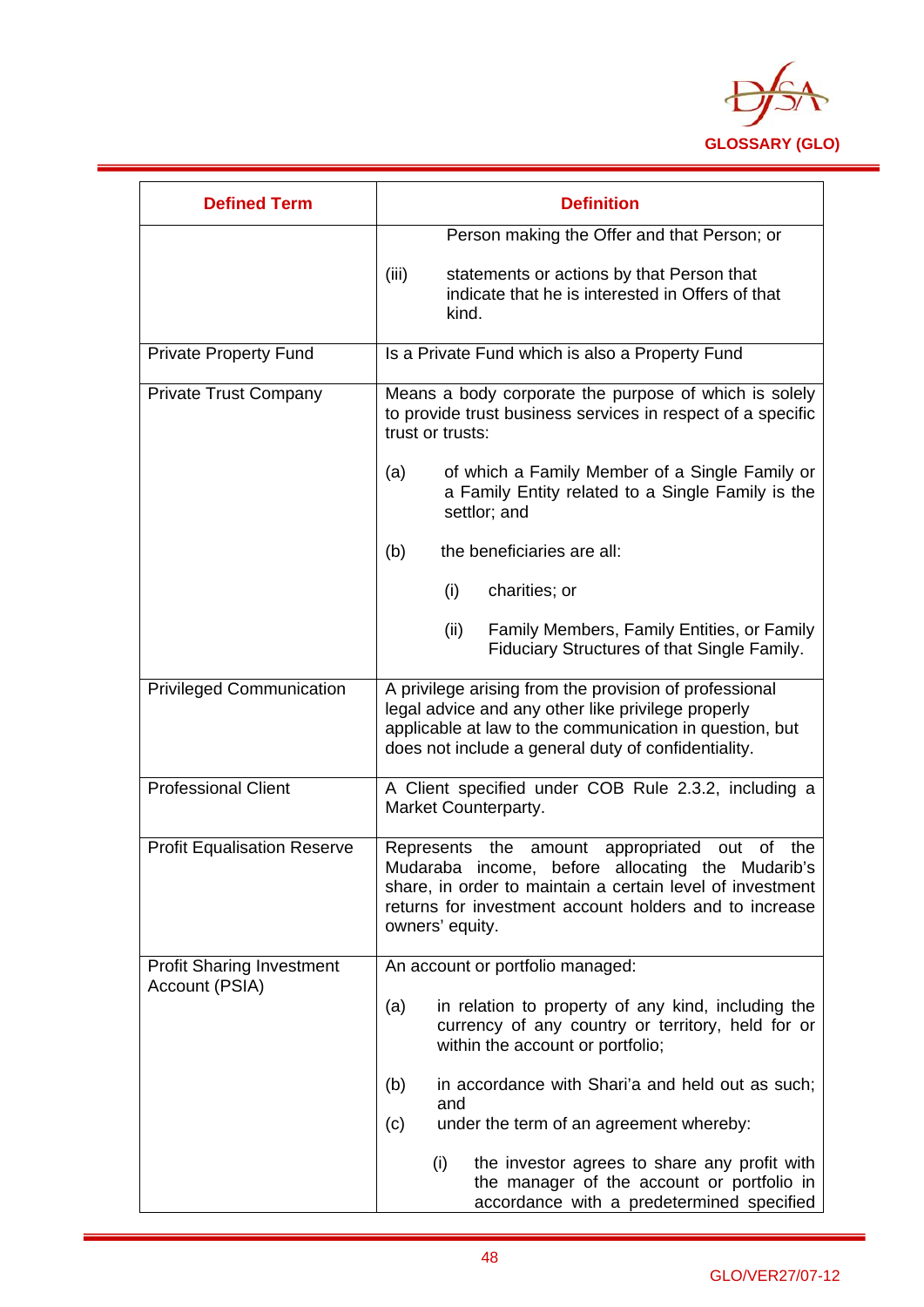

| <b>Defined Term</b>            | <b>Definition</b>                                                                                                                                                                                                                                                                                                                                                                                                                               |
|--------------------------------|-------------------------------------------------------------------------------------------------------------------------------------------------------------------------------------------------------------------------------------------------------------------------------------------------------------------------------------------------------------------------------------------------------------------------------------------------|
|                                | percentage or ratio; and                                                                                                                                                                                                                                                                                                                                                                                                                        |
|                                | the investor agrees that he alone will bear<br>(ii)<br>any losses in the absence of negligence or<br>breach of contract on the part of the<br>manager.                                                                                                                                                                                                                                                                                          |
| Property                       | Has the meaning given in Articles (1) and (2) of the<br>U.A.E. Federal Law No.4 of 2002.                                                                                                                                                                                                                                                                                                                                                        |
| <b>Property Fund</b>           | Has the meaning given in CIR Rule 3.17                                                                                                                                                                                                                                                                                                                                                                                                          |
| <b>Property Related Assets</b> | Assets which are Shares, Debentures or Warrants which<br>are issued by a Body Corporate, a substantial activity of<br>which relates to investment in Real Property and<br>Certificates which confer rights in respect of such<br>Investments.                                                                                                                                                                                                   |
| Prospectus                     | In relation to an Offer of Securities to the Public, a<br>(1)<br>document containing the information specified in<br>Article 15 of the Markets Law 2012 and the MKT<br>Rules, and includes a Supplementary Prospectus.<br>(2)<br>In relation to a Fund, a document containing the<br>information prescribed under the Collective<br>Investment Law 2010 and the CIR Rules,<br>including a Short Form Prospectus or<br>Supplementary Prospectus. |
| Prospectus Offer               | An Offer of Securities referred to in Article 14(3)(a) of the<br>Markets Law 2012.                                                                                                                                                                                                                                                                                                                                                              |
| <b>Protected Cell Company</b>  | A company incorporated as, or converted into, a<br>Protected Cell Company in accordance with the<br>provisions of the Regulations made under DIFC the<br>Companies Law.                                                                                                                                                                                                                                                                         |
| <b>Protection Buyer</b>        | The Counterparty to a Credit Derivative contract that<br>wishes to reduce the exposure to Credit Risk by<br>protecting itself from potential loss suffered as a result of<br>deterioration in the creditworthiness of the reference<br>assets.                                                                                                                                                                                                  |
| <b>Protection Seller</b>       | The Counterparty to a Credit Derivative contract that<br>wishes to take on Credit Risk arises from potential loss<br>suffered<br>result of<br>deterioration<br>in<br>the<br>as<br>$\mathbf{a}$<br>creditworthiness of the reference assets in return for<br>compensation from the Protection Buyer.                                                                                                                                             |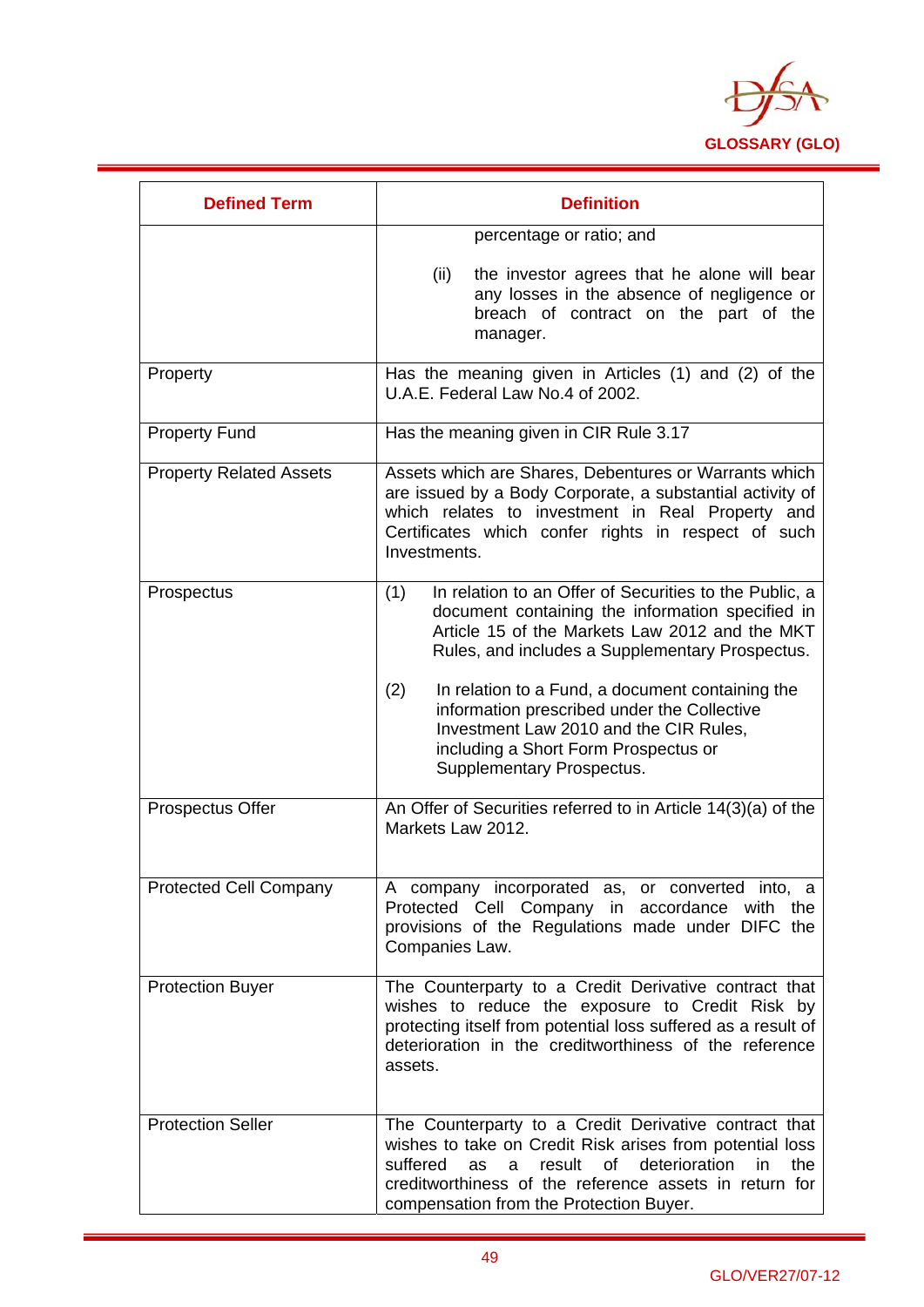

| <b>Defined Term</b>                             | <b>Definition</b>                                                                                                                                                                                                                                                                                                                                                                                                                                                                                                             |
|-------------------------------------------------|-------------------------------------------------------------------------------------------------------------------------------------------------------------------------------------------------------------------------------------------------------------------------------------------------------------------------------------------------------------------------------------------------------------------------------------------------------------------------------------------------------------------------------|
| <b>Providing Accountancy</b><br><b>Services</b> | Has the meaning given in ASP Rule 2.3.2.                                                                                                                                                                                                                                                                                                                                                                                                                                                                                      |
| <b>Providing Credit</b>                         | Has the meaning given in GEN section 2.5.                                                                                                                                                                                                                                                                                                                                                                                                                                                                                     |
| <b>Providing Custody</b>                        | Has the meaning given in GEN section 2.13.                                                                                                                                                                                                                                                                                                                                                                                                                                                                                    |
| <b>Providing Fund</b><br>Administration         | Has the meaning given in GEN section 2.24                                                                                                                                                                                                                                                                                                                                                                                                                                                                                     |
| <b>Providing Legal Services</b>                 | Has the meaning given in ASP Rule 2.3.1.                                                                                                                                                                                                                                                                                                                                                                                                                                                                                      |
| <b>Providing Money Services</b>                 | Has the meaning given in GEN section 2.6.                                                                                                                                                                                                                                                                                                                                                                                                                                                                                     |
| <b>Providing Trust Services</b>                 | Has the meaning given in GEN section 2.23.                                                                                                                                                                                                                                                                                                                                                                                                                                                                                    |
| <b>PRU</b>                                      | The Prudential Returns module of the Sourcebook.                                                                                                                                                                                                                                                                                                                                                                                                                                                                              |
| <b>Prudential Context</b>                       | In relation to activities carried on by a Authorised Firm,<br>the context in which the activities might have, or might<br>reasonably be regarded as likely to have, a negative<br>effect on:<br>confidence in the financial stability of the DIFC;<br>(a)<br>the ability of the Authorised Firm to meet the<br>(b)<br>applicable DFSA requirements and<br>standards<br>Firm's<br>relating to the Authorised<br>financial<br>resources; or<br>the fitness and propriety of the Authorised Firm to<br>(c)<br>remain authorised. |
| <b>PSIA</b>                                     | Profit Sharing Investment Account.                                                                                                                                                                                                                                                                                                                                                                                                                                                                                            |
| <b>PSIAr</b>                                    | Profit Sharing Investment Account received on a<br>restricted basis.                                                                                                                                                                                                                                                                                                                                                                                                                                                          |
| <b>PSIAu</b>                                    | Profit Sharing Investment Account received on an<br>unrestricted basis.                                                                                                                                                                                                                                                                                                                                                                                                                                                       |
| <b>Public Appearance</b>                        | Any participation in an interview which is part of a<br>seminar, forum, radio, television, website, newspaper,<br>journal, magazine, or other periodical or other public<br>speaking activity, or the writing of an article for a<br>website,<br>newspaper, journal,<br>magazine<br>or<br>other<br>periodical in which an Investment Analyst makes a<br>recommendation or offers an opinion concerning an<br>Investment.                                                                                                      |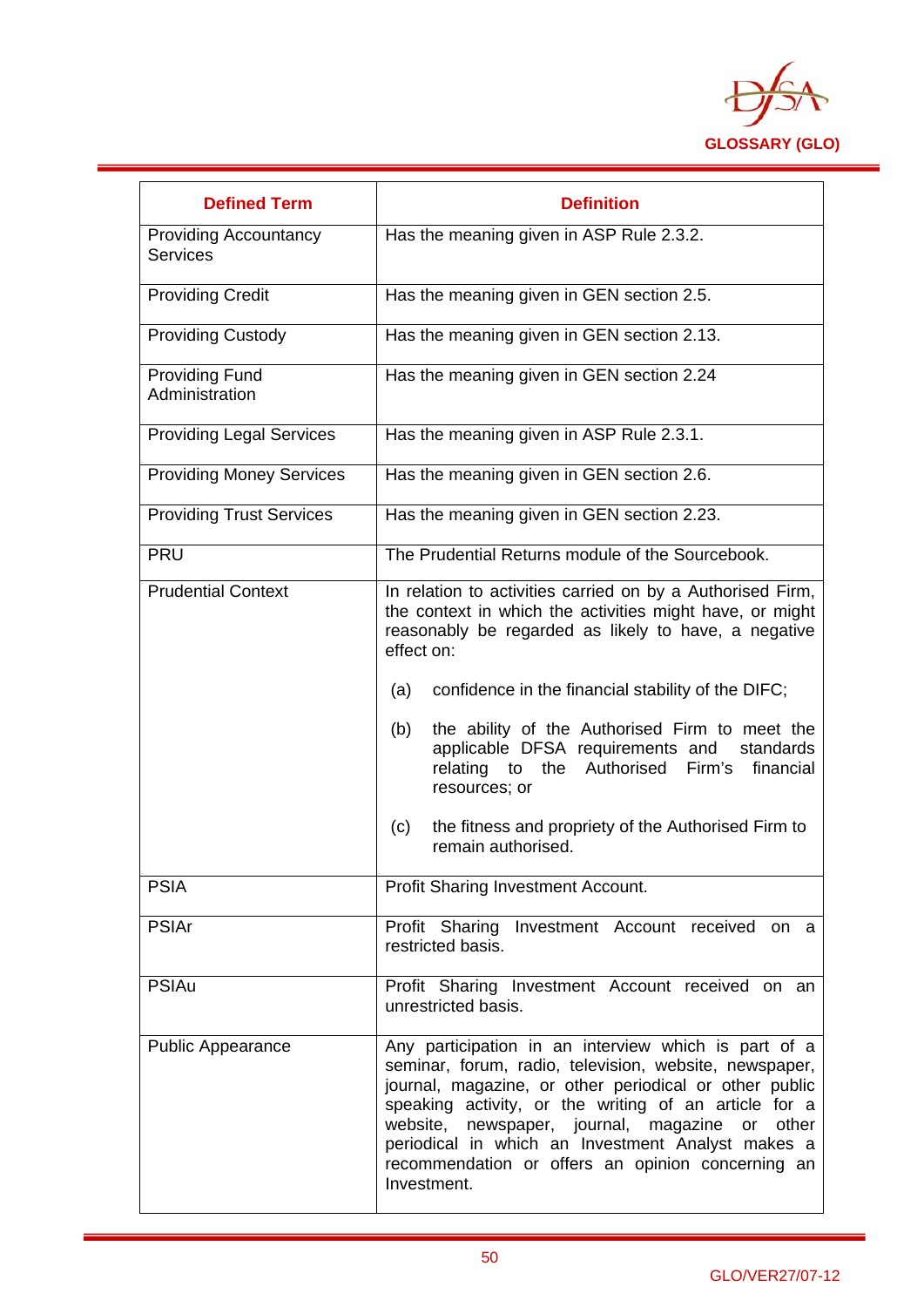

| <b>Defined Term</b>           | <b>Definition</b>                                                                                                                       |
|-------------------------------|-----------------------------------------------------------------------------------------------------------------------------------------|
| <b>Public Fund</b>            | A Fund which falls within the meaning given under<br>Article 16(1) of the Collective Investment Law 2010.                               |
| <b>Public Listed Company</b>  | Has the meaning given in Article 97(2) of the Regulatory<br>Law 2004.                                                                   |
| <b>Public Property Fund</b>   | Is a Public Fund which is also a Property Fund                                                                                          |
| <b>Public Sector Entities</b> | Bodies owned by central or regional governments or<br>Local Authorities which perform regulatory and other<br>non-commercial functions. |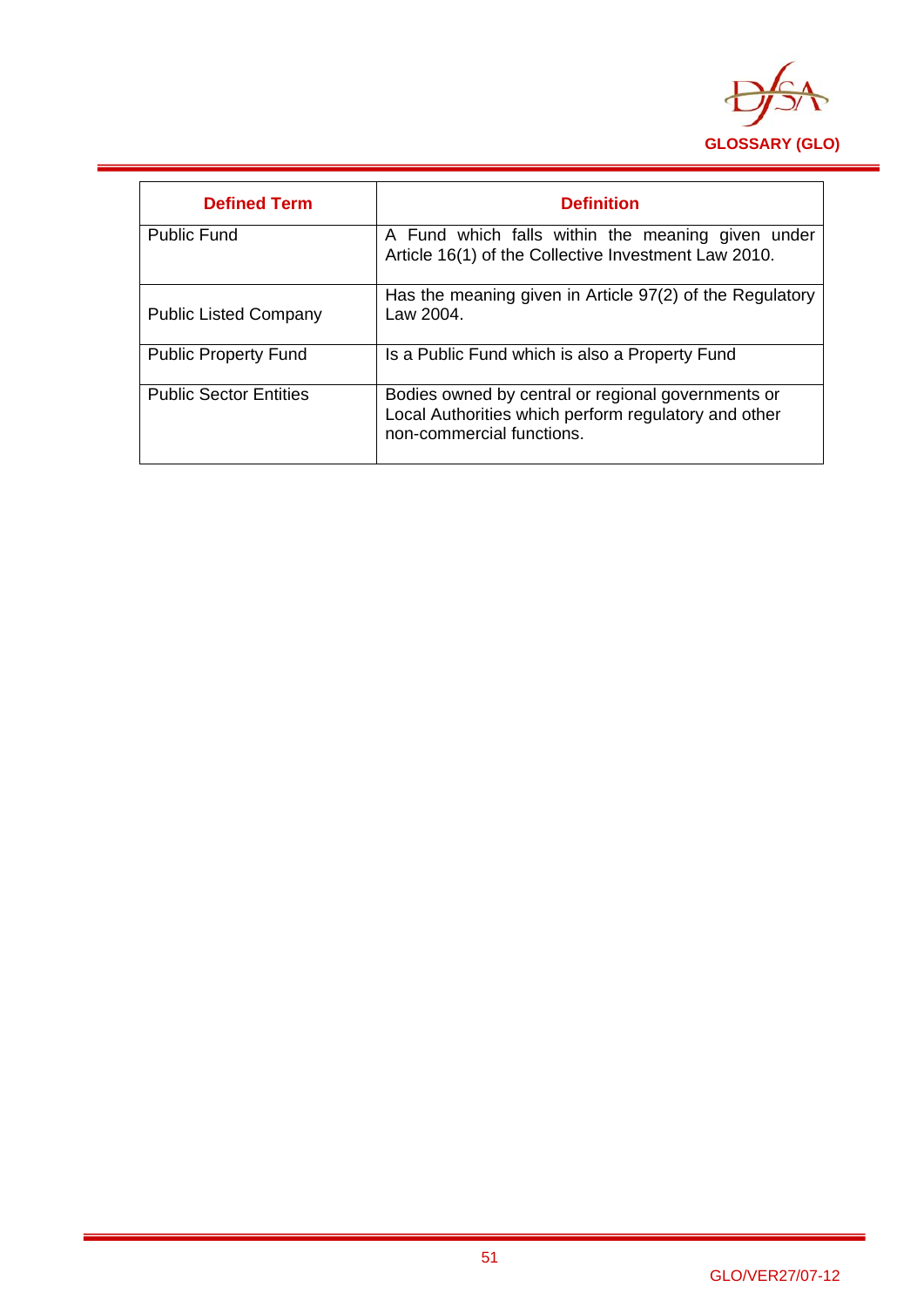

#### **Q Back to top**

| <b>Defined Term</b>                | <b>Definition</b>                                                                                                                                                                                                                                                                       |
|------------------------------------|-----------------------------------------------------------------------------------------------------------------------------------------------------------------------------------------------------------------------------------------------------------------------------------------|
| <b>Qualifying Holding</b>          | Any holding in the capital of a non-financial Undertaking<br>of which the Authorised Firm is a controller.                                                                                                                                                                              |
| <b>Quarterly Regulatory Return</b> | A quarterly return of the type specified in PIN Rule<br>A <sub>10.3.2</sub> .                                                                                                                                                                                                           |
| <b>Quiet Period</b>                | In relation to an initial public offering of securities, the<br>period beginning on the day of publication of listing<br>particulars or a prospectus relating to the offering of that<br>Investment and ending 30 days after the day on which<br>the Investment is admitted to trading. |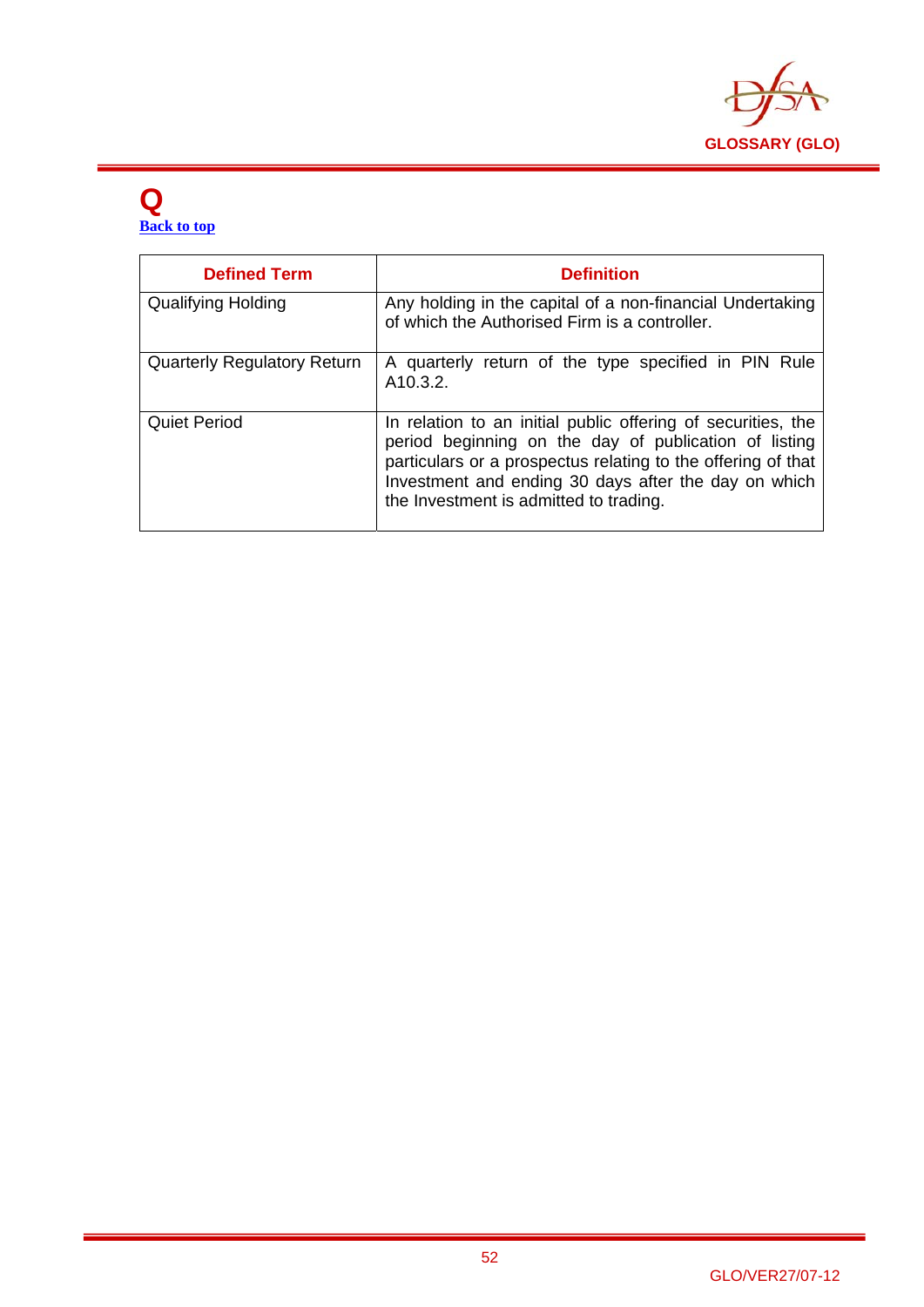

#### **R Back to top**

| <b>Defined Term</b>                            | <b>Definition</b>                                                                                                                                                                                                                                                                                                                                                  |
|------------------------------------------------|--------------------------------------------------------------------------------------------------------------------------------------------------------------------------------------------------------------------------------------------------------------------------------------------------------------------------------------------------------------------|
| Rated                                          | In the case of an instrument or a counterparty, assigned<br>rating by a Rating Agency in respect of the<br>a<br>counterparty credit risk associated with the instrument or<br>counterparty.                                                                                                                                                                        |
| <b>Rating Action</b>                           | Has the meaning given to it in COB Rule 8.3.5(2).                                                                                                                                                                                                                                                                                                                  |
| Rating Agency                                  | Standard & Poor's, Moody's, AM Best, Fitch Ratings or<br>another agency approved in writing by the DFSA.                                                                                                                                                                                                                                                           |
| <b>Rating Analyst</b>                          | Has the meaning given to it in COB Rule 8.3.1(3).                                                                                                                                                                                                                                                                                                                  |
| <b>Rating Subject</b>                          | Has the meaning given to it in GEN Rule 2.27.1(3).                                                                                                                                                                                                                                                                                                                 |
| <b>Readily Realisable</b><br><b>Securities</b> | A government or public Security denominated in the<br>currency of the country of its issuer, or any other<br>Security which is admitted to official listing on an<br>exchange in a Zone 1 country and regularly traded on or<br>under the rules of such an exchange.                                                                                               |
| <b>Real Estate Investment Trust</b>            | Has the meaning given in CIR Rule 3.1.8                                                                                                                                                                                                                                                                                                                            |
| <b>Real Property</b>                           | Land or buildings, whether freehold or leasehold, where<br>the unexpired term of any lease exceeds 20 years.                                                                                                                                                                                                                                                       |
| <b>REC</b>                                     | The Recognition module of the Rulebook.                                                                                                                                                                                                                                                                                                                            |
| <b>Recognised Body</b>                         | Has the meaning given in Article 37(3)(a) of the Markets<br>Law 2012.                                                                                                                                                                                                                                                                                              |
| Recognised Jurisdiction                        | A jurisdiction which has been recognised by the DFSA<br>under Article 55 of the Collective Investment Law 2010<br>or, pursuant to Article 1(b) of that law, under Article 20 of<br>the Collective Investment Law 2006.                                                                                                                                             |
| Recognised Jurisdiction<br><b>Notice</b>       | A notice issued by the DFSA, pursuant Article 55 of the<br>Collective Investment Law 2010 or, pursuant to Article<br>1(b) of that law, under to Article 20 of the Collective<br>Investment Law 2006, listing countries and territories<br>which are Recognised Jurisdictions and Foreign Funds<br>which are Designated Funds in respect of these<br>jurisdictions. |
| <b>Recognised Member</b>                       | Has the meaning given in Article 37(3)(b) of the Markets<br>Law 2012.                                                                                                                                                                                                                                                                                              |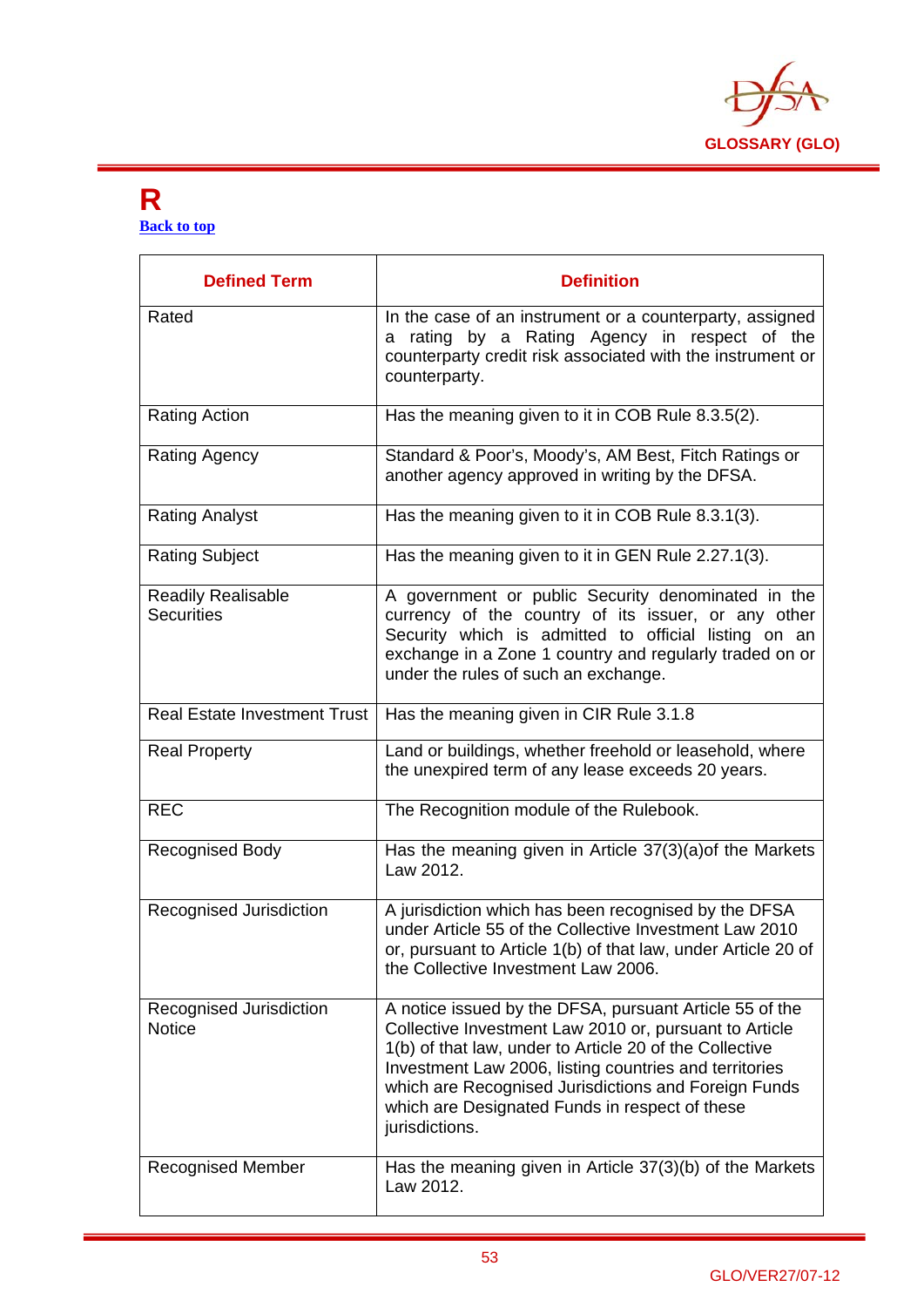

| <b>Defined Term</b>                               | <b>Definition</b>                                                                                                                                                                    |
|---------------------------------------------------|--------------------------------------------------------------------------------------------------------------------------------------------------------------------------------------|
| <b>Recognised Person</b>                          | A Recognised Body or a Recognised Member.                                                                                                                                            |
| <b>Recognised Professional</b><br><b>Body</b>     | A full member of IFAC.                                                                                                                                                               |
| <b>Recognised Professional</b><br>Qualification   | A qualification conferred by a Recognised Professional<br>Body.                                                                                                                      |
| <b>Recognised Supervisory</b><br>Authority        | Means any government or quasi-government financial<br>services regulator in a Zone 1 country or such other<br>countries as the DFSA may accept.                                      |
| Recognition                                       | The status acquired by a Person who is admitted to the<br>list of Recognised Persons pursuant to Article 37(5) of<br>the Markets Law 2012.                                           |
| <b>Recognition Criteria</b>                       | Has the meaning in REC Rule 2.4 or 2.5.                                                                                                                                              |
| <b>Reference Asset</b>                            | The asset against which payments under a Derivative<br>contract are calculated.                                                                                                      |
| <b>Reference Date</b>                             | The date as at which an actuarial investigation is<br>performed for the purposes of PIN section 7.3.                                                                                 |
| <b>Reference Entity</b>                           | The entity against which payments under a Derivative<br>contract are calculated.                                                                                                     |
| <b>Registration Statement</b>                     | In relation to a Prospectus structured as multiple<br>documents, the document referred to in MKT Rule<br>$2.5.1(3)(b)$ .                                                             |
| <b>Regulated Exchange</b>                         | regulated by a Financial Services<br>An exchange<br>Regulator.                                                                                                                       |
| <b>Regulated Financial</b><br>Institution         | A Person who does not hold a Licence but who is<br>authorised in a jurisdiction other than the DIFC to carry<br>on any financial service by another Financial Services<br>Regulator. |
| Regulation                                        | Legislation made under any DIFC law that is not<br>administered by the DFSA.                                                                                                         |
| Regulators                                        | In addition to the DFSA, regulators with recognised<br>jurisdiction in relation to financial services, whether in the<br>DIFC or outside of the DIFC.                                |
| <b>Regulatory Announcement</b><br><b>Services</b> | A service approved by the DFSA for the purposes of<br>making market disclosure of information pursuant to<br>MKT Rule 4.7.1(c).                                                      |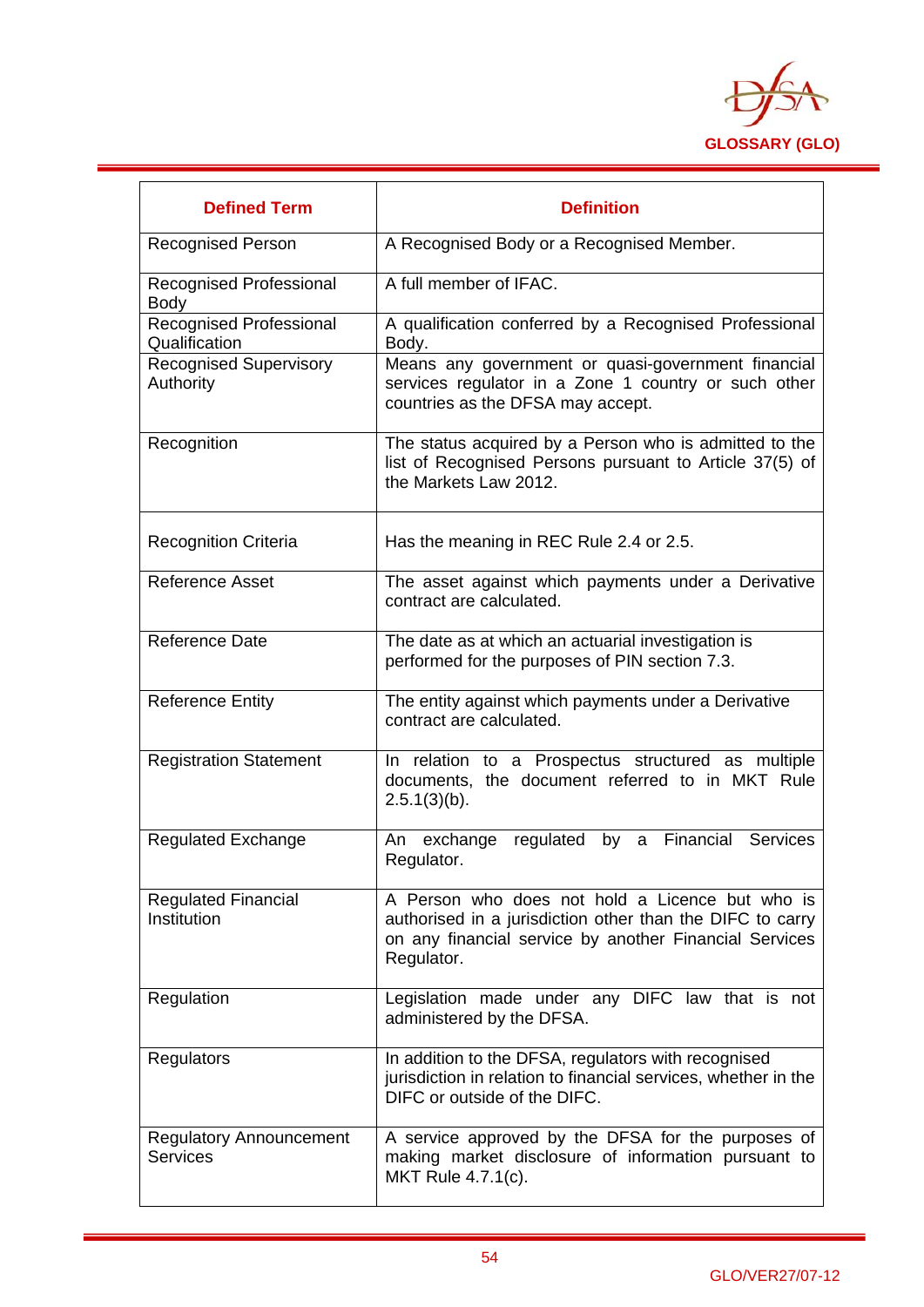

| <b>Defined Term</b>                    | <b>Definition</b>                                                                                                                                                         |
|----------------------------------------|---------------------------------------------------------------------------------------------------------------------------------------------------------------------------|
| <b>Regulatory Appeals</b><br>Committee | A standing committee of the Board, established under<br>the Regulatory Law 2004, and includes a sub-committee<br>constituted under Article 29 of the Regulatory Law 2004. |
| <b>Regulatory Function</b>             | Has the meaning given in AMI Rule 7.2.2(3).                                                                                                                               |
| <b>Regulatory Law</b>                  | The Regulatory Law 2004.                                                                                                                                                  |
| <b>REITS</b>                           | A Real Estate Investment Trust.                                                                                                                                           |
| Related                                | In respect of one entity, the first entity, being in the<br>position relative to that entity of:                                                                          |
|                                        | (a)<br>a second entity that is a Subsidiary, Associate or<br>Holding Company of the first entity;                                                                         |
|                                        | (b)<br>a second entity that is a Subsidiary or Associate of<br>the Holding Company of the first entity;                                                                   |
|                                        | a director or officer of the first entity or of an entity<br>(c)<br>that is related to the first entity by reason of (a) or<br>(b) above;                                 |
|                                        | (d)<br>the spouse or minor child of a natural person<br>referred to in (c) above; or                                                                                      |
|                                        | (e)<br>a company that is a Subsidiary of or subject to<br>significant influence by or from a natural person<br>referred to in (c) or (d) above.                           |
| <b>Related Party</b>                   | Has the meaning given to that term in MKT Rule 3.5.2(a)<br>except in relation to a Rating Subject, where it has the<br>meaning given to it in COB Rule 8.5.2(2).          |
| <b>Related Party Transaction</b>       | Has the meaning given to that term in MKT Rule 3.5.2(b)                                                                                                                   |
| <b>Related Person</b>                  | Has the meaning given in PIB Rule 4.2.2(3)                                                                                                                                |
| <b>Relevant Information</b>            | Has the meaning given to it in COB Rule 8.3.1(2)                                                                                                                          |
| Remuneration                           | Any form of remuneration, including benefits of any kind.                                                                                                                 |
| <b>Reporting Entity</b>                | Has the meaning given in Article 37 of the Markets Law<br>2012.                                                                                                           |
| <b>Representative Office</b>           | A Person carrying on in the DIFC the Financial Service<br>of Operating a Representative Office for which it has<br>authorisation under its Licence.                       |
| <b>Residual Maturity</b>               | The period of time until an asset or an off-balance sheet<br>item matures or expires.                                                                                     |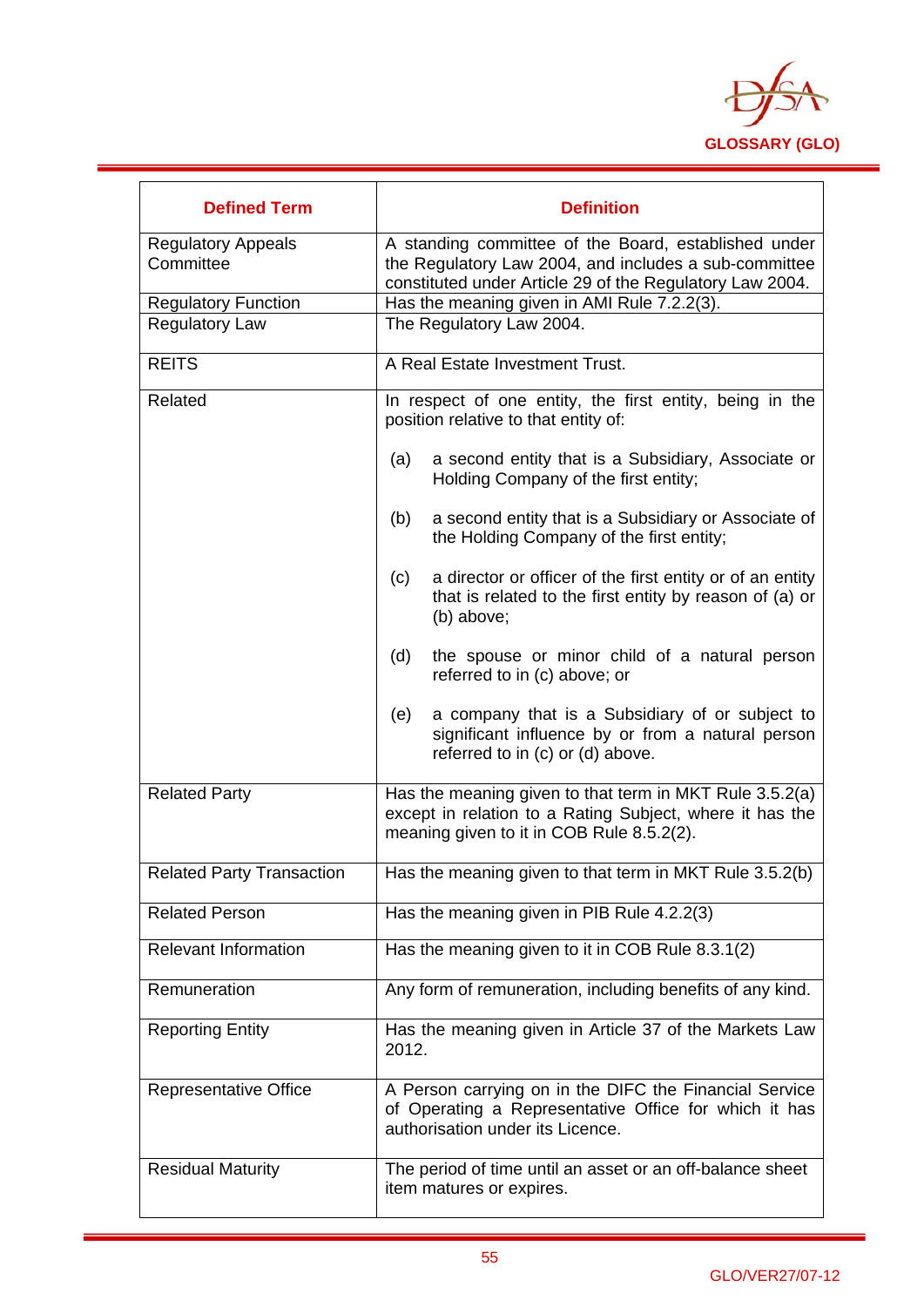

| <b>Defined Term</b>                                     | <b>Definition</b>                                                                                                                                         |
|---------------------------------------------------------|-----------------------------------------------------------------------------------------------------------------------------------------------------------|
| <b>Responsible Officer</b>                              | The Licensed Function described in GEN Rule 7.4.9                                                                                                         |
| <b>Restricted Person</b>                                | Has the meaning given to that term in MKT Rule<br>$3.4.1(2)$ .                                                                                            |
| <b>Restricted Profit Sharing</b><br>Investment Accounts | A PSIA in respect of the investment account holder<br>imposes certain restrictions as to where, how and for<br>what purpose his funds are to be invested. |
| <b>Retail Client</b>                                    | A Client specified under COB Rule 2.3.5.                                                                                                                  |
| Return                                                  | Includes both Quarterly Regulatory Returns and Annual<br><b>Regulatory Returns.</b>                                                                       |
| <b>Revolving Securitisation</b>                         | Has the meaning given in PIB Rule A4.10.1.                                                                                                                |
| Rho                                                     | The measure of an Option's sensitivity to a change in<br>interest rates.                                                                                  |
| Rule                                                    | Legislation made by the Board under Article 23 of the<br>Regulatory Law 2004 for the purposes of that law or any<br>law administered by the DFSA.         |
| Rulebook                                                | The DFSA Rulebook.                                                                                                                                        |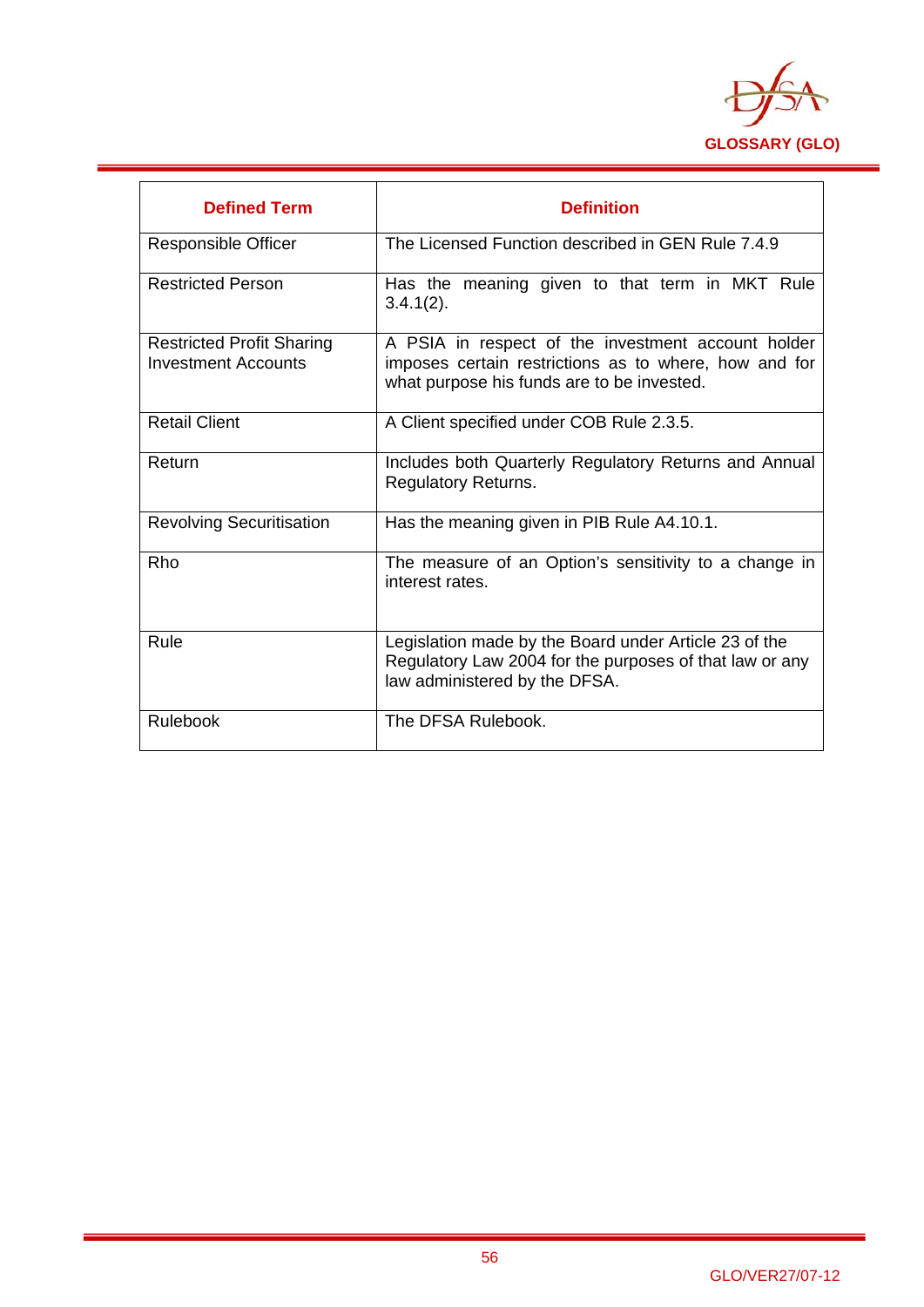

### **S**

| <b>Back to top</b>                                           |                                                                                                                                                                                                         |  |  |
|--------------------------------------------------------------|---------------------------------------------------------------------------------------------------------------------------------------------------------------------------------------------------------|--|--|
| <b>Defined Term</b>                                          | <b>Definition</b>                                                                                                                                                                                       |  |  |
| Safe Custody Auditor's<br>Report                             | A report containing the content specified in GEN Rule<br>$8.6.1(e)$ .                                                                                                                                   |  |  |
| Safe Custody Investment                                      | Means a Client Investment held or to be held for<br>safekeeping by an Authorised Firm or Third Party Agent.                                                                                             |  |  |
| Safe Custody Provisions                                      | The provisions under COB App6.                                                                                                                                                                          |  |  |
| Schedule                                                     | In the case of a schedule referred to in the MKT module,<br>a schedule that forms part of that module.                                                                                                  |  |  |
| Securities Exchange Bid                                      | Has the meaning given under Section 1.4 of TKO.                                                                                                                                                         |  |  |
| <b>Securities Note</b>                                       | In relation to a Prospectus structured as multiple<br>documents, the document referred to in MKT Rule<br>$2.5.1(3)(c)$ .                                                                                |  |  |
| <b>Securities Underwriting</b><br><b>Capital Requirement</b> | A component of the Market Risk Capital Requirement<br>and defined in PIB section 5.9.                                                                                                                   |  |  |
| Securitisation                                               | Has the meaning given in PIB Rule A4.10.1.                                                                                                                                                              |  |  |
| Security                                                     | Has the meaning given in GEN Rule A2.1.2.                                                                                                                                                               |  |  |
| Segregated Account                                           | An account established and maintained in accordance<br>with COB App5.                                                                                                                                   |  |  |
| <b>Segregated Client</b>                                     | Has the meaning given in COB Rule A5.2.1(2).                                                                                                                                                            |  |  |
| <b>Senior Executive Officer</b>                              | The Licensed Function described in GEN Rule 7.4.2.                                                                                                                                                      |  |  |
| Senior Manager                                               | The Licensed Function described in GEN Rule 7.4.7.                                                                                                                                                      |  |  |
| Service Provider                                             | For the purpose of CIR, a Person who is delegated an<br>activity or outsourced a function by an Fund Manager or<br>Trustee under the terms of a Service Agreement, as<br>described in chapter 7 of CIR. |  |  |
| Servicer                                                     | Has the meaning given in PIB Rule A4.10.1.                                                                                                                                                              |  |  |
| <b>SFO Regulations</b>                                       | Means the Single Family Office Regulations made for<br>the purposes of the DIFC Companies Law by the board<br>of the Dubai International Financial Centre Authority.                                    |  |  |
| Share                                                        | Has the meaning given in GEN Rule A2.2.1(a).                                                                                                                                                            |  |  |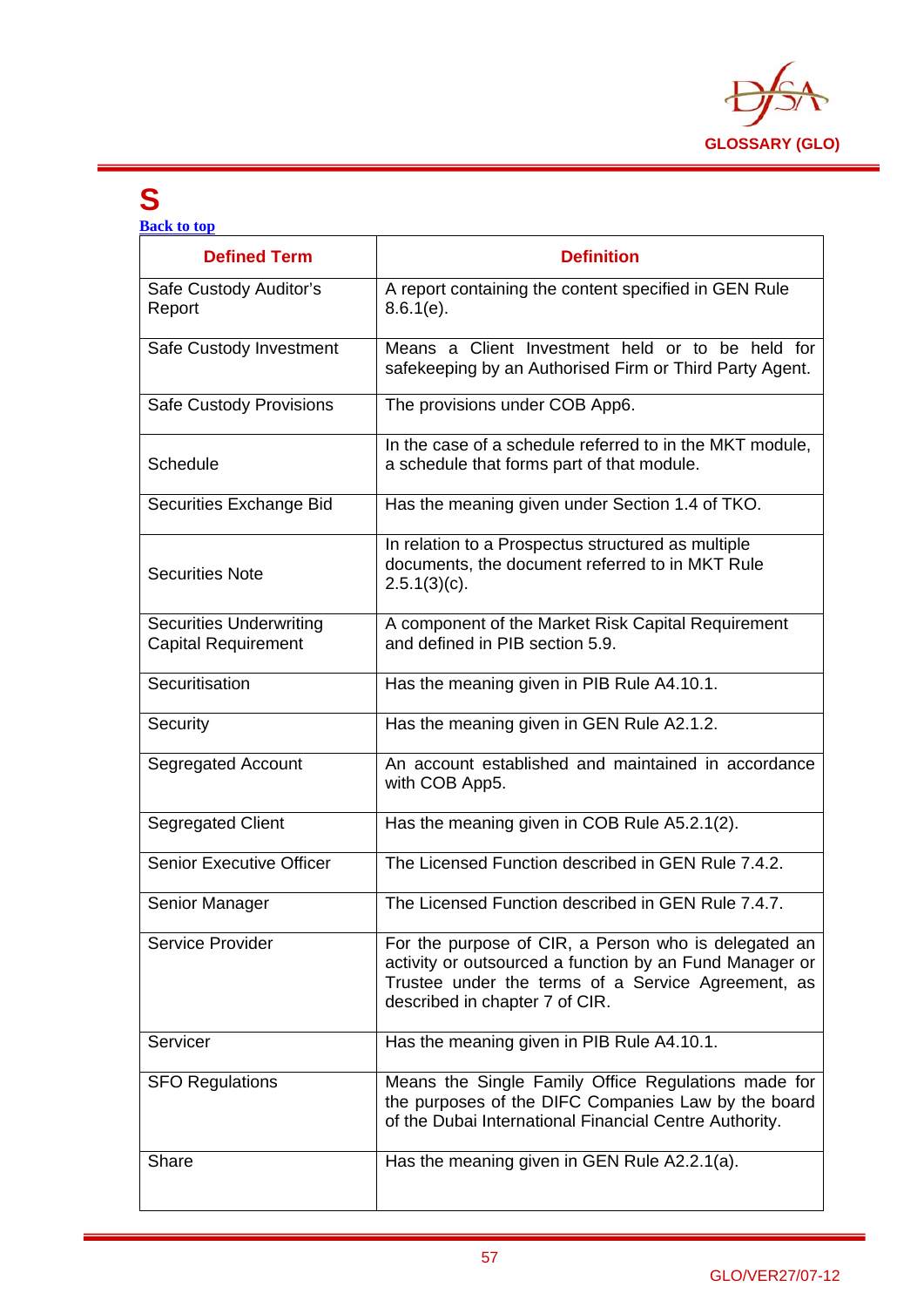

| <b>Defined Term</b>            | <b>Definition</b>                                                                                                                                                                                                                                                                                                  |
|--------------------------------|--------------------------------------------------------------------------------------------------------------------------------------------------------------------------------------------------------------------------------------------------------------------------------------------------------------------|
| <b>Shareholder Statement</b>   | Means a statement which describes the Share<br>ownership profile of the Applicant prior to listing,<br>summarising the key classes of shareholder and<br>confirming that the Applicant complies with, or will<br>comply with, MKT Rule 9.3.10(1) on its date of<br>admission to the List.                          |
| Shari'a Supervisory Board      | The board comprised of individuals appointed by an<br>Authorised Person and entrusted with the duty of<br>directing, reviewing and supervising the activities of the<br>Authorised Person conducting Islamic<br>Financial<br>Business in order to ensure that the Authorised Person<br>in compliance with Shari'a. |
| <b>Shell Bank</b>              | A bank incorporated in a jurisdiction in which it has no<br>physical presence and which is unaffiliated with a<br>regulated financial group.                                                                                                                                                                       |
| <b>Short Form Prospectus</b>   | In relation to a Private Fund a document containing the<br>information prescribed under the Collective Investment<br>Law 2010 and CIR Rules.                                                                                                                                                                       |
| Single Family                  | Has the meaning given to that term in the SFO<br>Regulations.                                                                                                                                                                                                                                                      |
| <b>Single Family Office</b>    | Has the meaning given to that term in the SFO<br>Regulations.                                                                                                                                                                                                                                                      |
| Soft Dollar Agreement          | An agreement in any form under which an Authorised<br>Firm receives goods or services in return for Investment<br>Business put through or in the way of another Person.                                                                                                                                            |
| <b>Solvency Reference Date</b> | A date at which an Insurer's compliance with capital<br>adequacy requirements in PIN chapter 4 are assessed.                                                                                                                                                                                                       |
| <b>Special Purpose Vehicle</b> | A Body Corporate whose sole purpose, either generally<br>or when acting in a particular capacity, is to carry out<br>one or more of the following functions:                                                                                                                                                       |
|                                | issuing Investments;<br>(a)                                                                                                                                                                                                                                                                                        |
|                                | (b)<br>redeeming<br>terminating<br>repurchasing,<br>or<br>or<br>whether with a view to re-issue or to cancellation,<br>an issue, in whole or par, of Investments; or                                                                                                                                               |
|                                | transactions<br>(c)<br>entering<br>into<br>terminating<br>or<br>transactions involving Investments in connection<br>with the issue, redemption, termination or re-<br>purchase of Investments; and                                                                                                                 |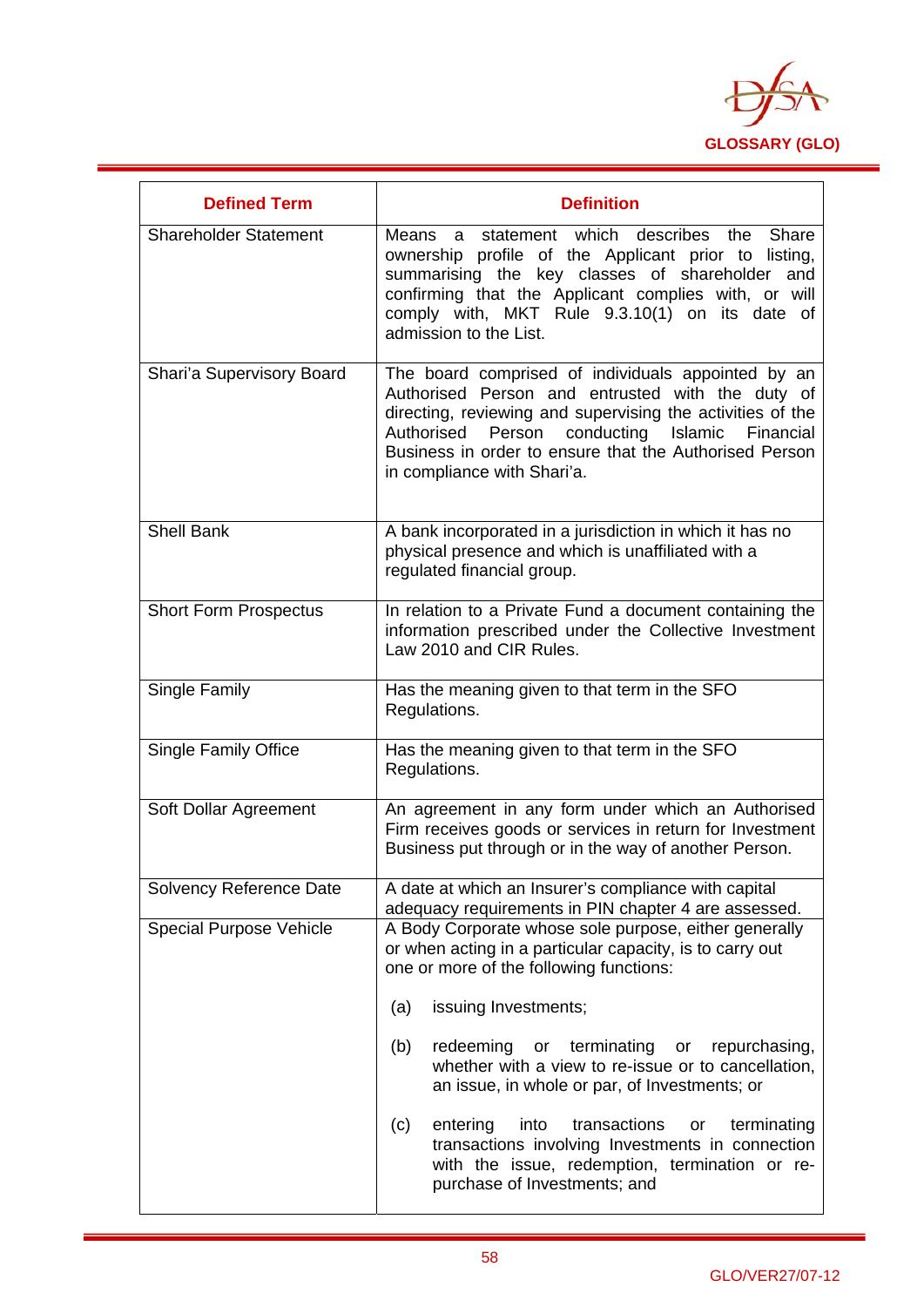

| <b>Defined Term</b>           | <b>Definition</b>                                                                                                                                                                                                                                                                                                                                                                 |
|-------------------------------|-----------------------------------------------------------------------------------------------------------------------------------------------------------------------------------------------------------------------------------------------------------------------------------------------------------------------------------------------------------------------------------|
|                               | and has been explicitly established for the purpose of:                                                                                                                                                                                                                                                                                                                           |
|                               | (d)<br>securitising assets; or.                                                                                                                                                                                                                                                                                                                                                   |
|                               | investing in Real Property<br>(e)                                                                                                                                                                                                                                                                                                                                                 |
|                               | and, in the case of (d), has been assessed by a rating<br>agency.                                                                                                                                                                                                                                                                                                                 |
| <b>Special Resolution</b>     | In relation to a Domestic Fund, a resolution passed by a<br>majority of not less than 75% of the votes validly cast<br>(whether on a show of hands or on a poll) for and<br>against the resolution at a general meeting or class<br>meeting of Unitholders, of which notice specifying the<br>intention to propose the resolution as a special<br>resolution has been duly given. |
| <b>Specific Risk</b>          | The risk that losses on an Authorised Firm's net long or<br>short position in an individual equity or Security may<br>arise from a negative or positive price movement of that<br>equity or Security relative to the relevant market<br>generally.                                                                                                                                |
| Sponsor                       | Has the meaning given in PIB A4.10.1.                                                                                                                                                                                                                                                                                                                                             |
| <b>SSB</b>                    | Shari'a Supervisory Board.                                                                                                                                                                                                                                                                                                                                                        |
| <b>Stabilisation Agent</b>    | A Person appointed by a Stabilisation Manager under<br>PRS Rule 3.4.1 to assist him in conducting Price<br>Stabilisation.                                                                                                                                                                                                                                                         |
| <b>Stabilisation Manager</b>  | A Person appointed by an Issuer of Shares under PRS<br>Rule 3.2.1 to conduct Price Stabilisation.                                                                                                                                                                                                                                                                                 |
| <b>Stabilisation Window</b>   | The period of time specified in PRS Rule 1.4.1(2) during<br>which Price Stabilisation may occur.                                                                                                                                                                                                                                                                                  |
| <b>State</b>                  | The U.A.E.                                                                                                                                                                                                                                                                                                                                                                        |
| <b>Statement by Directors</b> | The statement described under PIN section A10.5.                                                                                                                                                                                                                                                                                                                                  |
| <b>Structured Product</b>     | Has the meaning given in GEN Rule A2.2.1(f).                                                                                                                                                                                                                                                                                                                                      |
| Sub-Fund                      | A separate pool of Fund Property within an Umbrella<br>Fund.                                                                                                                                                                                                                                                                                                                      |
| Subsidiary                    | Has the meaning given in Schedule 1 to the DIFC<br>Companies Law.                                                                                                                                                                                                                                                                                                                 |
| Summary                       | The document referred to in MKT Rule 2.5.1(3)(a).                                                                                                                                                                                                                                                                                                                                 |
| <b>Supplementary Notes</b>    | A note which is supplementary to a Return.                                                                                                                                                                                                                                                                                                                                        |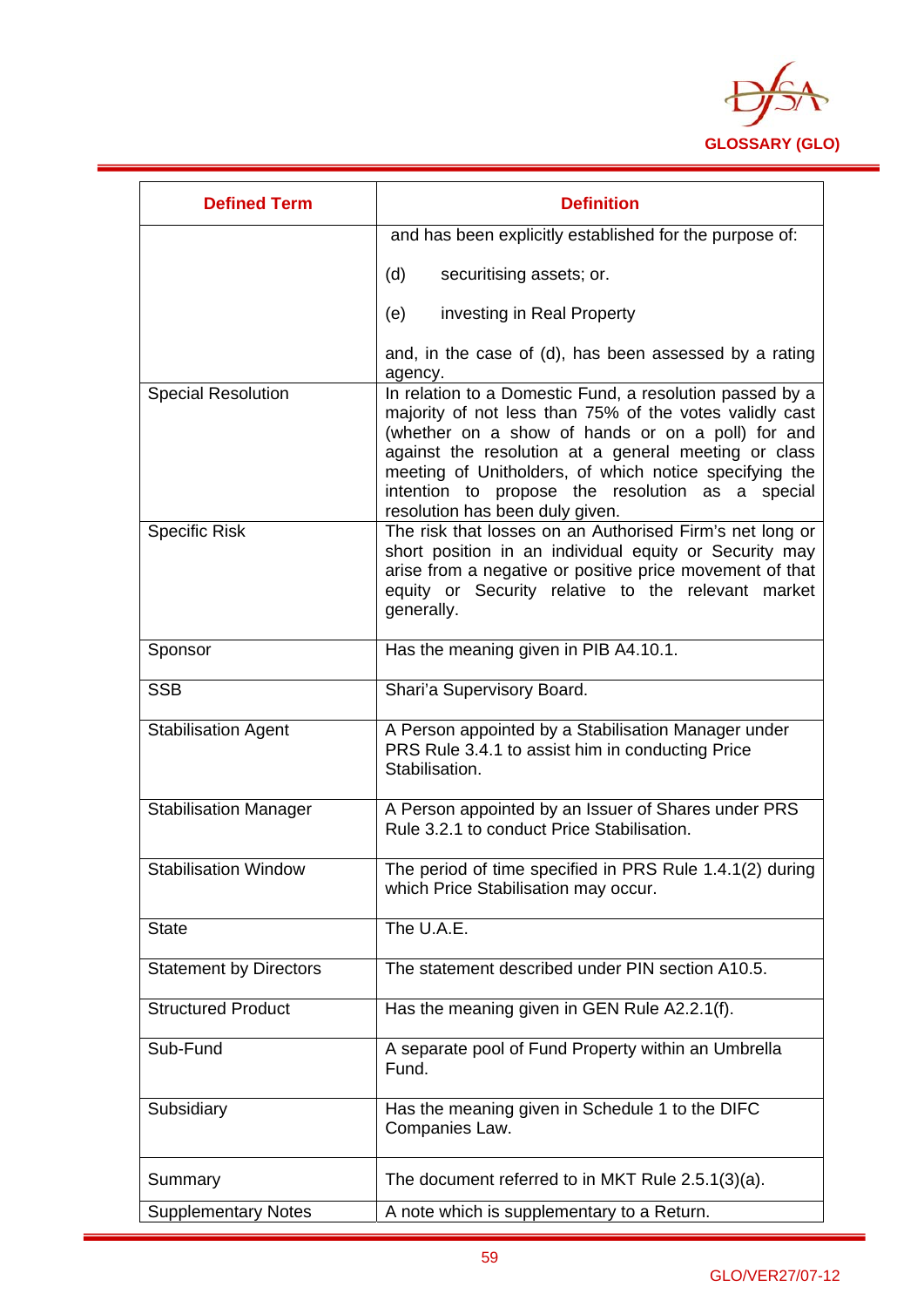

| <b>Defined Term</b>                     | <b>Definition</b>                                                                                                                                                                |
|-----------------------------------------|----------------------------------------------------------------------------------------------------------------------------------------------------------------------------------|
| <b>Supplementary Prospectus</b>         | An updated or replacement Prospectus produced in<br>accordance with Article 18 of the Markets Law 2012 or<br>Article 52 of the Collective Investment Law 2010, as<br>applicable. |
| <b>Suspicious Transaction</b><br>Report | A report made in accordance with AML section 3.5 or<br>with ASP section 8.7 or 9.5 as applicable.                                                                                |
| <b>Synthetic Securitisation</b>         | A securitisation which uses Credit Derivatives to transfer<br>the credit risk associated with the underlying assets.                                                             |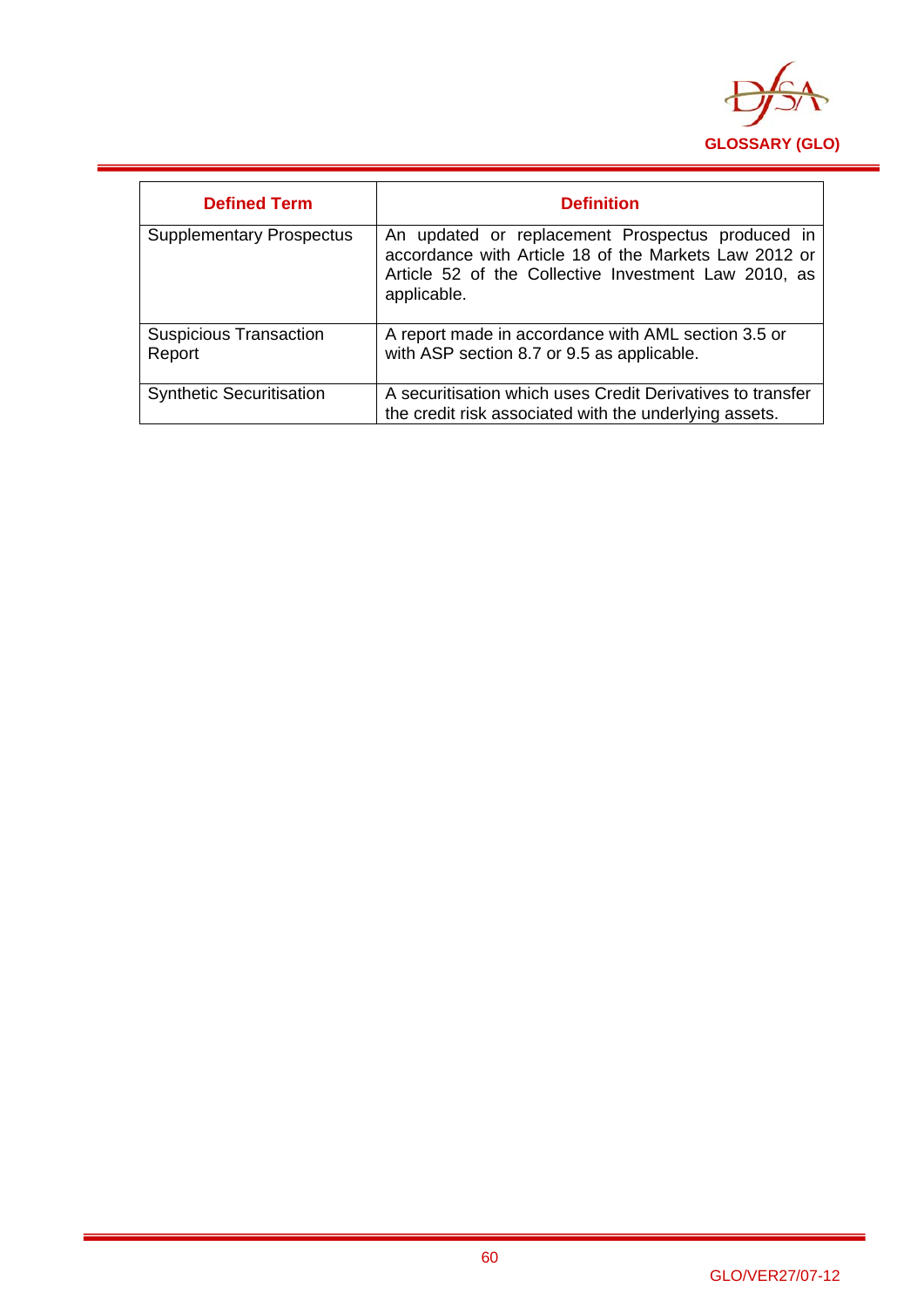

#### **T Back to top**

| <b>Defined Term</b>       | <b>Definition</b>                                                                                                                                                                                                                                   |
|---------------------------|-----------------------------------------------------------------------------------------------------------------------------------------------------------------------------------------------------------------------------------------------------|
| <b>Takaful Insurer</b>    | An Insurer, any part of whose Insurance Business<br>consists of Takaful transactions.                                                                                                                                                               |
| Takeover                  | has the meaning given in the Markets Law 2012.                                                                                                                                                                                                      |
| <b>Takeover Principle</b> | means a takeover principle prescribed in Section 1.5 of<br>TKO in accordance with Article 53 of the Markets Law<br>2012.                                                                                                                            |
| Target                    | includes a Reporting Entity subject to a Bid made under<br>TKO.                                                                                                                                                                                     |
| <b>Target Circular</b>    | means a document circulated by the Governing Body of<br>a Target in response to a Takeover as described in<br>Section 8.2 of TKO.                                                                                                                   |
| Theta                     | The ratio of the change in an Option price to the<br>decrease in time to expiration. Theta can also be<br>referred to as time decay.                                                                                                                |
| Third Party Agent         | In relation to a Client Account mean, an Authorised Firm<br>or Regulated Financial Institution including a bank,<br>custodian, an intermediate broker, a settlement agent, a<br>clearing house, an exchange and 'over the counter'<br>counterparty. |
| <b>Tier One Capital</b>   | Capital referred to as Tier One Capital in the table set<br>out under PIB Rule 2.6.2.                                                                                                                                                               |
| <b>Tier Two Capital</b>   | Capital referred to as Tier Two Capital in the table set<br>out under PIB Rule 2.6.2.                                                                                                                                                               |
| <b>TKO</b>                | the Takeover Rules Module of the Rulebook.                                                                                                                                                                                                          |
| <b>Total Return Swap</b>  | A contract under which two parties exchange their<br>positive or negative returns on a notional amount of a<br>Reference Asset for a specified period of time.                                                                                      |
| <b>Trading Book</b>       | The positions and exposures including, on and off-<br>balance sheet items eligible for inclusion in the Trading<br>Book, as described in PIB chapter 1.                                                                                             |
| Transaction               | Any transaction undertaken by an Authorised Firm in the<br>course of carrying on a Financial Service in or from the<br>DIFC.                                                                                                                        |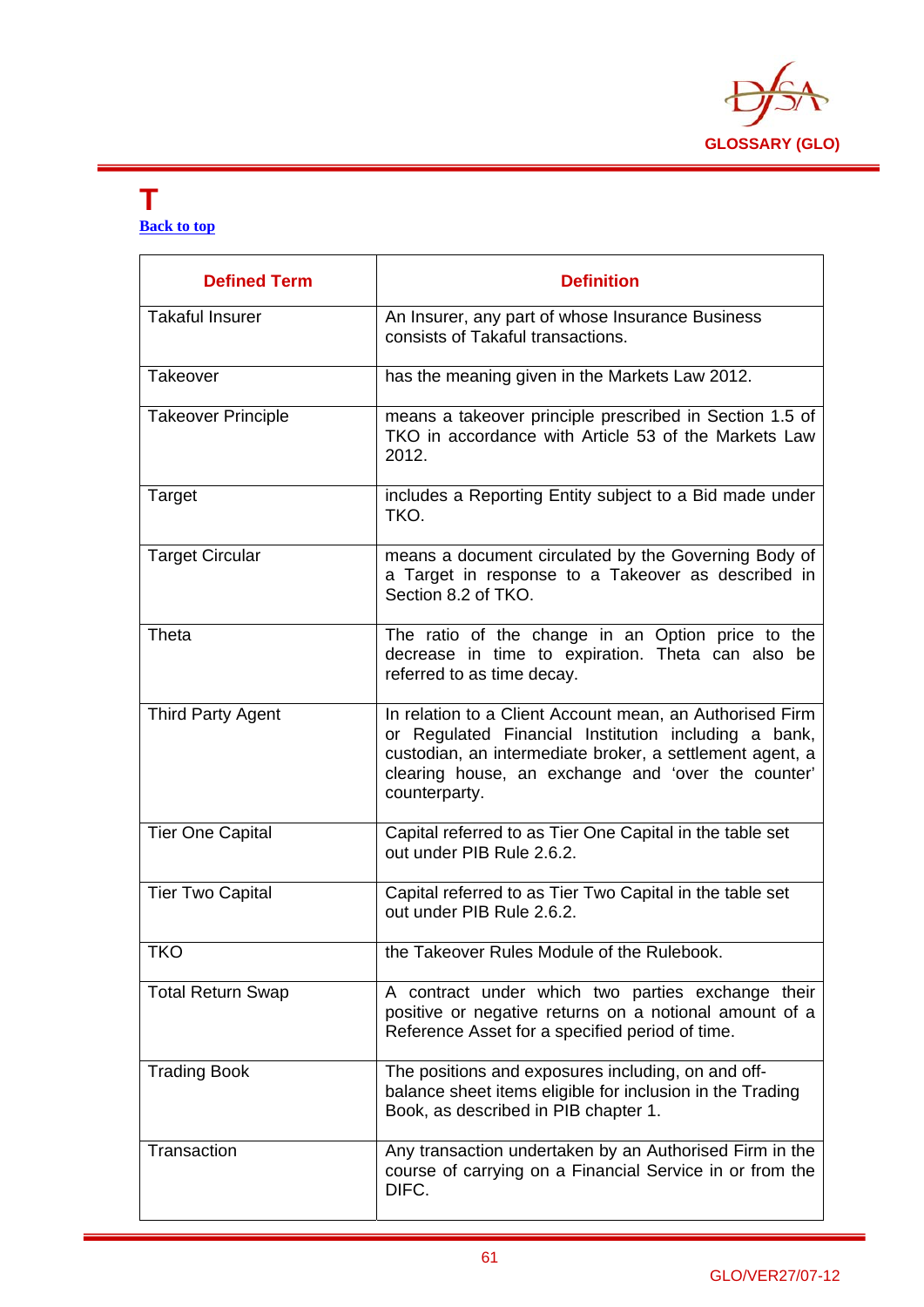

| <b>Defined Term</b>                            | <b>Definition</b>                                                                                                                                                                                                                                                                                                                                                             |
|------------------------------------------------|-------------------------------------------------------------------------------------------------------------------------------------------------------------------------------------------------------------------------------------------------------------------------------------------------------------------------------------------------------------------------------|
| <b>Trust Administration</b><br><b>Services</b> | The provision of Trust Administration Services include:                                                                                                                                                                                                                                                                                                                       |
|                                                | the keeping of accounting records relating to an<br>(a)<br>express trust and the preparation of trust<br>accounts;                                                                                                                                                                                                                                                            |
|                                                | (b)<br>the preparation of trust instruments or other<br>documents relating to an express trust;                                                                                                                                                                                                                                                                               |
|                                                | the management and administration of trust<br>(c)<br>assets subject to an express trust;                                                                                                                                                                                                                                                                                      |
|                                                | (d)<br>dealing with trust assets subject to an express<br>trust, including the investment, transfer and<br>disposal of such assets;                                                                                                                                                                                                                                           |
|                                                | (e)<br>the distribution of trust assets subject to an<br>express trust; and                                                                                                                                                                                                                                                                                                   |
|                                                | (f)<br>the payment of expenses or remuneration out of<br>an express trust.                                                                                                                                                                                                                                                                                                    |
| <b>Trust Deed</b>                              | A deed entered into by an Fund Manager and the<br>Trustee to create an Investment Trust.                                                                                                                                                                                                                                                                                      |
| <b>Trust Law</b>                               | The Trust Law 2005.                                                                                                                                                                                                                                                                                                                                                           |
| <b>Trust Service Provider</b>                  | An Authorised Firm which is authorised under its<br>Licence it to carry on the activity of Providing Trust<br>Services.                                                                                                                                                                                                                                                       |
| <b>Trustee</b>                                 | The Person, described under Article 18 of the<br>Investment Trust Law 2006 who is appointed under a<br>Trust Deed as the trustee of an Investment Trust to hold<br>the Fund's Property on trust for the Unitholders and to<br>oversee the operation of the Fund and, in relation to a<br>Domestic Fund, is authorised under its License to act as<br>the trustee of the Fund. |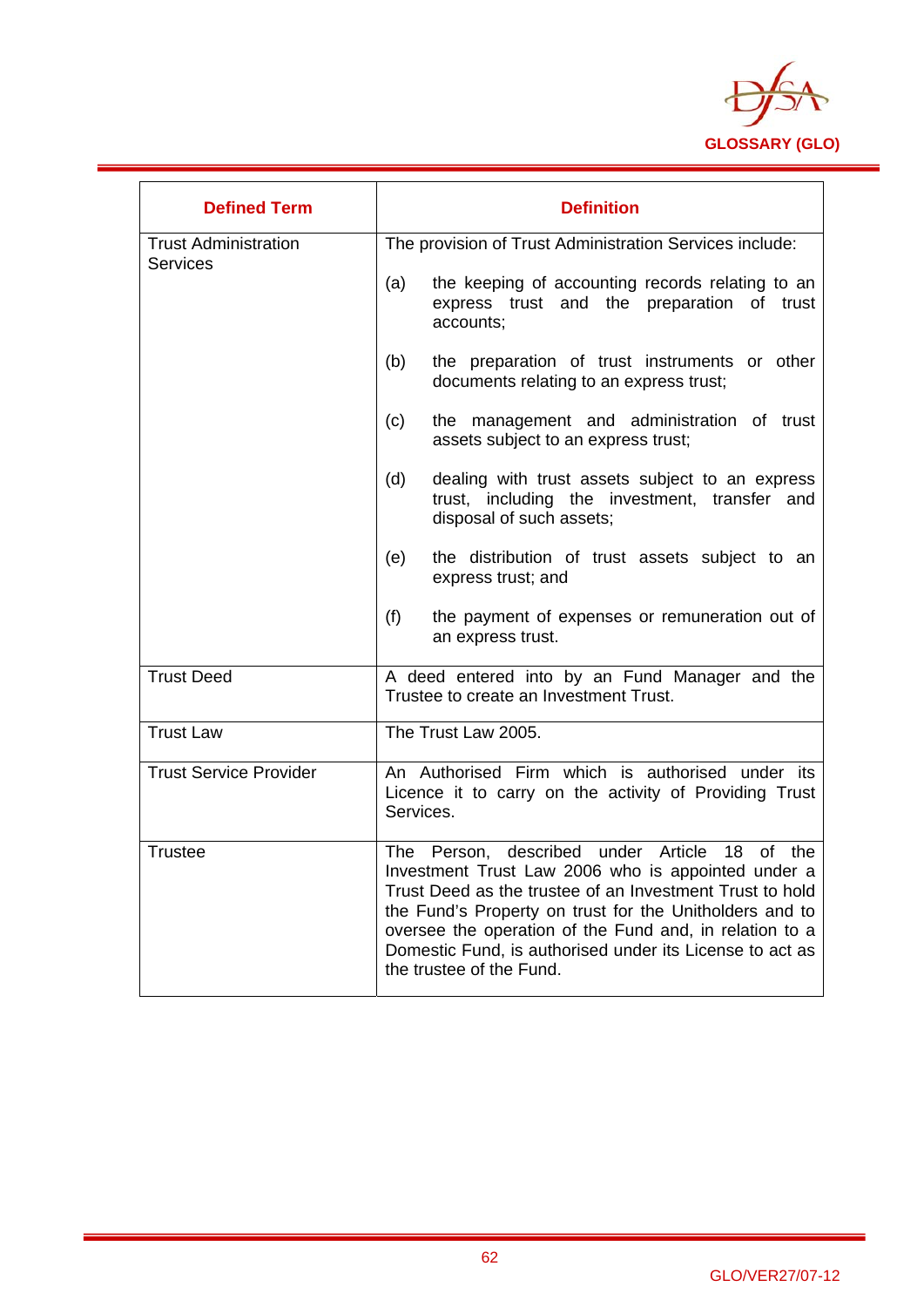

#### **U Back to top**

| <b>Defined Term</b>                                             | <b>Definition</b>                                                                                                                                                                                                                                                                                            |
|-----------------------------------------------------------------|--------------------------------------------------------------------------------------------------------------------------------------------------------------------------------------------------------------------------------------------------------------------------------------------------------------|
| U.A.E.                                                          | United Arab Emirates.                                                                                                                                                                                                                                                                                        |
| <b>Umbrella Fund</b>                                            | Has the meaning given in CIR Rule 3.1.10                                                                                                                                                                                                                                                                     |
| Undertaking                                                     | Means:                                                                                                                                                                                                                                                                                                       |
|                                                                 | a Body Corporate or Partnership; or<br>(a)                                                                                                                                                                                                                                                                   |
|                                                                 | (b)<br>an unincorporated association carrying on a trade<br>or business, with or without a view to profit.                                                                                                                                                                                                   |
| Underwriting                                                    | An arrangement under which a party agrees to buy,<br>before issue, a specified quantity of Securities in an<br>issue of Securities on a given date at a given price, if no<br>other party has purchased or acquired them.                                                                                    |
| Unit                                                            | Has the meaning given in GEN Rule A2.2.1(e)                                                                                                                                                                                                                                                                  |
| Unitholder                                                      | In relation to a Fund, means any holder of a Unit in the<br>Fund or of any right or interest in such a Unit, and whose<br>name is entered on the Fund's register in relation to that<br>Unit.                                                                                                                |
| <b>Unrestricted Profit Sharing</b><br><b>Investment Account</b> | A PSIA in respect of which the investment account<br>holder authorises the Authorised Firm to invest the<br>account holder's funds in a manner which the Authorised<br>Firm deems appropriate without laying down any<br>restrictions as to where, how and for what purpose the<br>funds should be invested. |
| <b>Unsettled Transaction</b>                                    | A transaction where delivery of an instrument is due to<br>take place against the receipt of cash but remains<br>outstanding.                                                                                                                                                                                |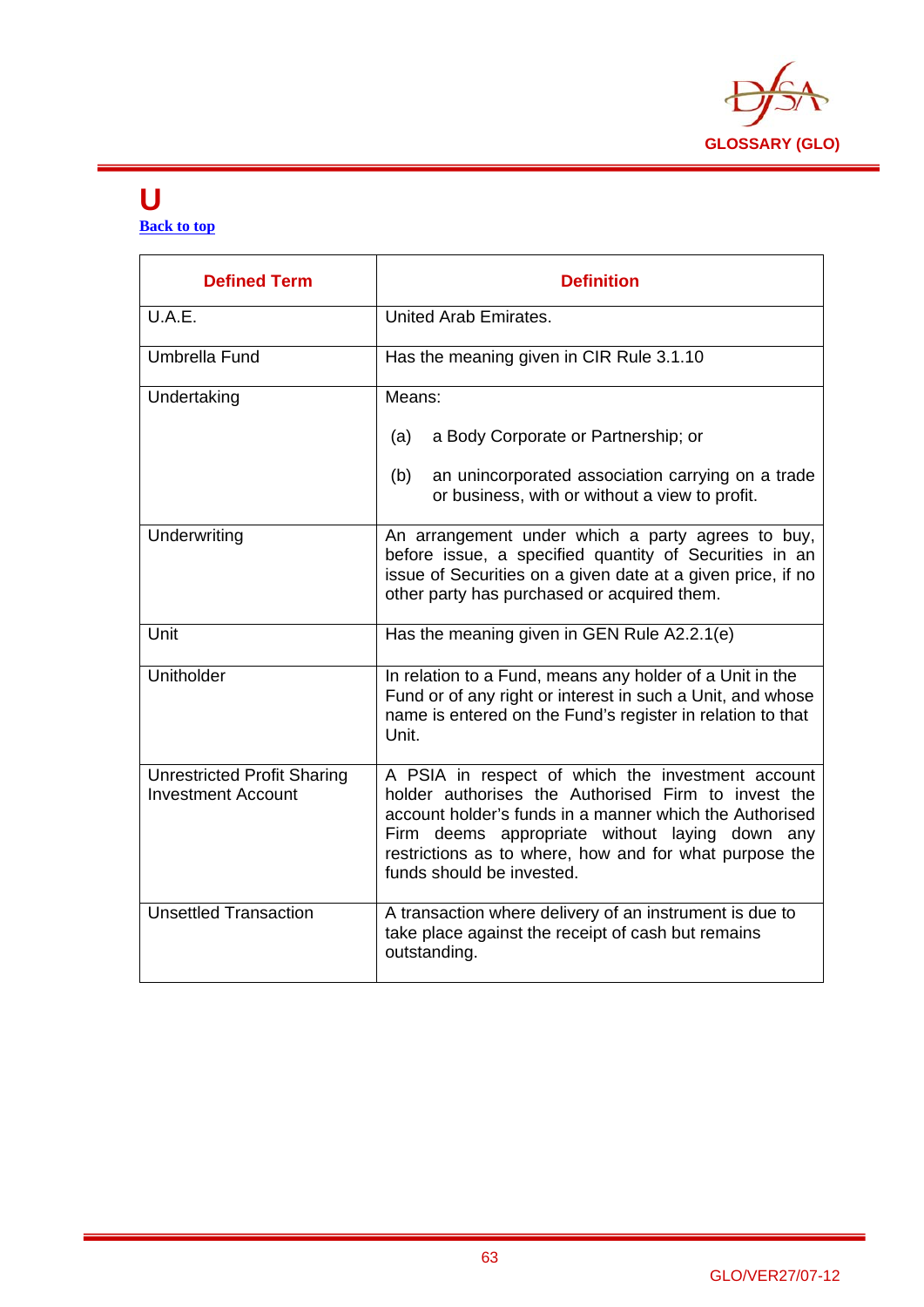

#### **V Back to top**

| <b>Defined Term</b>  | <b>Definition</b>                                                                                                                          |
|----------------------|--------------------------------------------------------------------------------------------------------------------------------------------|
| Vega                 | The measure of an Option's sensitivity to a change in the<br>volatility of the underlying Investment, asset or property.                   |
| <b>Voluntary Bid</b> | A Bid made for acquisition of the equity Share capital of<br>a Reporting Entity where there is no obligation to extend<br>a Mandatory Bid. |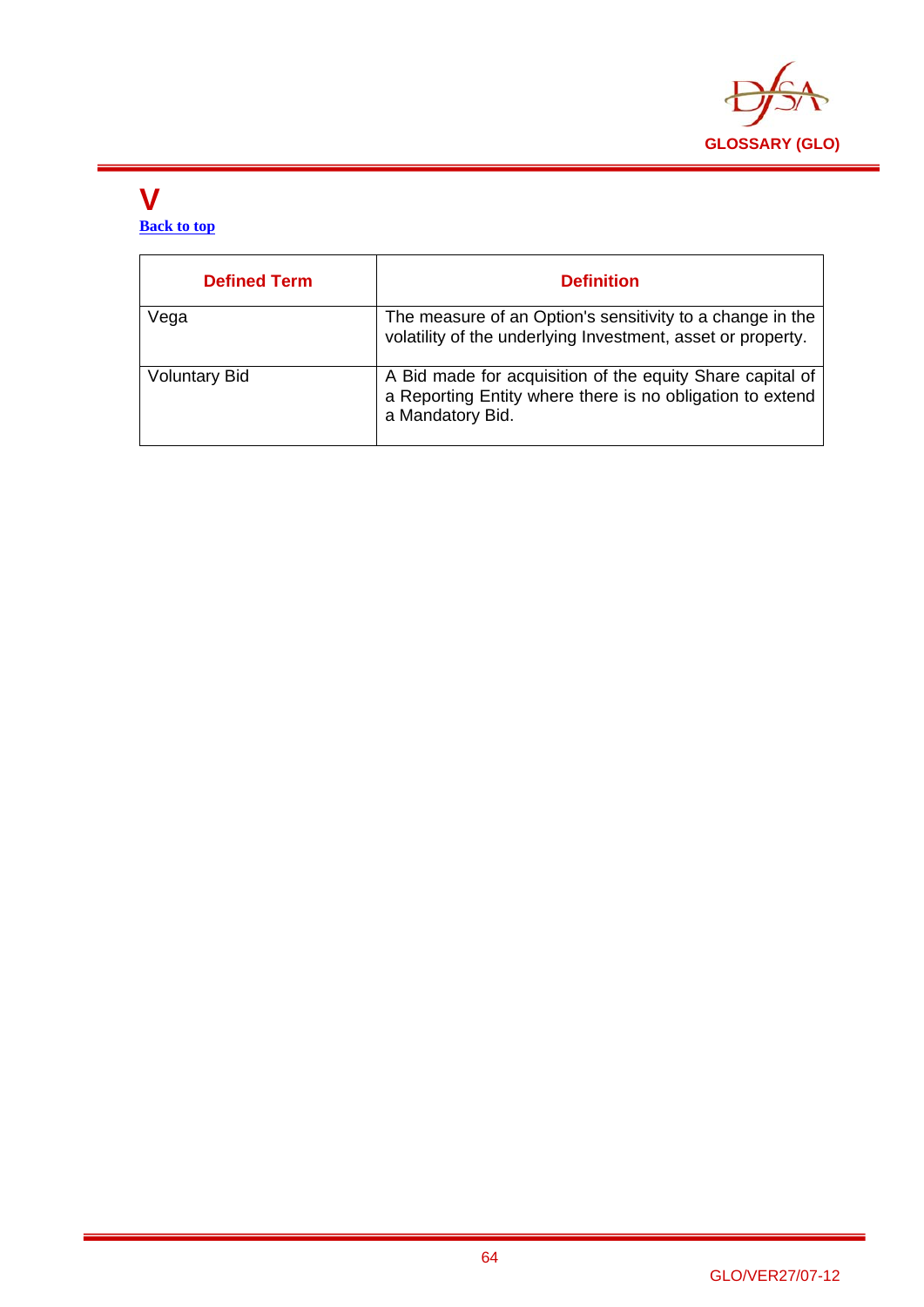

#### **W Back to top**

| <b>Defined Term</b>    | <b>Definition</b>                                                                                                                                                        |
|------------------------|--------------------------------------------------------------------------------------------------------------------------------------------------------------------------|
| <b>Walkaway Clause</b> | A provision which permits a non-defaulting party to make<br>payments, or no payments at all, to the estate of the<br>defaulter, even if the defaulter is a net creditor. |
| Warrant                | Has the meaning given in GEN Rule A2.2.1(c).                                                                                                                             |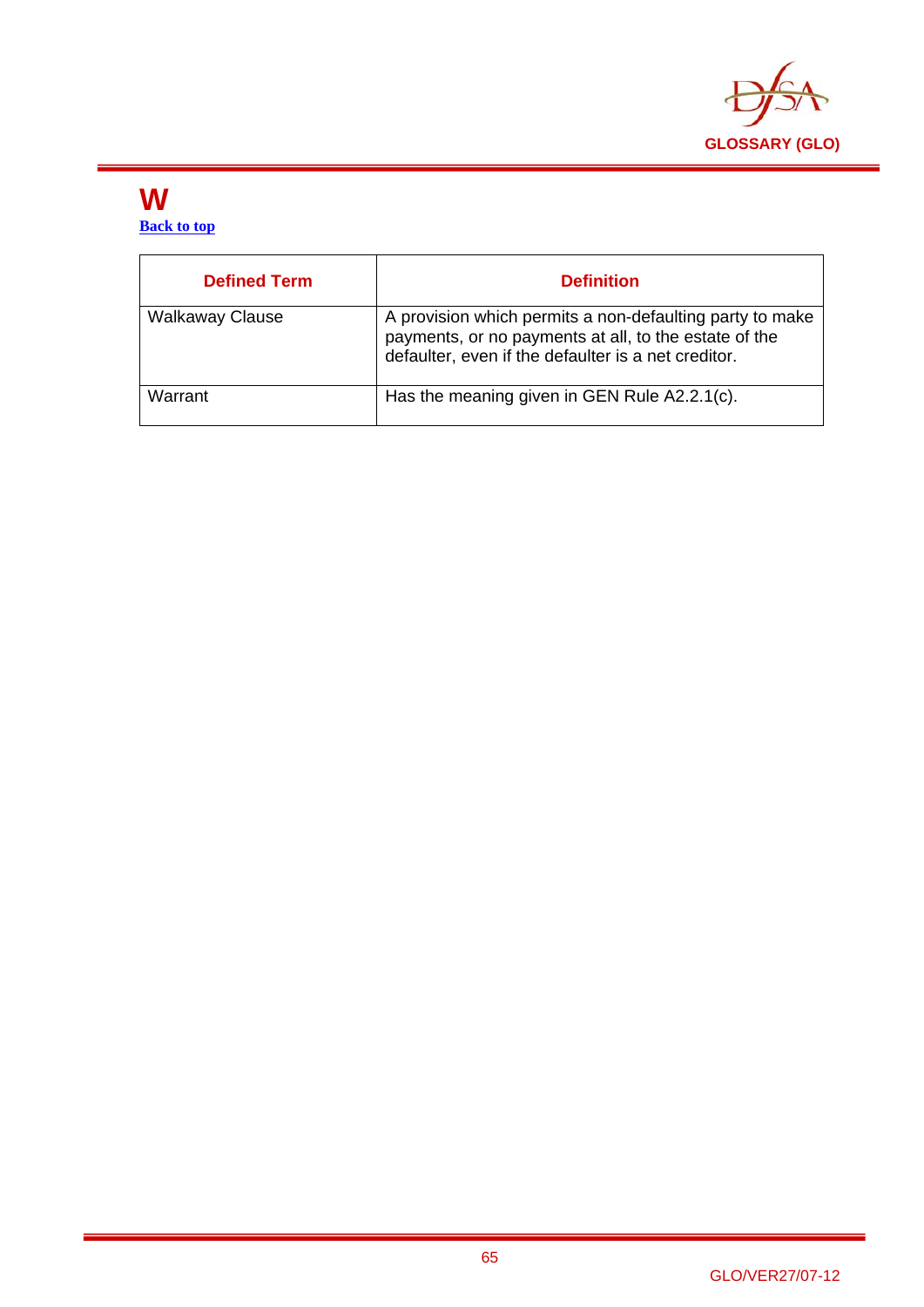

#### **X Back to top**

[no definitions]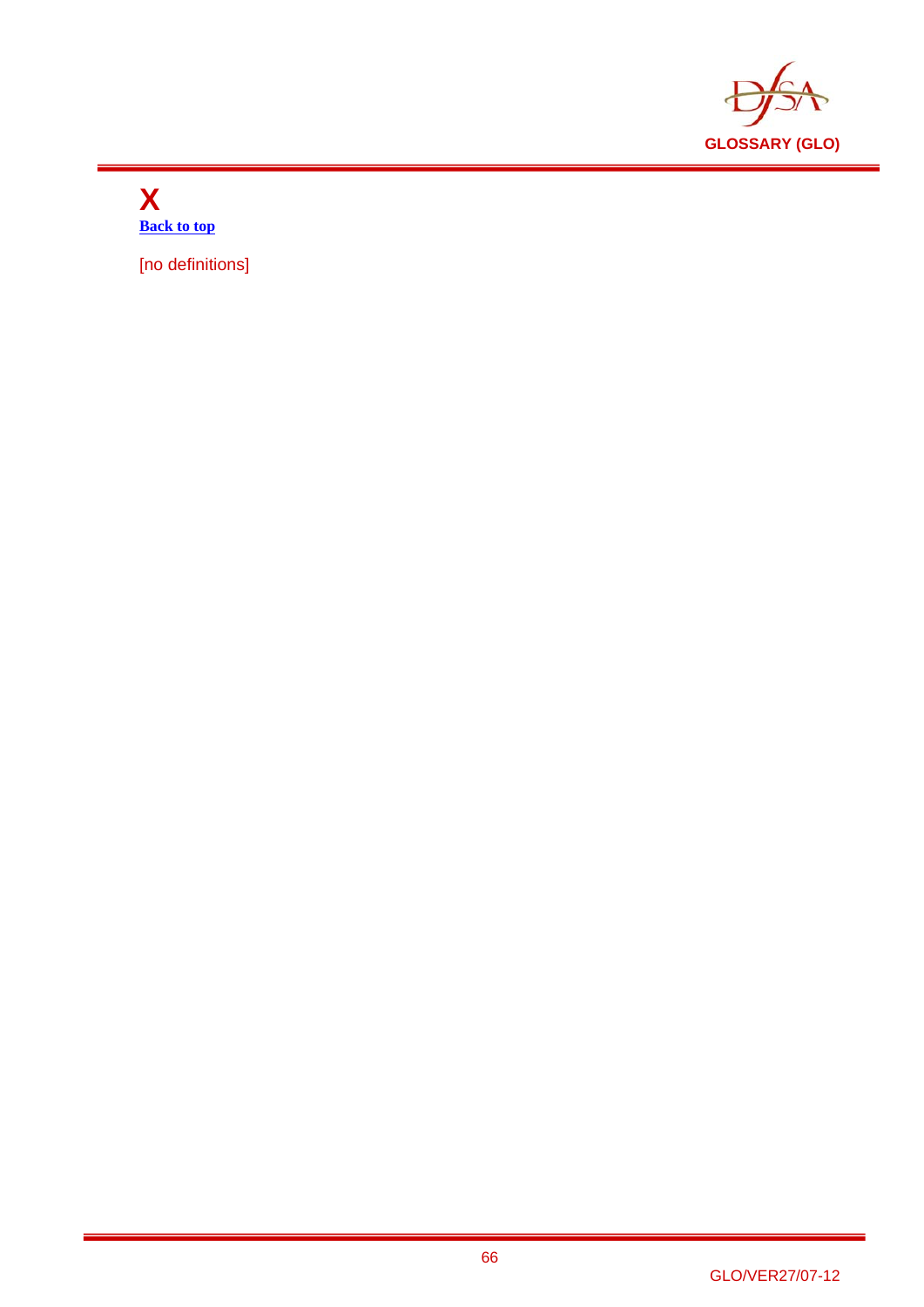

**Y Back to top** 

[no definitions]